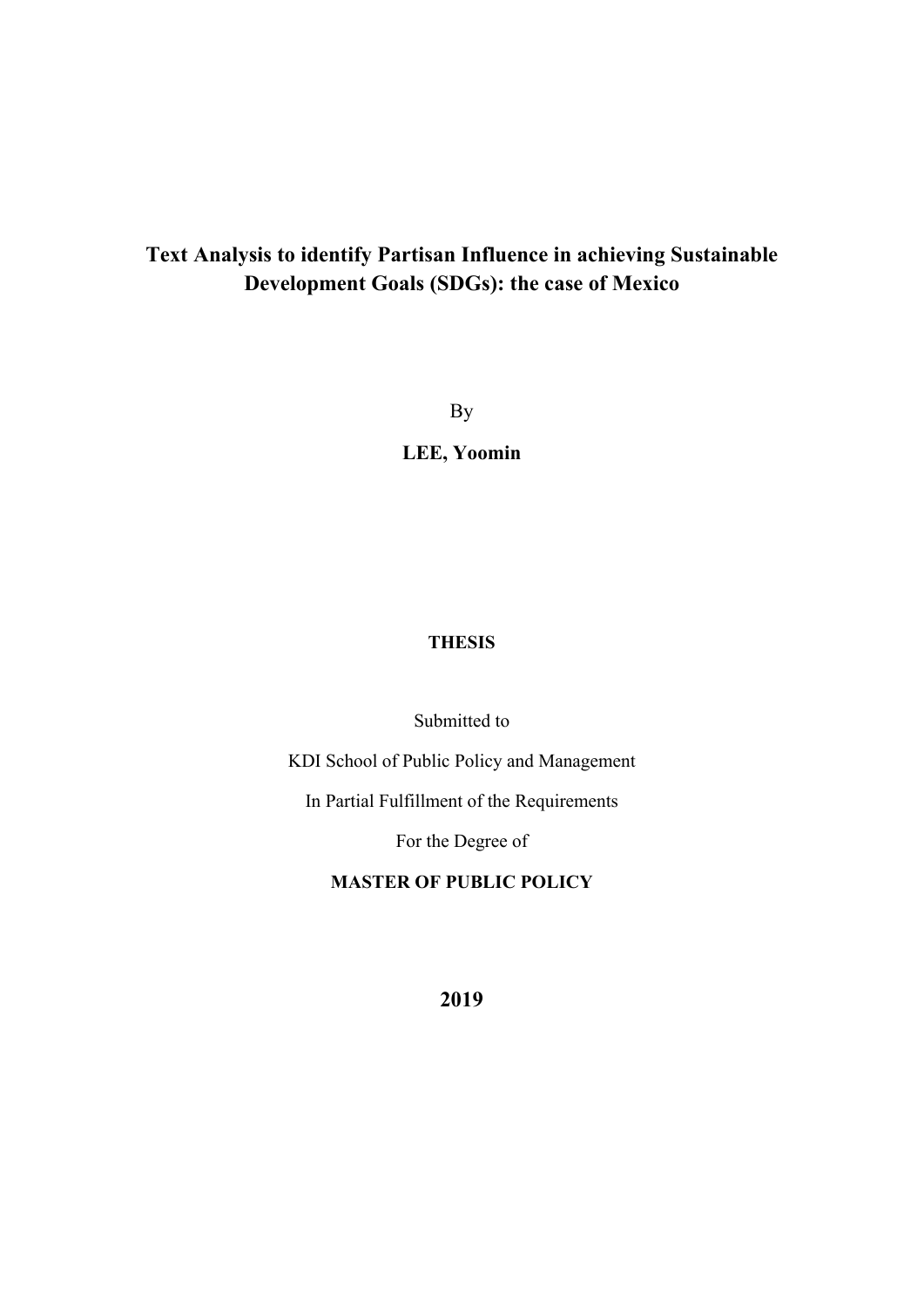## **Text Analysis to identify Partisan Influence in achieving Sustainable Development Goals (SDGs): the case of Mexico**

By

**LEE, Yoomin** 

## **THESIS**

Submitted to

KDI School of Public Policy and Management

In Partial Fulfillment of the Requirements

For the Degree of

## **MASTER OF PUBLIC POLICY**

### **2019**

Professor Cho, Yoon Cheong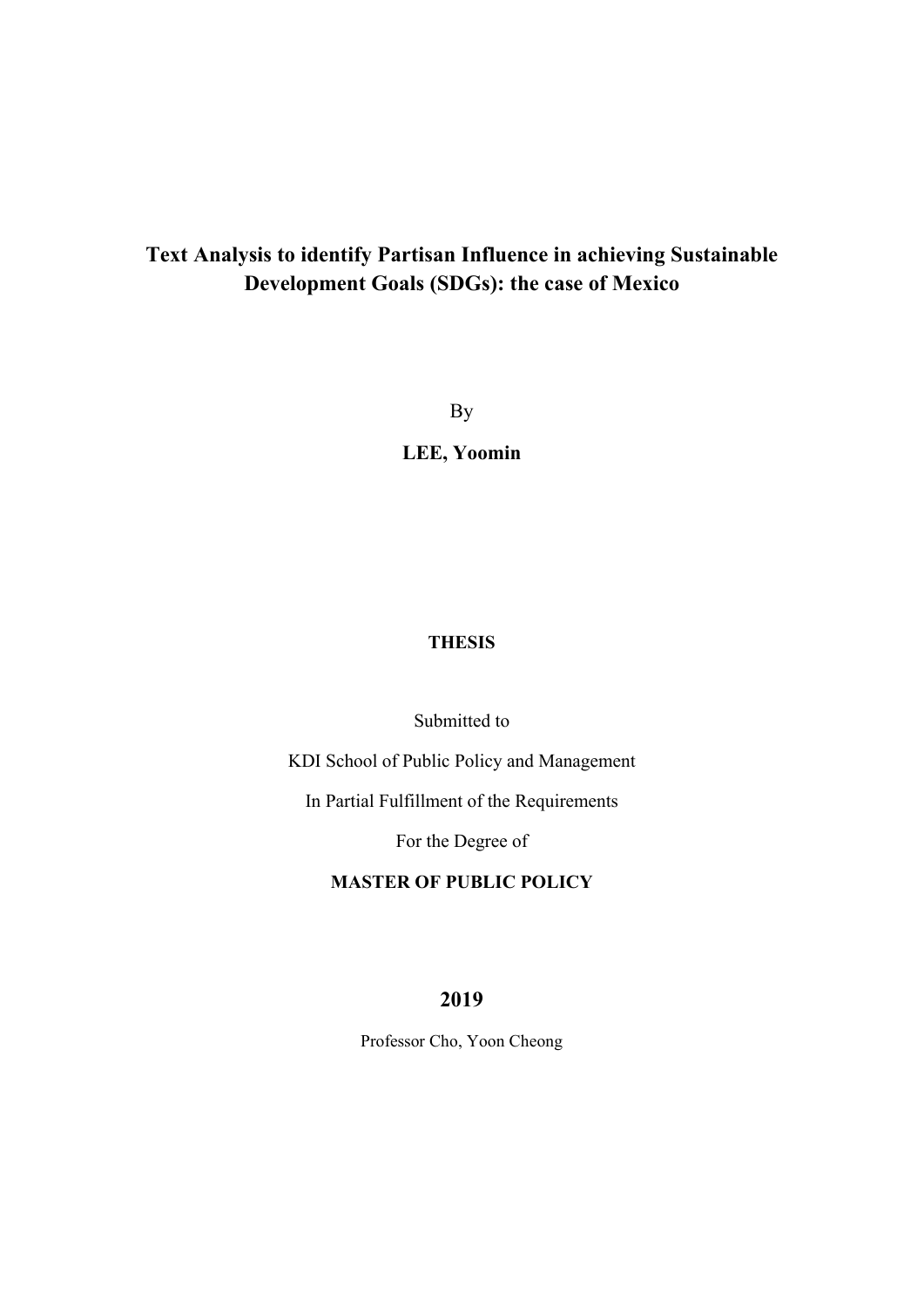## **Text Analysis to identify Partisan Influence in achieving Sustainable Development Goals (SDGs): the case of Mexico**

By

**LEE, Yoomin** 

### **THESIS**

### Submitted to

KDI School of Public Policy and Management

In Partial Fulfillment of the Requirements

For the Degree of

## **MASTER OF PUBLIC POLICY**

Committee in charge:

Shopone by

Professor Cho, Yoon Cheong, Supervisor

Dongtoung Km

Professor Kim, Dong-Young

Approval as of December, 2019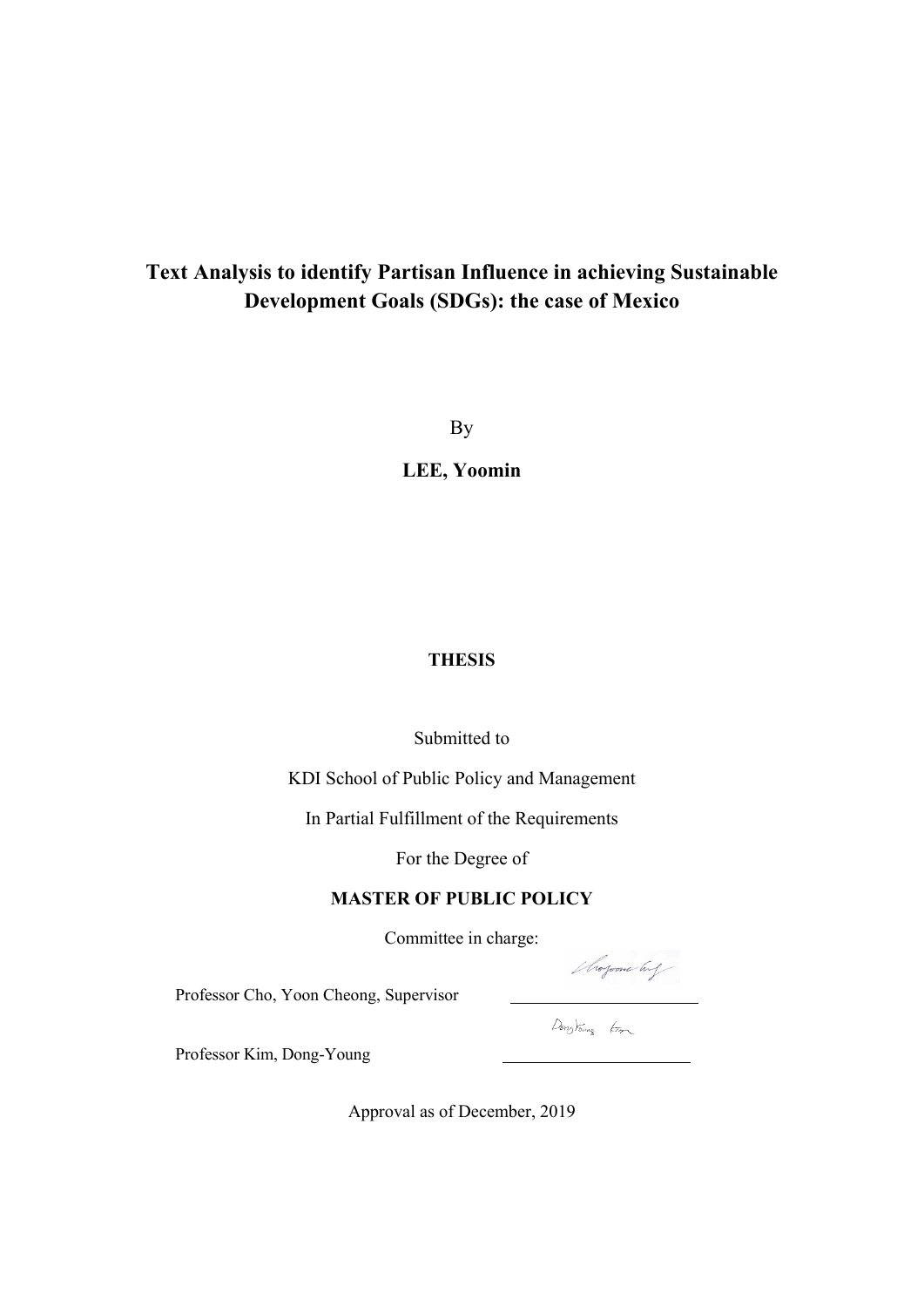#### **ABSTRACT**

# **Text Analysis to identify partisan influence in achieving Sustainable Development Goals (SDGs): the case of Mexico**

By

Yoomin LEE

Partisan influence on public policy has been studied cross-nationally in macro level by examining variables such as GDP and democracy level. Political scientist like Tufte (1992) have argued parties do matter in OECD countries as leftist parties are inclined to spend more on social policy and equality, while Huber et al. (2008) refuted partisanship does not matter in social policy spending in Latin American countries. With regards to Latin American OECD countries, partiesdo-matter and parties-do-not-matter hypotheses were continuously debated as both seemed to correspond. As Mexico went through a huge political partisanship movement from non-left party to left party in the 100 years after the Mexican revolution, this paper chooses micro level countrybased approach research on partisan influence on public policies with the case of Mexico. Under this sudden shift, this paper questions if partisan influence in shaping and implementing public policy is attainable through examining both incumbents' speeches. Unlike the traditional methodology identifying partisan influence, the purpose of the research is to introduce a new methodological approach analyzing partisan influence by using stenographic records of presidential speeches and discourses as a data set. Also, for the policy categorization, policies were aligned based on Sustainable Development Goals (SDGs)' social, economic, and environmental pillars. By sorting each left and non-left presidential speeches and discourses as per 17 different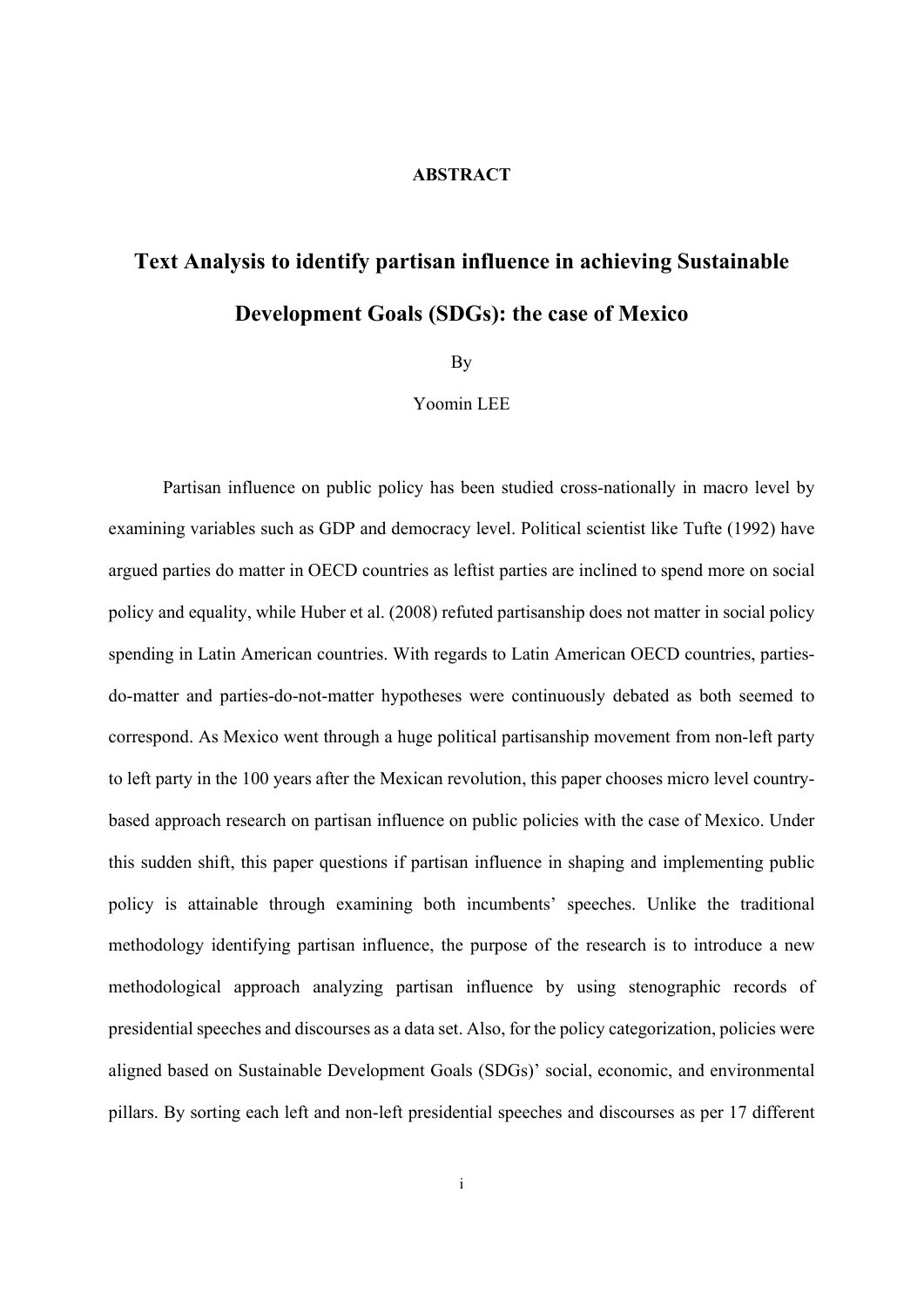categories of SDGs through computer-based unsupervised learning text analysis, the study has figured out that left incumbent in Mexico tends to put more emphasis on social policies than nonleft party in rhetoric level. This is the first such analysis by using a new methodological tool scrutinizing political party's public policy direction aligned with SDGs, based on presidential speeches and discourses as a data set.

Keywords: Sustainable Development Goals (SDGs), Partisan influence, Text Analysis, Mexico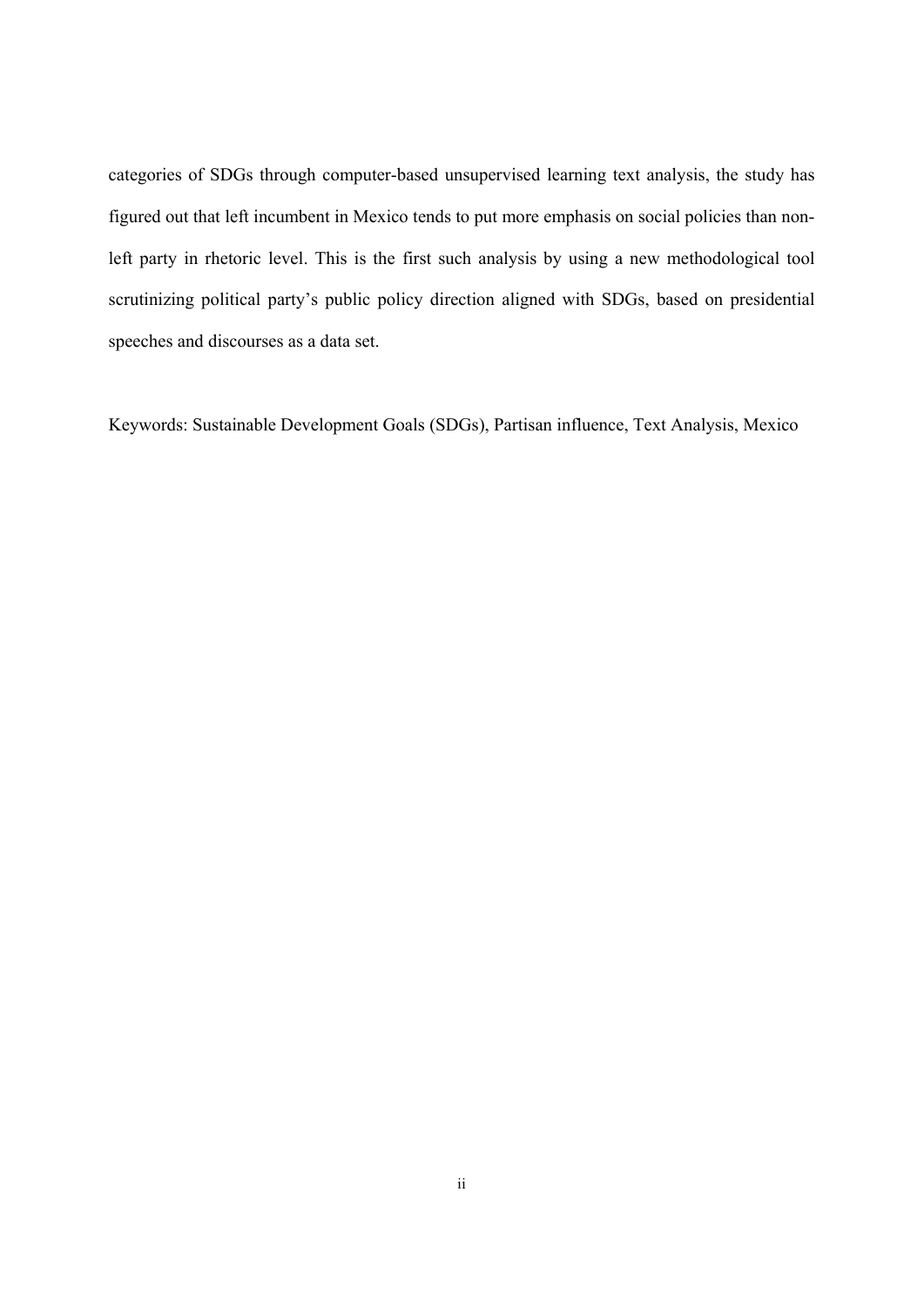## **Table of Contents**

| 5.4 SDG 17: Strengthen the means of implementation and revitalize the goal partnership for |
|--------------------------------------------------------------------------------------------|
|                                                                                            |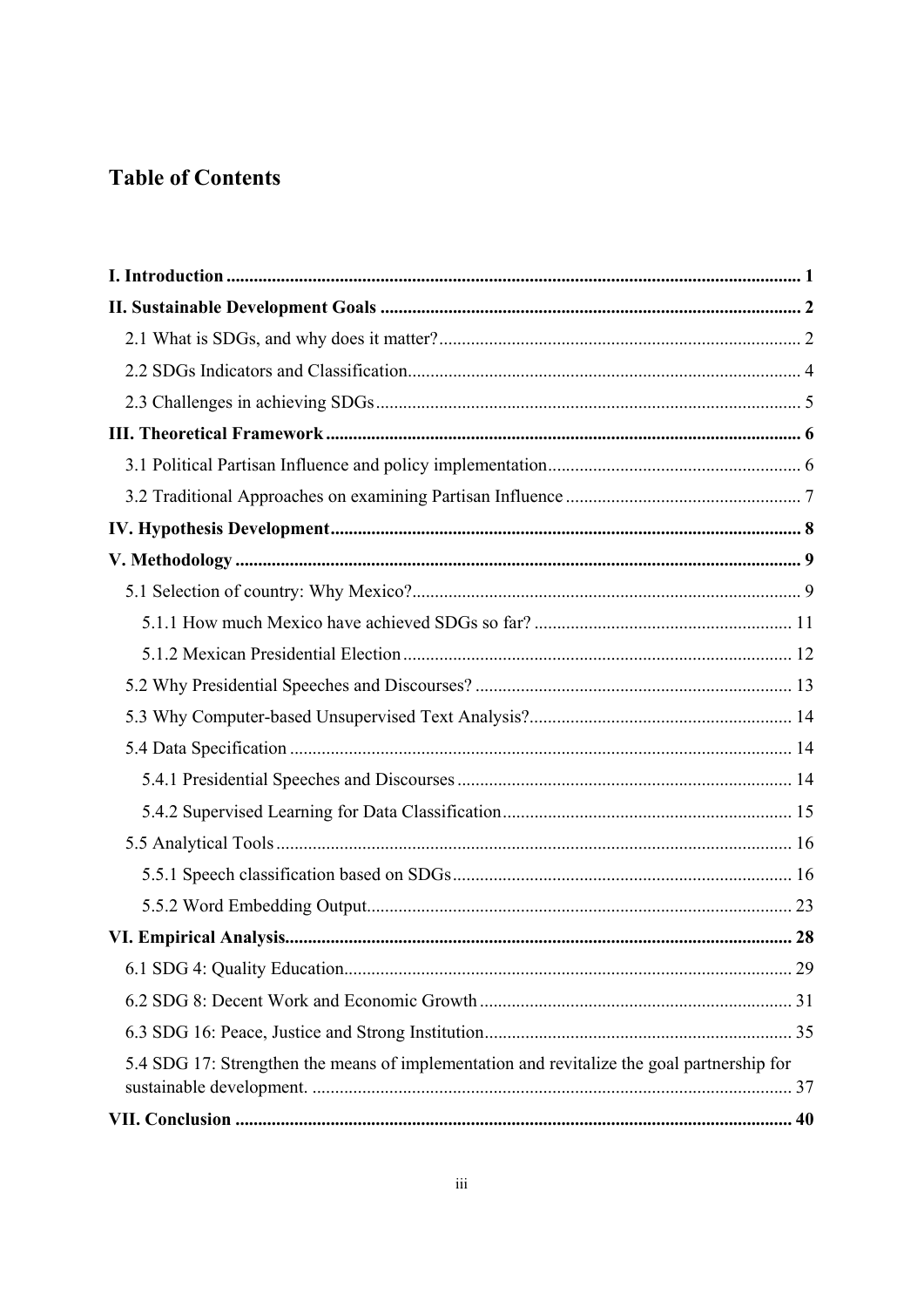| <b>BIBLIOGRAPHY</b> |  |
|---------------------|--|
| [Appendix 1]        |  |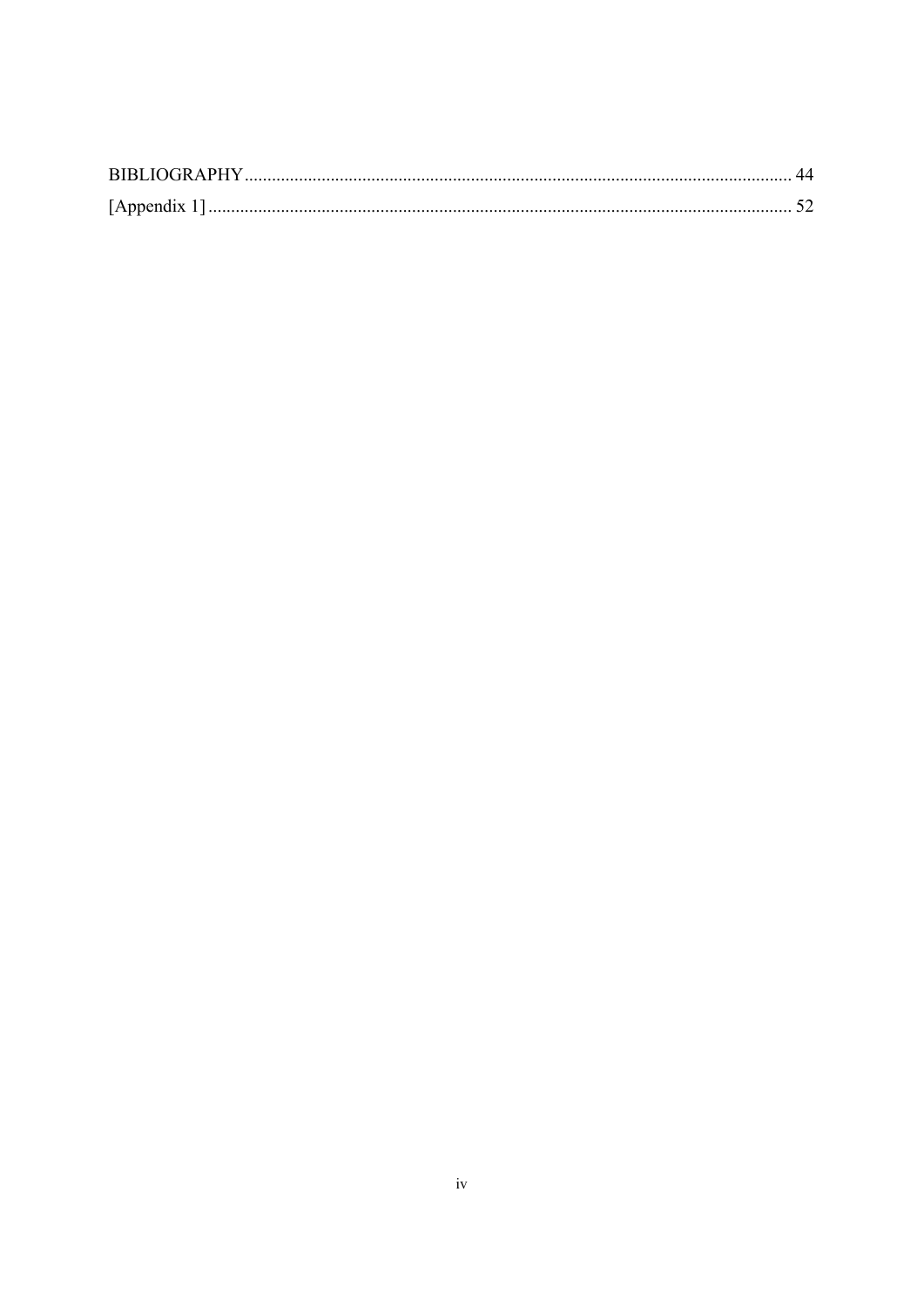## **List of Tables**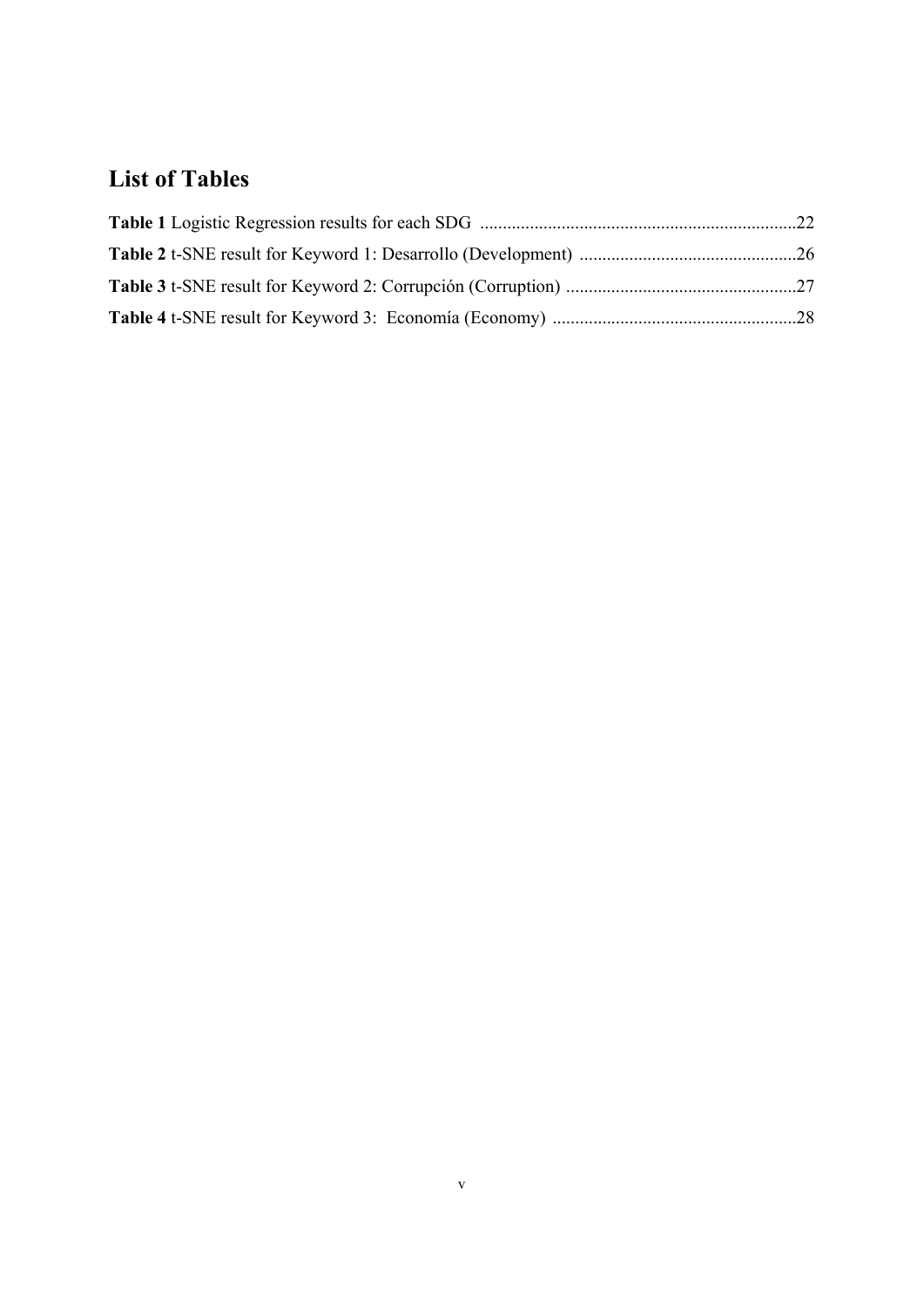## **List of Figures**

| <b>Figure 1</b> Structure of the committees that make up the National Council for the 2030 Agenda for |
|-------------------------------------------------------------------------------------------------------|
|                                                                                                       |
|                                                                                                       |
|                                                                                                       |
| Figure 4 Left and Non-left Incumbents' speeches classification as per SDGs21                          |
| <b>Figure 5</b> Macro-level word embedding output of AMLO's speeches and discourses24                 |
|                                                                                                       |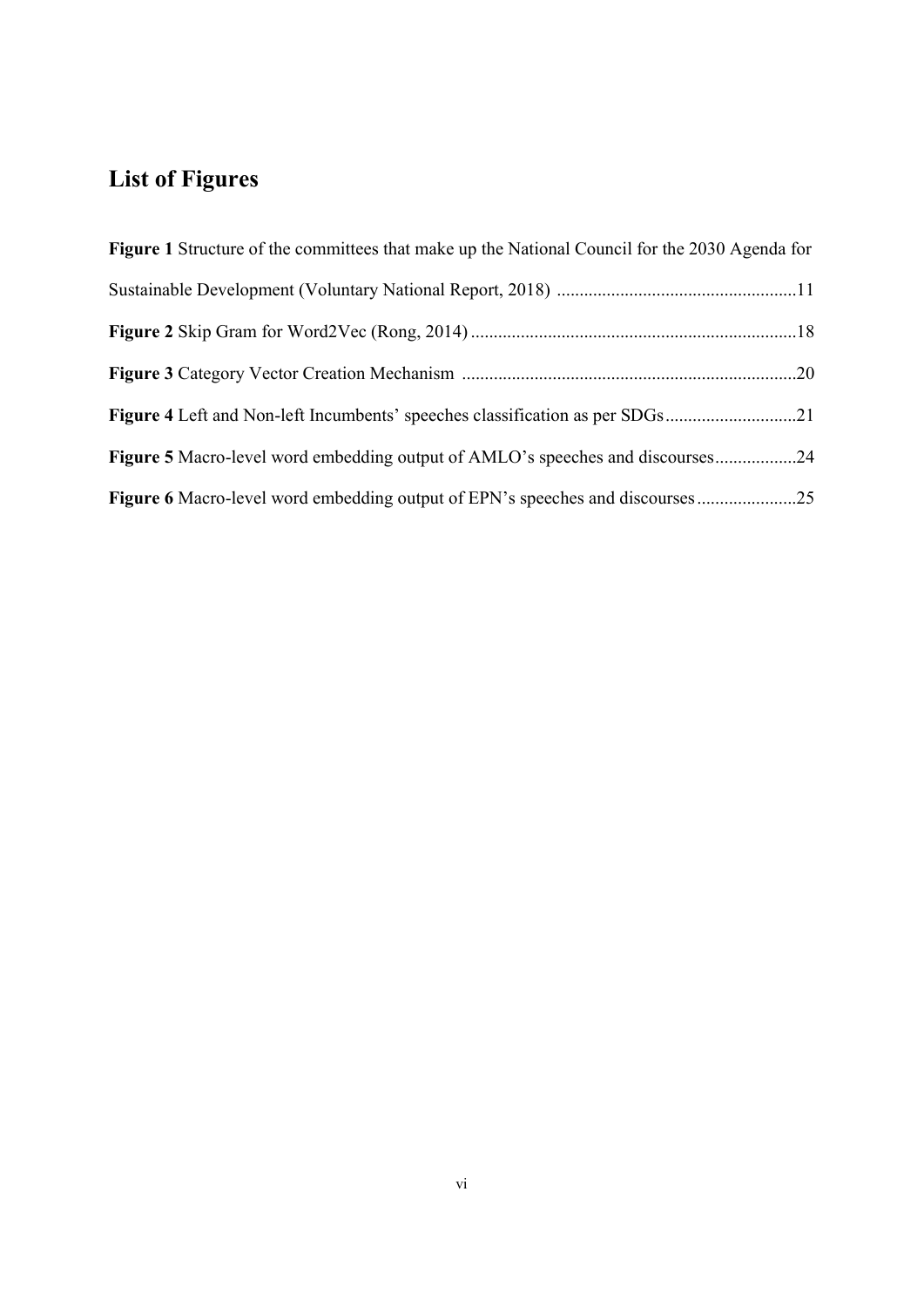#### **I. Introduction**

The Sustainable Development Goals (SDGs) developed by world leaders have been a meaningful indicator for nations' public policy as its Social, Economic and Environmental pillars cover a wide range of issues and policy direction. However, although acknowledging its importance, policy coherence and its measurement on accomplishment have been one of the key challenges in achieving the SDGs. One of the reasons that hinder policy coherence is the radical political changes, and numerous studies have shown how political changes affect the design of policy and its implementation.

Traditional partisan theory driven by Hibbs (1992), parties-do-matter theory argue that leftwing parties tend to spend more on social policies in most OECD countries that follow the liberal democracy. However, Huber et al. (2008) have found that in Latin American countries, partisanship does not matter when it comes to spending on social policies, which is a stark contrast to OECD countries. Thus, for the countries like Chile and Mexico that falls under both boundaries of Latin America and OECD, the hypothesis fits their reality. Both parties-do-matter and partiesdo-not-matter theories were analyzed cross-nationally based on the macro-economic and regional level, by setting variables such as GDP and employment.

In order to analyze the above cases, this paper values the importance of country-based specific approach with a new methodology. Based on this, this paper utilizes Mexico, where radical political partisan shift has happened recently from the non-left party to left party in 100 years since the Mexican Revolution. Moreover, the fact that Mexico is a country that strongly aligns national policy with SDGs since the inauguration further backs this paper's guidance form selecting the country the basis for this research.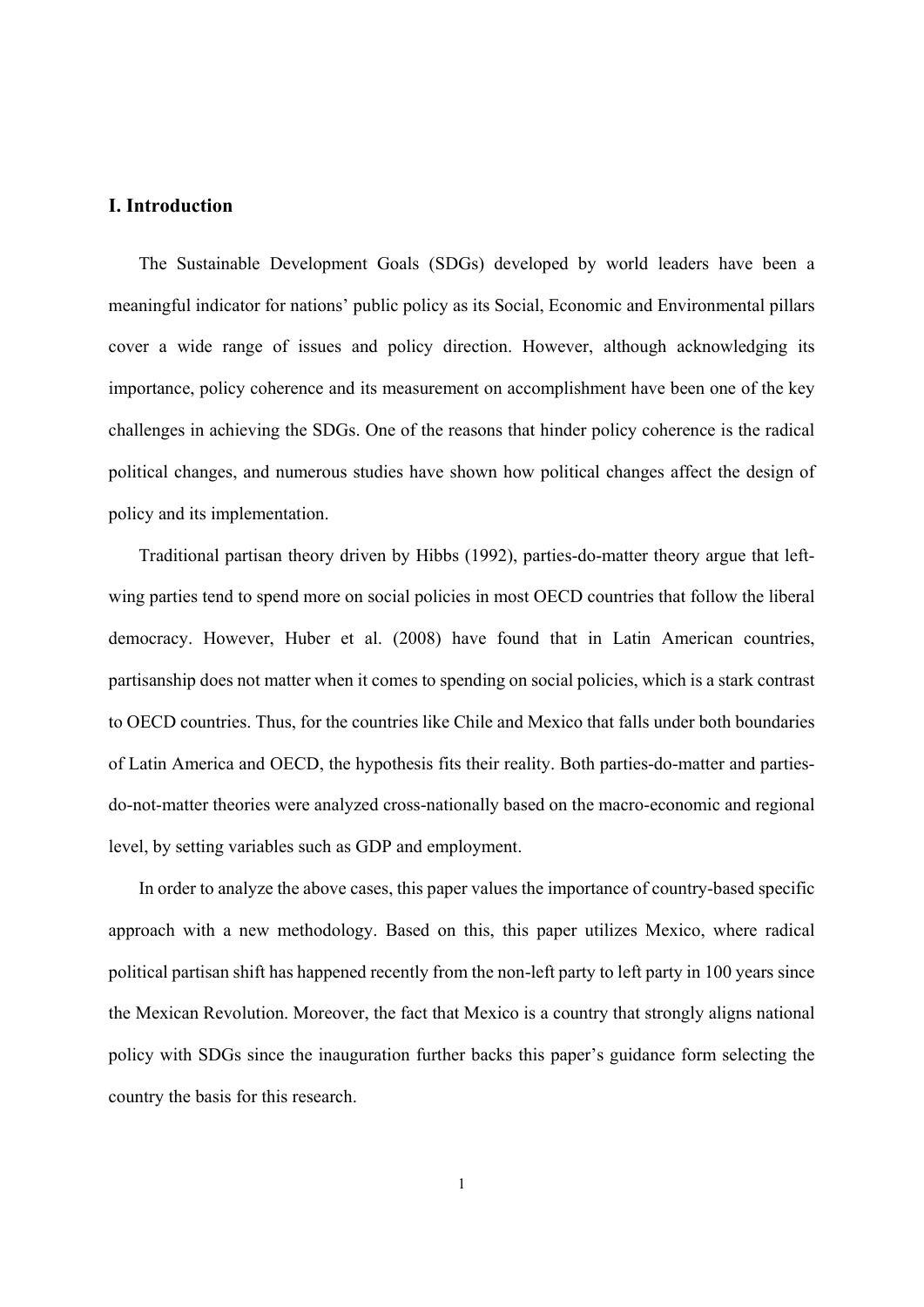In terms of methodology, this paper raises research question whether a set of text data such as collected presidential speeches and discourses can function as another crucial indicator analyzing partisan influence in policy direction since they are highly attributable to verify policy guidelines and directions of each administration. By breaking the idea that it is hard to draw out through quantitative measurement from the speeches, the new methodology using SDGs related text data as a set of analysis will bring out further implication in analyzing SDGs. Lastly, based on the result and output, this paper offers empirical analysis with the main insights alongside concluding remarks and suggestions for future research.

#### **II. Sustainable Development Goals**

#### **2.1 What is SDGs, and why does it matter?**

On 25 September 2015, world leaders met at the United Nations in New York, where they adopted the Sustainable Development Goals. With the proper evaluation and commitments of Millennium Development Goals established in 2000, nations and international organizations gathered together to plan for 2030, the proposal contains 17 goals and 169 targets that set out a transformative agenda for sustainable development for all nations that embraces economic growth, social inclusion, and environmental protection (UN, 2015).

The SDGs were brought out from the roots of Millennium Development Goals (MDGs). SDGs roots from the United Nations Conference on Sustainable Development in Rio de Janeiro in 2012, the objective of the MDGs was to rally a global effort to fight extreme poverty. After 15 years of implementation of the 8 different goals, key MDGs achievements since 1990 officially defined by the United Nations Development Programme (UNDP) are: More than 1 billion people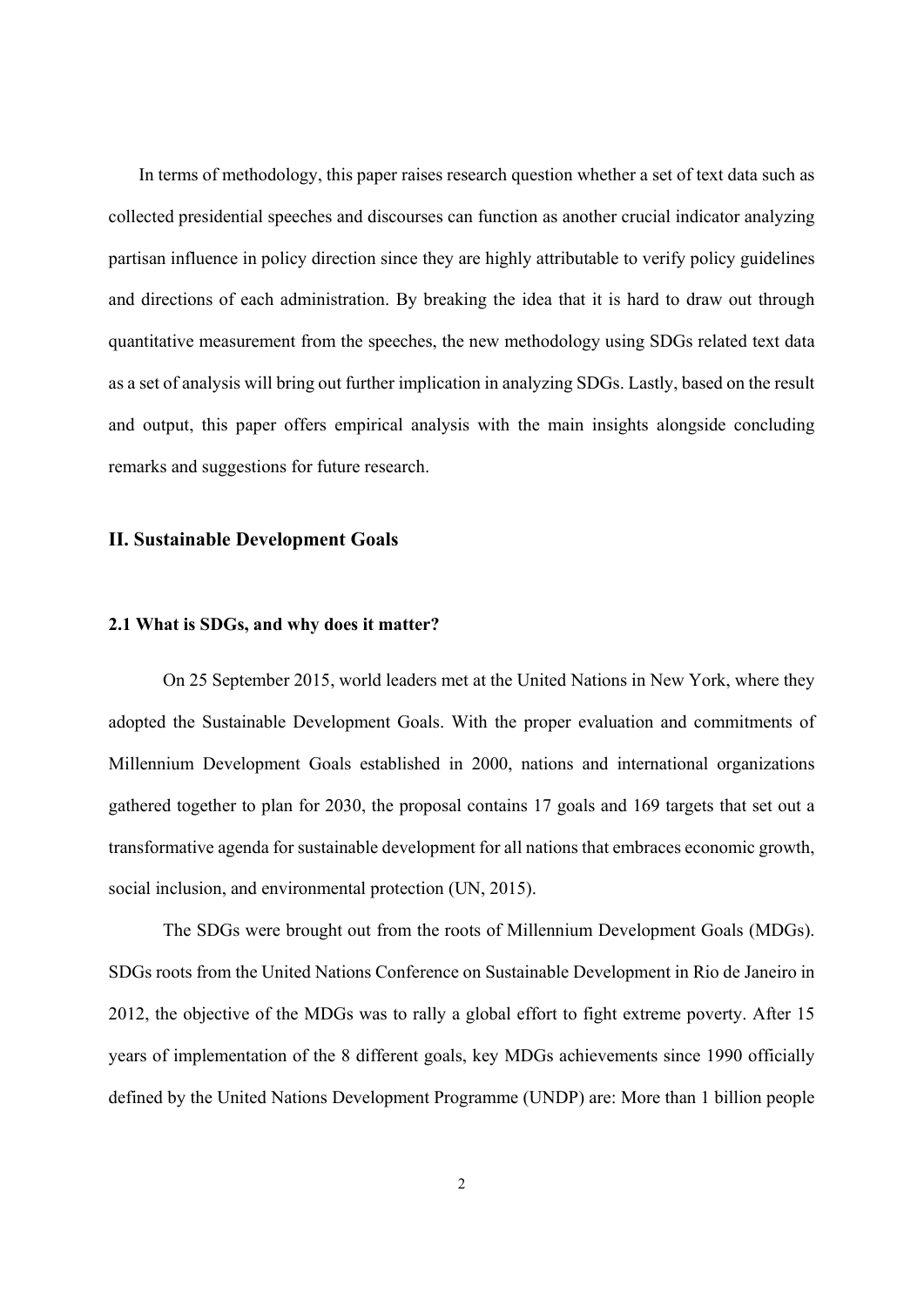have been lifted out of extreme poverty, Child mortality dropped by more than half, the number of out of school children has dropped by more than half, HIV/AIDS infections fell by almost 40 percent (UNDP, n.d.).

Although there has been a great achievement over 15 years, the above successes were not enough to tackle the chronic problem that the global society continues to face. Acknowledging that the MDGs offered culmination of decades of political mobilizations and renewed concept of development, legacy and achievements of the MDGs helped to develop the SDGs post-2015. Moreover, indicators and sector-specific approaches were established as the primary global assessment of countries' development towards the MDGs and have been advanced more recently towards the SDGs (Sachs, 2012).

#### **The 17 SDGs are as follows:**

Goal 1. Eradicate poverty: End poverty in all its forms everywhere Goal 2. End hunger achieve food security and improved nutrition and promote sustainable agriculture Goal 3. Ensure healthy lives and promote well-being for all at all ages Goal 4. Ensure inclusive and equitable quality education and promote lifelong learning opportunities for all Goal 5. Achieve gender equality and empower all women and girls Goal 6. Ensure availability and sustainable management of water and sanitation for all Goal 7. Ensure access to affordable, reliable, sustainable and modern energy for all Goal 8. Promote sustained, inclusive and sustainable economic growth, full and productive employment and decent work for all Goal 9. Build a resilient infrastructure, promote inclusive and sustainable industrialization and foster innovation Goal 10. Reduce inequality within and among countries Goal 11. Make cities and human settlements inclusive, safe, resilient and sustainable Goal 12. Ensure sustainable consumption and production patterns Goal 13. Take urgent action to combat climate change and its impacts Goal 14. Conserve and sustainably use the oceans, seas and marine resources for sustainable development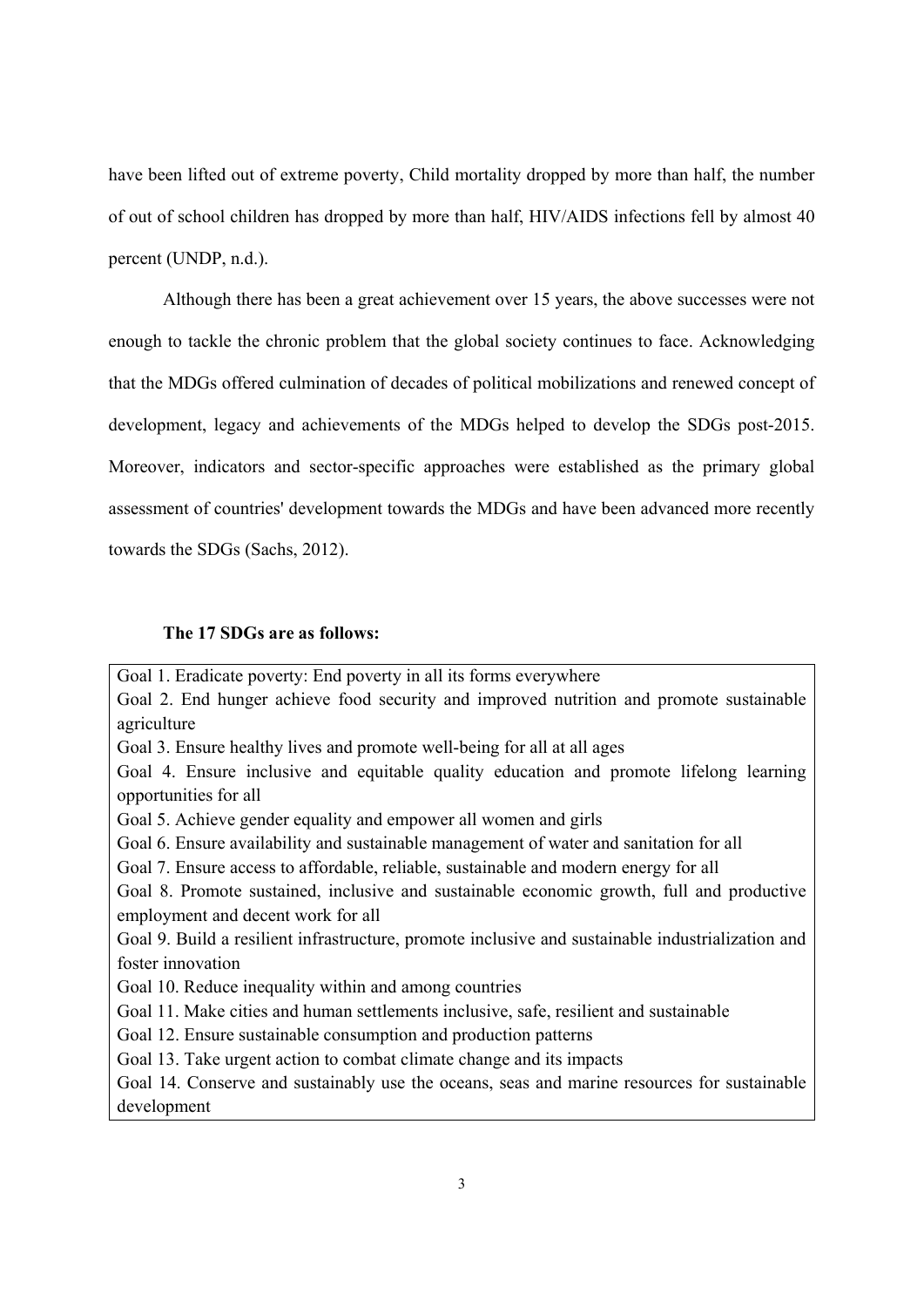Goal 15. Protect, restore and promote sustainable use of terrestrial ecosystems, sustainably manage forests, combat desertification, and halt and reverse land degradation and halt biodiversity loss Goal 16. Promote peaceful and inclusive societies for sustainable development, provide access to justice for all and build effective, accountable and inclusive institutions at all levels Goal 17. Strengthen the means of implementation and revitalize the global partnership for sustainable development

**(Source: UN, 2015)**

#### **2.2 SDGs Indicators and Classification**

The SDGs work as a meaningful indicator and represents a pivotal shift in development paradigms for sustainable development. Not only are the SDGs divided and classified sectorally, but also each pillar has its sub-goals to measure its development stages. Based on these indicators, annual and quarterly progress reports on achieving each goal are shared voluntarily and announced globally (UN, 2015).

There are several pillar-based classifications of SDGs. To handle macro-policy-oriented goals, upper concepts that cluster 17 goals were developed and used widely. Generally, it is widely known as the 3 pillars of development: social, economic and environmental sectors. However, there has been in-depth studies and analyses on how to classify and categorize each SDGs into different pillars in different sectors. International development organizations such as OECD and UNDP has approached this challenge with 5 pillars of SDGs classifying them as People (Goals 1, 2, 3, 4, 5), Planet (Goals 6, 7, 12, 13, 14), Prosperity (Goals 8, 9, 10, 11), Peace (Goal 16) and Partnership (Goal 17). Research institutes have utilized different approaches, as such, the Stockholm Resilience Centre has classified the SDG within the context of the economy, society and biosphere (Stockholm Resilience Center, 2016).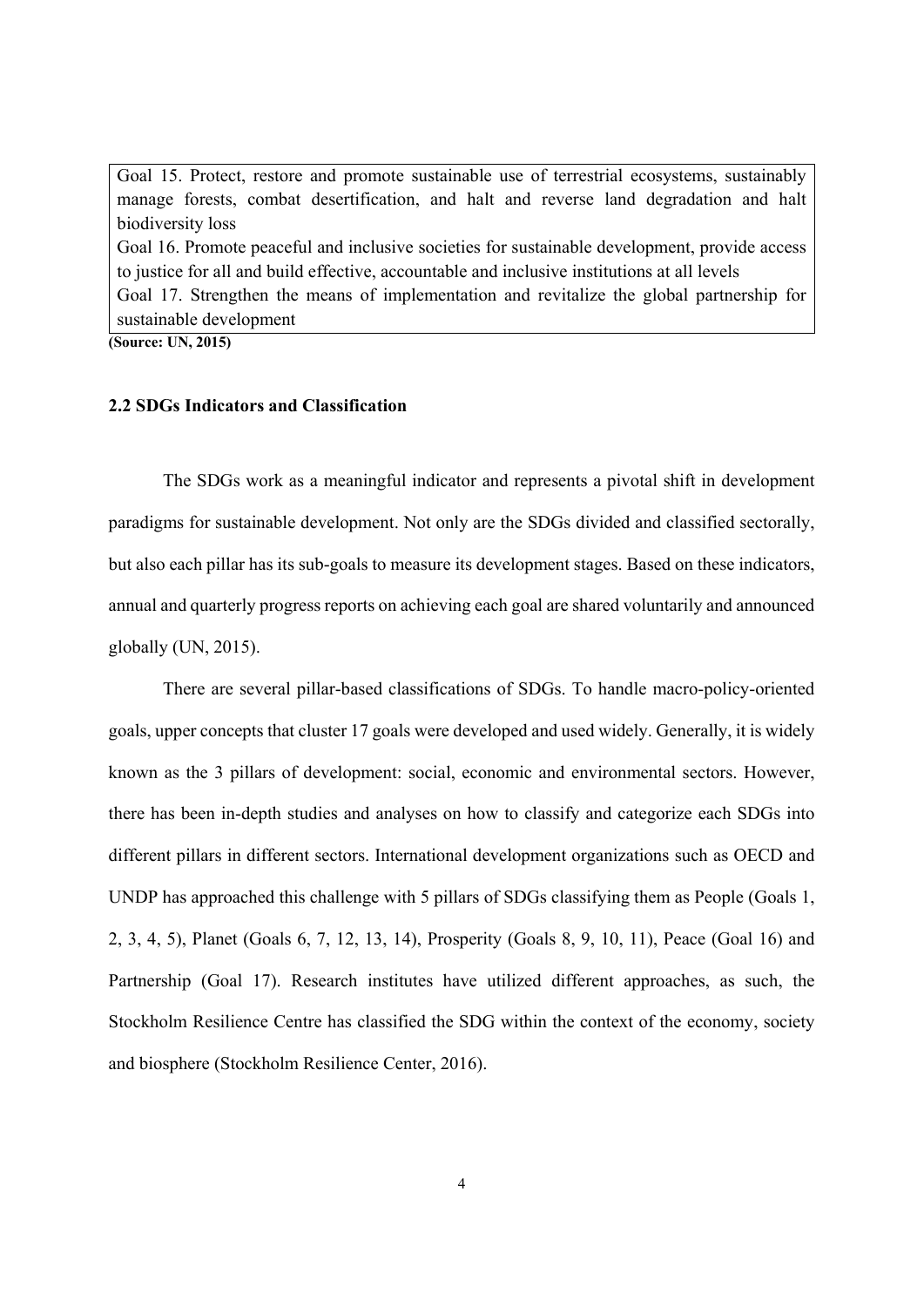The Business sector is also actively adopting the SDGs in their business development plans. For example, Ambatovy, a cobalt mining enterprise in Madagascar, has officially announced its annual development plan categorizing each SDGs as following: Direct Business Approach (Goals 5, 7, 12, 13, 16, 17), Community and Environmental approach (Goals 2, 3, 4, 6, 11, 14, 15), and Ambatovy Local Business Initiative (Goals 1,8,9,10) (Ambatovy, 2017). As such, different pillarbased approaches on the classification of SDGs have been a critical policy direction and indicator in various sectors in the society.

#### **2.3 Challenges in achieving SDGs**

Although 17 different goals are set and shared in a global spectrum, the SDGs faces various problems surround its implementation. According to OECD, a blended challenge such as slower economic growth, long-lasting corruption and inequality, unfavorable demographics in various forms and widespread epidemics can slowdown achieving the SDGs. In particular, the World Bank has highlighted that conflicts reduce a country's gross domestic product (GDP) growth by two percentage points per year, on average. As one of the conflicts, radical political changes within a nation that brings about conflict can be one of the biggest challenges that can hinder accomplishing the SDGs. In this context, studies have argued that a centralized agency and leadership is conducive to policy integration mechanism (Whitfield, 2008).

Moreover, policy integration does not only depend on the willingness of policymakers to integrate policy measures. One should note that a successful implementation of the SDGs also depends on the capacity of their political and administrative system (Tosun and Leininger, 2017). Understanding political system and its stability are crucial as the way national governments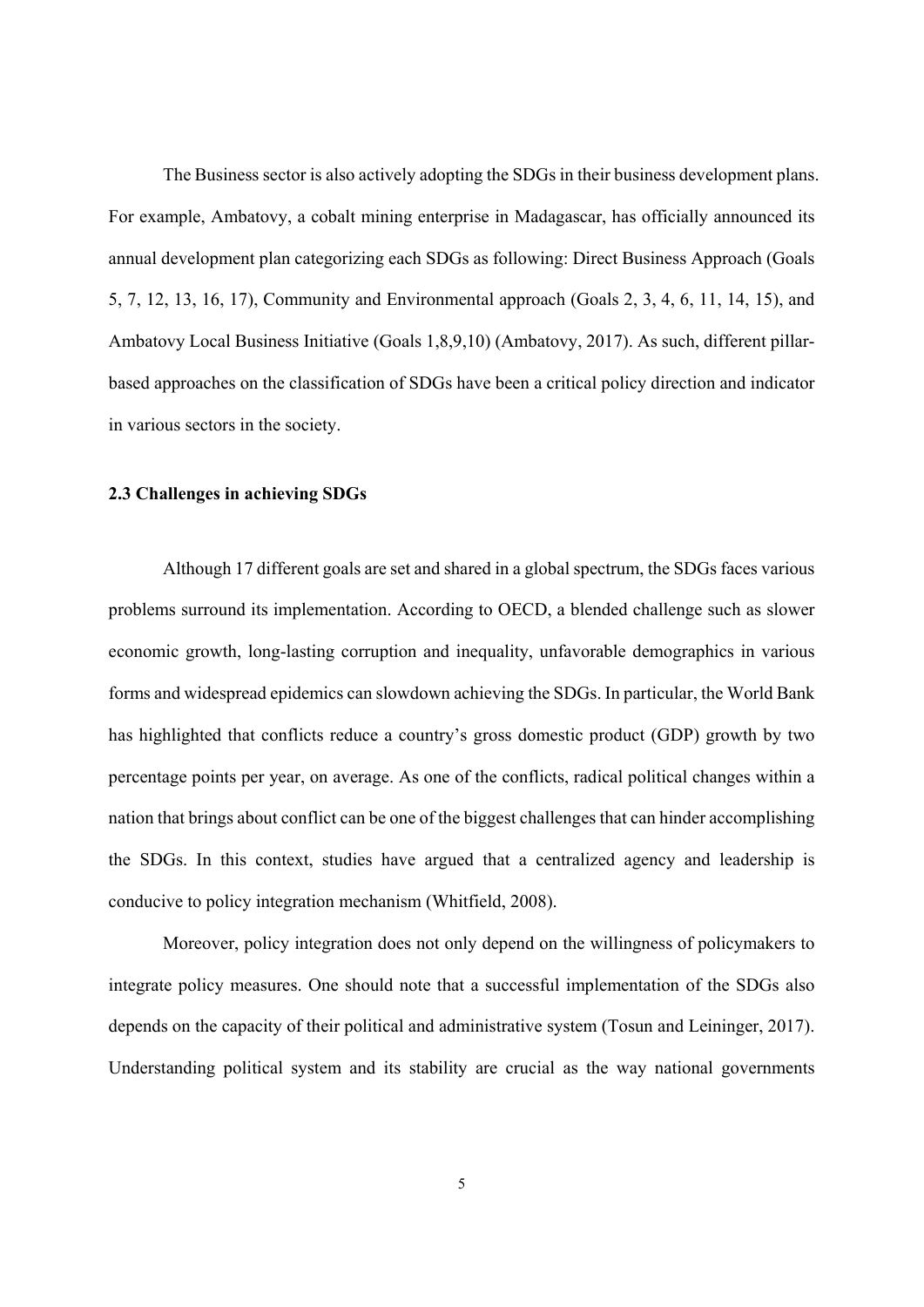interpret the call for enhancing policy coherence for sustainable development matters in achieving SDGs.

### **III. Theoretical Framework**

#### **3.1 Political Partisan Influence and Policy Implementation**

Partisan influence is an important analytical instrument for a better understanding of public policy, thus have has been intensely studied and developed throughout history. Two broad streams labelled as "parties-do-matter" hypotheses and "parties-do-not matter" hypotheses have shaped a long-standing debate among political scientists (Negri, 2014).

Partisan Theory (PT) which postulates the parties-do-matter stances is a mainstream theory that shows the importance of political parties charged with government responsibilities in shaping public policies. Hibbs (1992), who developed the partisan theory argues that parties' characteristics do act as a crucial variable on their public policy designing and implementation. Through comparative studies, partisan theory has proved that those countries which follow constitutional democracies, have distinctive preferences on the policies based on the party's characteristics.

This analysis has been widely identified cross-nationally by Tufte (1978). He employed two variables to verify a substantial proportion of variation in policy outputs: a left-right indicator of the party in government. Through this dyadic approach, he argued that leftist parties are inclined to spend more on social policy, equality and employment. His further studies measured the electoral calendar in order to account for re-election-oriented policymaking (Schmidt, 1996).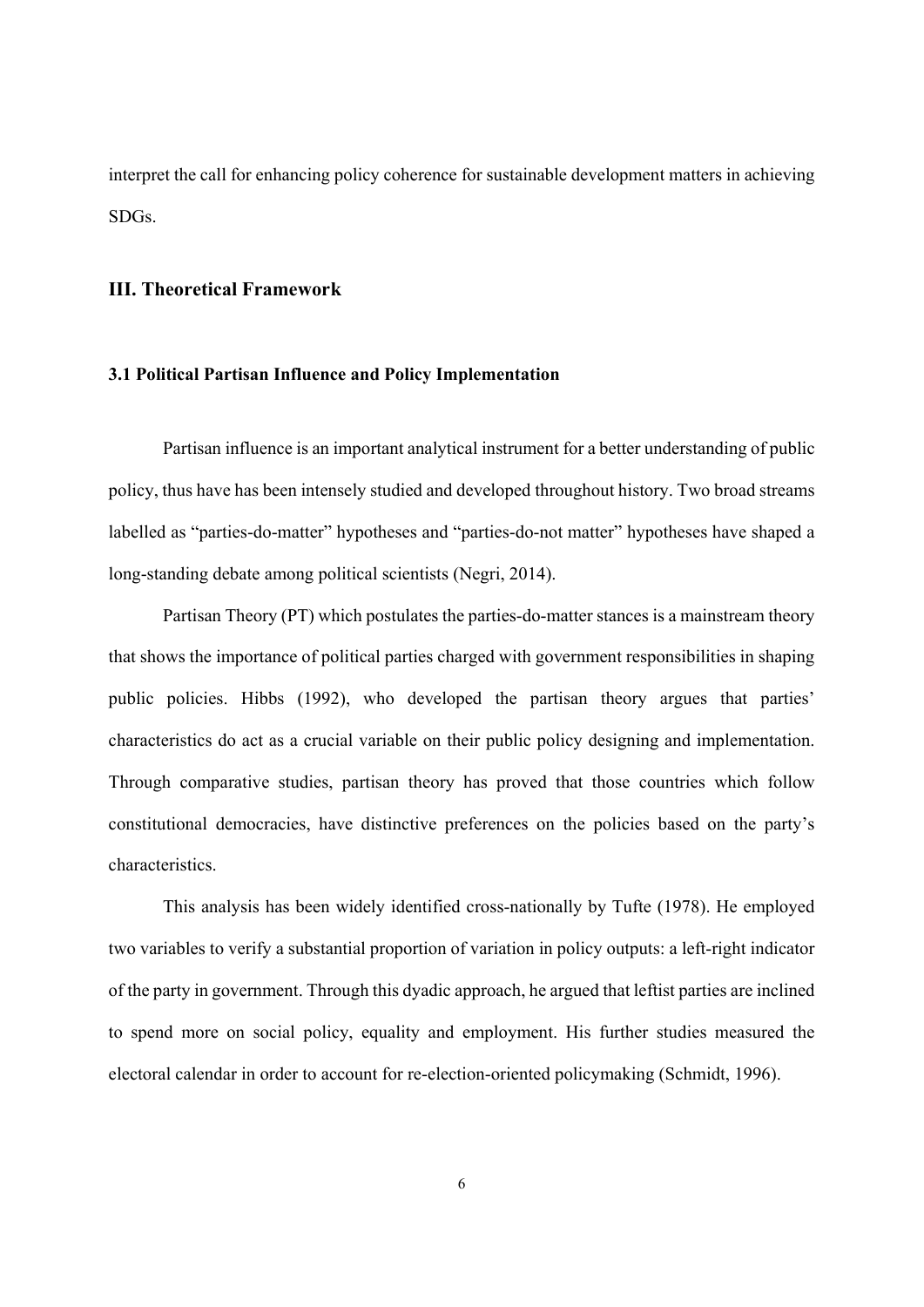On the other hand, the stream of literature grounded on "parties-do-not-matter" hypothesis criticizes the approach of partisan theory developed by "parties-do-matter" as it overlooks the policy makers' incentives and abilities to employ policies and outcomes under the electoral and partisan condition of the given situation. Industrialization Thesis (IT) approach claims that party platforms tend to play less influential once in office when faced with overwhelming exogenous variables such as economic, technological, and demographic imperatives (Cutright, 1965). Primarily, because social development policies tend suffer when the increasing need for public and social policy and budgetary use clashes with the availability of financial resources from the aftermath of the Second World War (Wilensky, 1975). In the late 1990s, other scholars focused on the increasing role of international markets, which influenced blurring the line between political parties executives as the increases in financial and trade openness abated left parties' ability to implement expansionary policies (Keohane and Nye, 1989).

Both parties-do and parties-do-not-matter hypotheses were widely tested in economically advanced liberal democracies. A comparative analysis taken by Schmidt (2006), shows that partisan influence on policy choices and outputs was observed in the economically advanced democratic states such as OECD countries. On the other hand, Huber et al. (2008) analyzed that particularly in Latin America, partisanship does not matter when it comes to social security and welfare policies and its spending in contrast to most of the OECD countries.

#### **3.2 Traditional approaches on examining Partisan Influence**

Most of the theories and studies introduced above are analyzed the macro issues by emphasizing the importance of finding denominators among data sets such as OECD and Latin American countries. However, as stated previously, Latin American countries that fall under the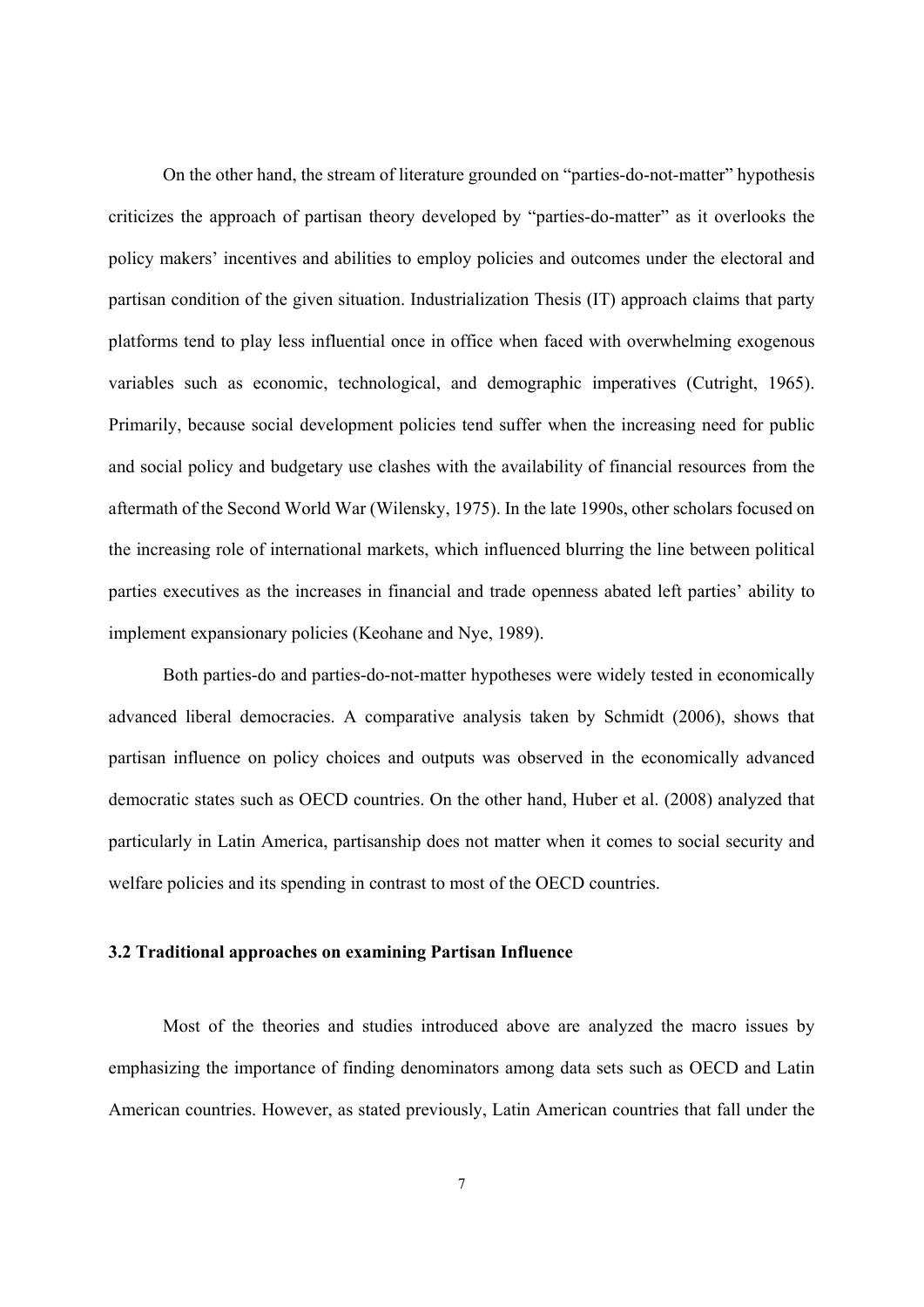group of OECD countries share both parties-do-matter and parties-do-not-matter hypotheses, which brings up the necessity of country-based analysis. Moreover, due to SDGs' specificity, evaluating partisan influence in achieving SDGs based on country is highly recommended. Overseas Development Institute (2015) gives several reasons why a country lens matters for SDGs aligned policies. (1) Progress trajectories are usually not linear, meaning that each country's starting point's condition subsequent performance. (2) Several exceptional performances of a single country can mask the meaningful findings of an individual country in a whole group of data sets.

Because of this, country-level analysis on SDGs was widely attempted and verified with the indicators such as democracy level, GDP, and budgetary constraints. However, attempts to analyze partisan influence in accomplishing SDGs through rhetorical or textual level with presidential speeches have never been used because text materials are hard to quantify. However, since speeches are one of the most effective ways to discover policy directions, new attempts are worth attainable.

#### **IV. Hypothesis Development**

Based on the "parties-do-matter" hypothesis developed by the traditional political scientists, this paper plugs the idea into analyzing how the change of a political party will influence in the implementation of the SDGs. As claimed in the previous chapters, major policies issues can be aligned and categorized with SDGs as it covers a wide range of policy areas in countries.

Also, unlike partisan theory that was developed at the macro-level analysis, this study will investigate from a micro perspective by configuring one country which went through radical political change recently, and is committed aligning its national policies with the SDGs. Moreover,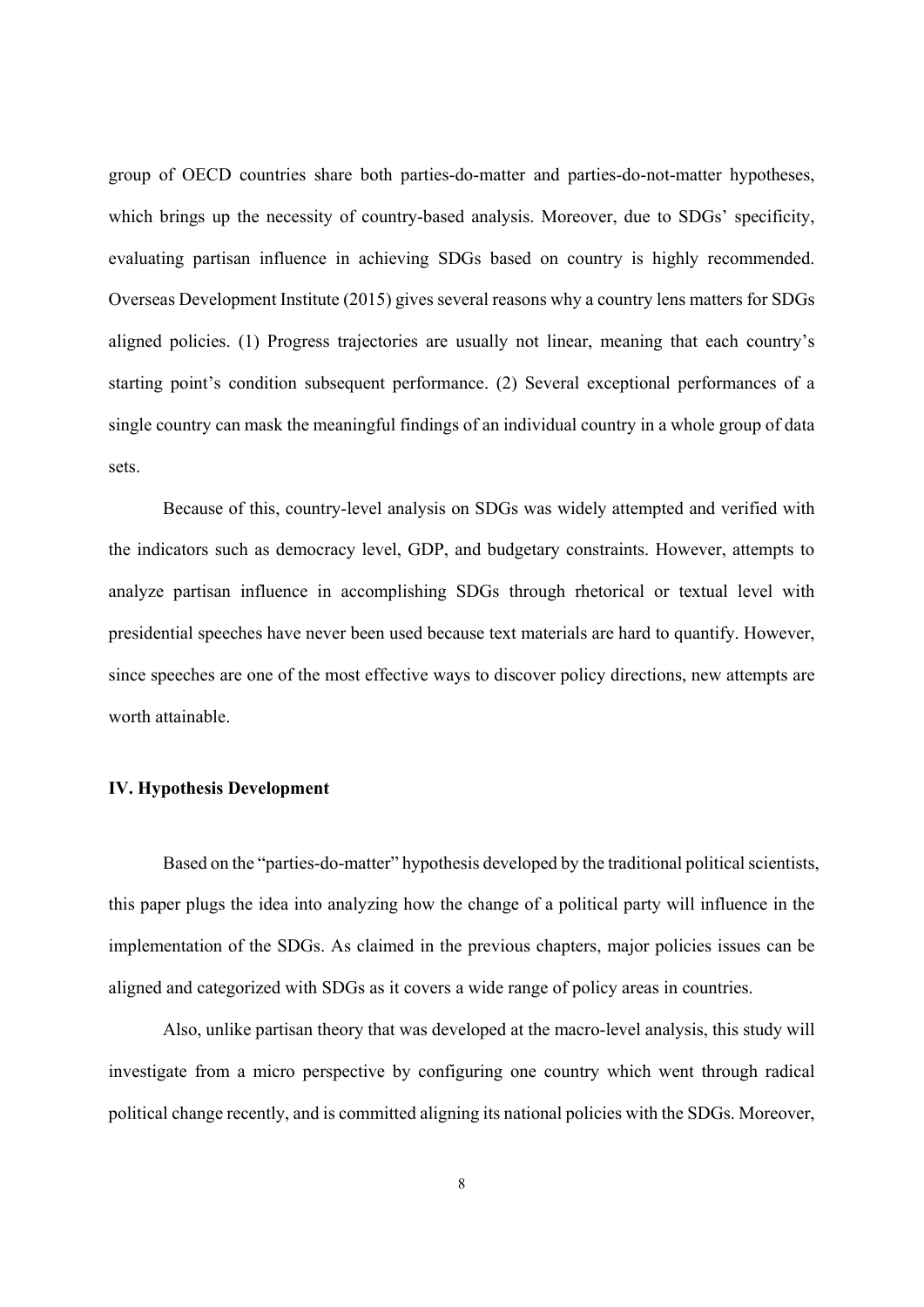tackling hypotheses in rhetorical or textual level is a new attempt at figuring out partisan influence in achieving the SDGs. For this, this paper selected Mexico and will be examining the country from the micro-level perspective through a country-level-lens; and comparing the two different incumbents' speeches: left wing for Andrés Manuel López Obrador (AMLO) and non-left wing for Enrique Peña Nieto (EPN). Thus, this paper is pioneering a new methodology that can help prove partisan influence in the implementation of the SDGs.

H1: A left-wing party's incumbent in Mexico is more likely to put an emphasis on SDGs categories that is inline with the social pillar, and this tendency will likely to be discovered in presidential speeches and discourse.

Sub Hypothesis: Education policy (SDG 4), Eradicating corruption (SDG 16) which are regarded as the social pillar in the SDGs is expected to have more emphasis in a left-wing government as opposed to a non-left-wing one.

A detailed reason for selecting Mexico and the necessity of selecting a new methodology will be deeply analyzed in the next chapters.

### **V. Methodology**

#### **5.1 Selection of country: Why Mexico?**

Mexico is the first Latin American country to introduce a multi-dimensional measure of national poverty (CONEVAL, 2013). A public agency of the Federal Public Administration, The CONEVAL (Consejo Nacional de Evaluación de la Política de Desarrollo Social: National Council for Evaluation of Social Development Policy) was created to generate objective information on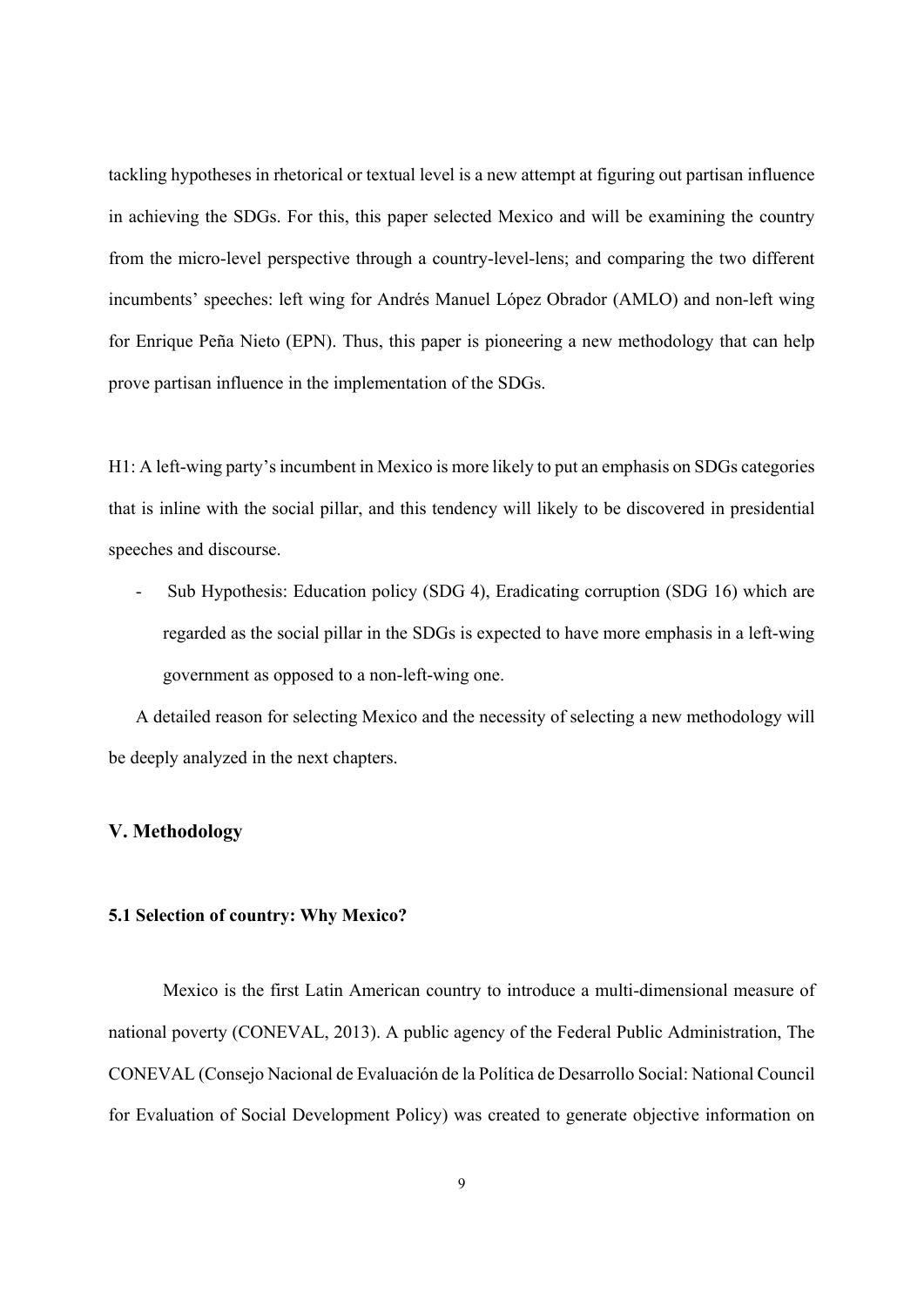social policy and poverty measurement in Mexico. Since 2012, major Mexican inter-agency and inter-governmental (federal, state, municipal) social development strategy centers such as CONEVAL and ENI (Estrategia Nacional de Inclusión: National Inclusion Strategy), have been using 2030 Agenda and SDGs to target and coordinate multidimensional development policy implementation. (Voluntary National Report, 2018)

As of 2019, Mexico has been submitting Voluntary National Report (NVR) at the High-Level Political Forum on Sustainable Development (HLPF) since 2016 under the coordination of the Office of the President of the Republic (OPR). The HLPF is organized annually under the auspice of UN Economic and Social Council (UN ECOSOC) and once every four years under UN General Assembly. This forum provides a unique framework for UN Member states to publish their national review voluntarily, which makes monitoring more explicit. As one of the 47 countries that have issued voluntary reports, Mexico has its deep roots on its public policy and national strategies based on the SDGs goals. Many of its development policies are closely related and calibrated based on the different pillars of SDGs in the Mexican society, from federal and local government agencies to the private sector, academia, and civil society.

To hinder the inconsistency of the policy alignment with the SDGs due to changes such as change of government, legal and budgetary restrictions and temporary contingencies, Mexico has strengthened its approach by developing a new planning, implementation and follow-up mechanisms. One of the steps that the Mexican government took was mending institutional mechanism, such as constituting a specialized technical committee on Sustainable Development Goals, and creating a Senate Working Group for monitoring the legislative implementation on the SDGs.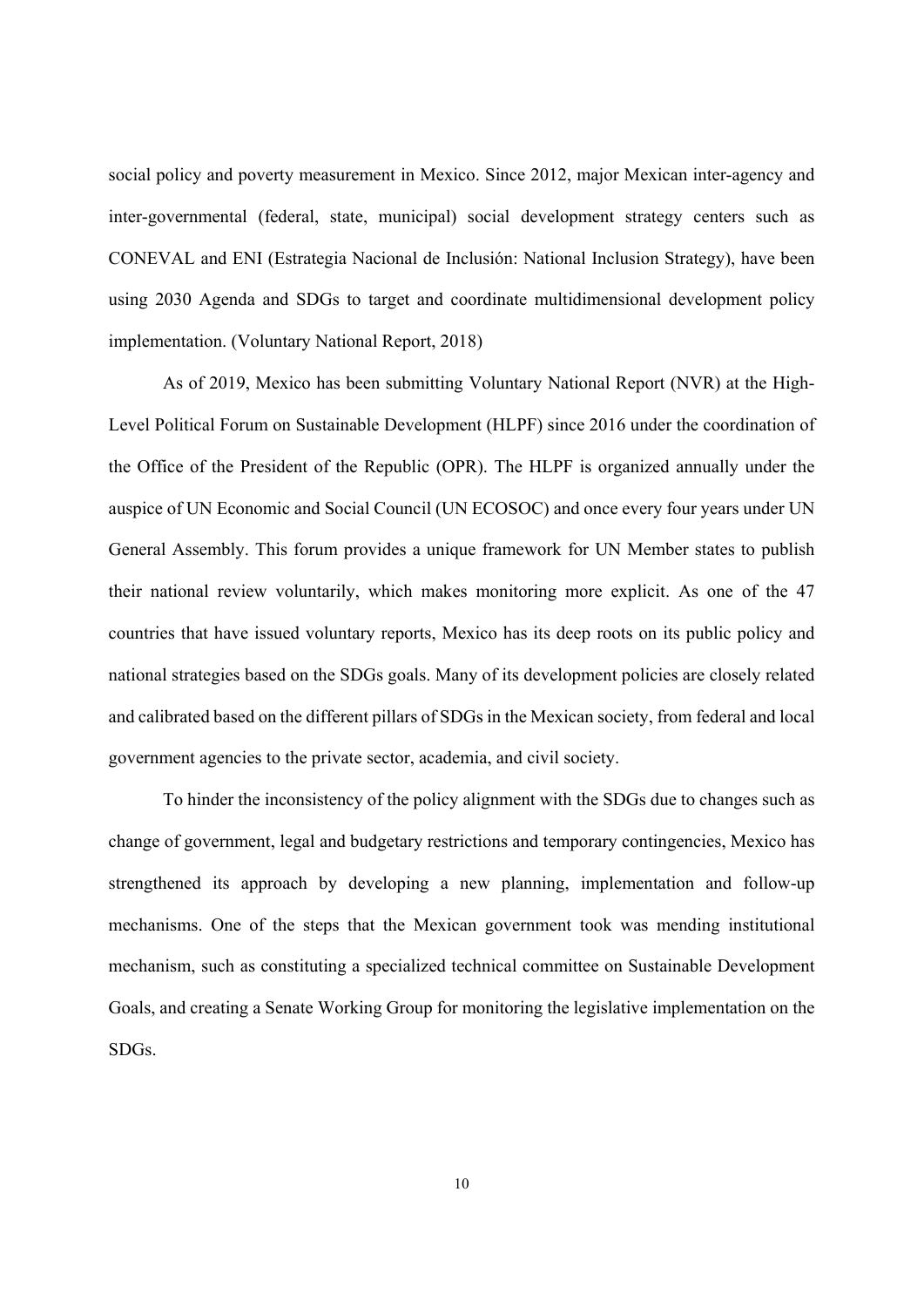

**<Figure 1> Structure of the committees that make up the National Council for the 2030 Agenda for Sustainable Development (Source: Voluntary National Report, 2018)** 

#### **5.1.1 How much Mexico have achieved SDGs so far?**

In May 2019, OECD published a report on measuring the distance to the SDGs targets, an assessment of where OECD countries stand. With the three steps, indicators were selected with end values that are calibrated for z-score normalization. Step 1, the UN Global indicator List (UN, 2017) were selected for the detailed analysis of the targets. Step 2, for the distance measurement purpose, a target's end-value was set for each indicator. Lastly, based on a modified z-score procedure, standardized and normalized method was done, which enables the calculation of the distance from a fixed endpoint in a standardized way for each indicator.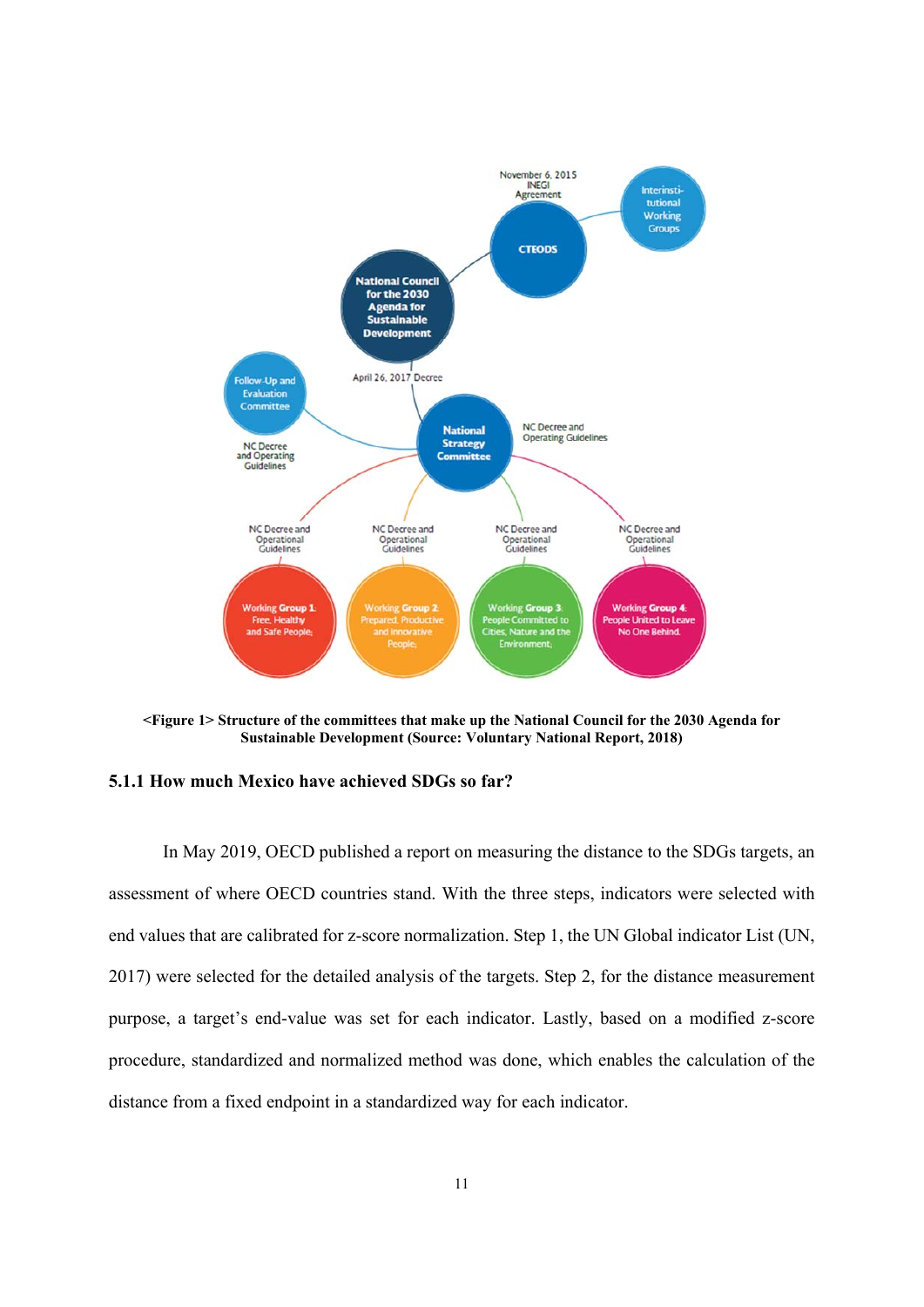With high level of raw data availability, Mexico has currently achieved 10 of the 2030 targets, based on 103 available indicators allowing a coverage of 80 of the 169 SDG targets. Under the 5P classification (People, Planet, Prosperity, Peace and Partnership) that OECD concerns itself, Mexico is on average or close to reaching goals under the Planet classification, such as Ocean (SDG 14), while it is furthest from goals under the People classification especially, Food (SDG 2) and Education (SDG 4). Overall, Mexico is still far from more than 3 standardized distance from meeting some 28% targets, and many of the targets that are left are under the "People" classification (OECD, 2019).

#### **5.1.2 Mexican Presidential Election**

The incumbent president Enrique Peña Nieto (EPN) took his office for six years from 2012, in Mexico, presidents can only serve a single term according to the Mexican constitution. Under the term-limited status of all the members of Congress, The 2018 presidential election in Mexico was essential since there would be a change in government. The general election was held on the first of July 2018, and newly elected president Andrés Manuel López Obrador (AMLO) from National Regeneration Movement (MORENA) party took office. Unlike most Latin American countries, Mexico has not experienced military dictatorship nor change from the single-party system for decades. The 2018 election was the first time that an election in Mexico was won based on outright majority since 1988, which was not from Institutional Revolutionary Party (PRI). Moreover, this general election was the first time that non-PRI party backed a single presidential candidate and won majorities in both the Senate and Chamber of Deputies.

This MORENA (Movimiento Regeneración Nacional: National Regeneration Movement) won the presidency with 53% of the popular vote, it also has majority in both the Senate and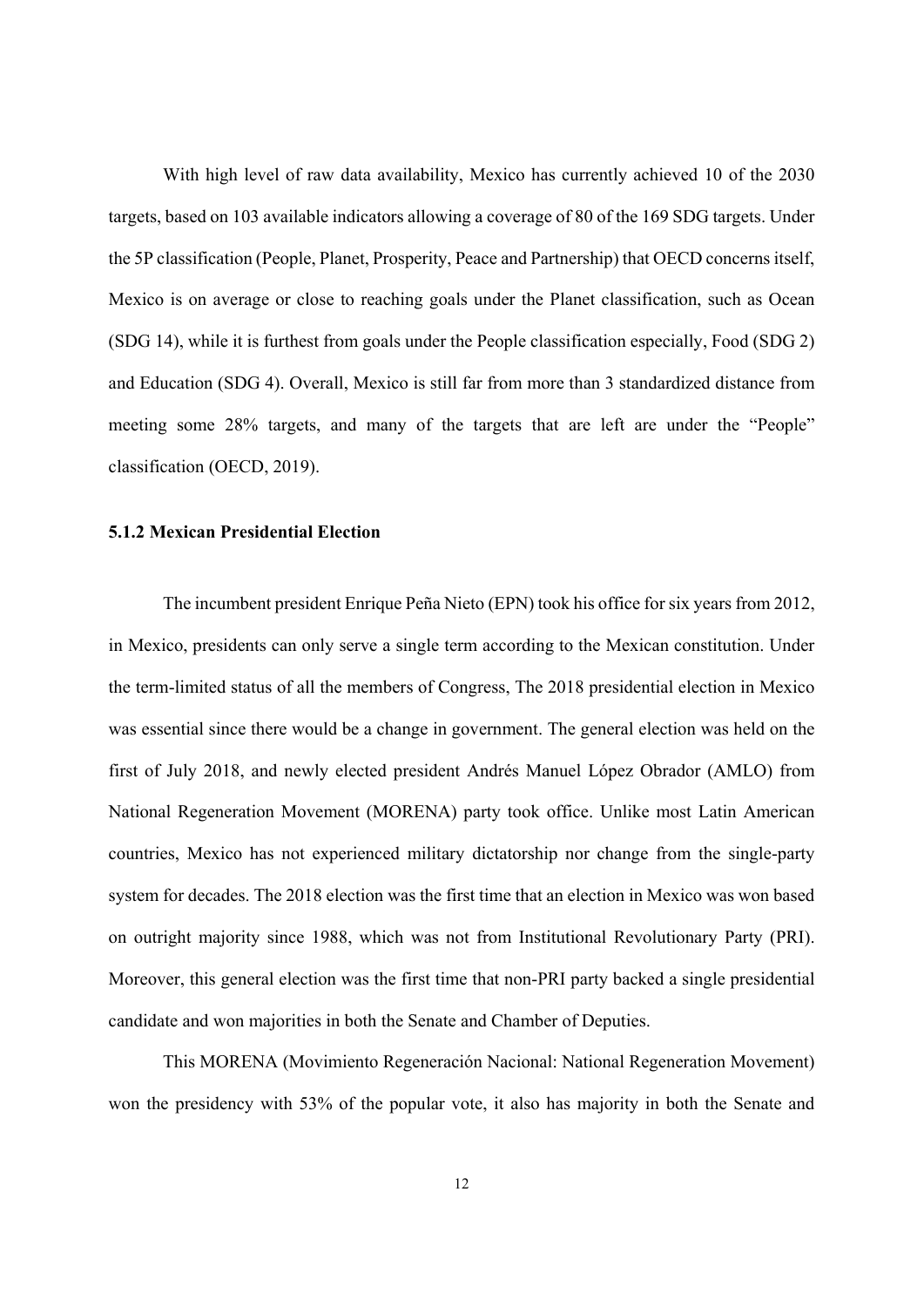Chamber of Deputies. MORENA describes itself as a democratic left-wing party, under the name of reformism. Officially founded by the current president Andrés Manuel López Obrador, this party stimulates the anti-corruption in Mexico, while embracing the diversity. The party and the president believe that culting neo-liberalism in Mexican economy caused the endemic corruption in the Mexican society, by widening the gap between the rich and poor. In salaries and compensation, AMLO argues against opening the market but rather strengthening the national market by fair wages.

This paper would like to highlight the relationship between the changes in parties, and policy emphasis based on the regime change. Especially, during the 2017/18 electoral process, Mexico's leading political parties addressed their policy goals and campaign based on the 2030 agenda. Mexico's massive interest in SDGs and far far-reaching legislative changes introduced in the previous parts, this paper wants to bring out meaningful implication ranging over the changes in pursuing SDGs in Mexico.

#### **5.2 Why Presidential Speeches and Discourses?**

Presidential speeches and discourses are regarded as highly referable sources as they contain information, sentiment and sets signaling of the public policy. In particular, speeches tend to offer a guideline to administrators and bureaucrats by arranging specific policy-related words. As such, presidential speeches and discourses are one of the most effective ways to figure out one nation's policy intentions and implementation approach. Because of its effectiveness and clarity, the presidential speeches and discourses have been one of the major subjects on analyzing policies. Moreover, using text as a set of data requires credible methods for examining pattern assessment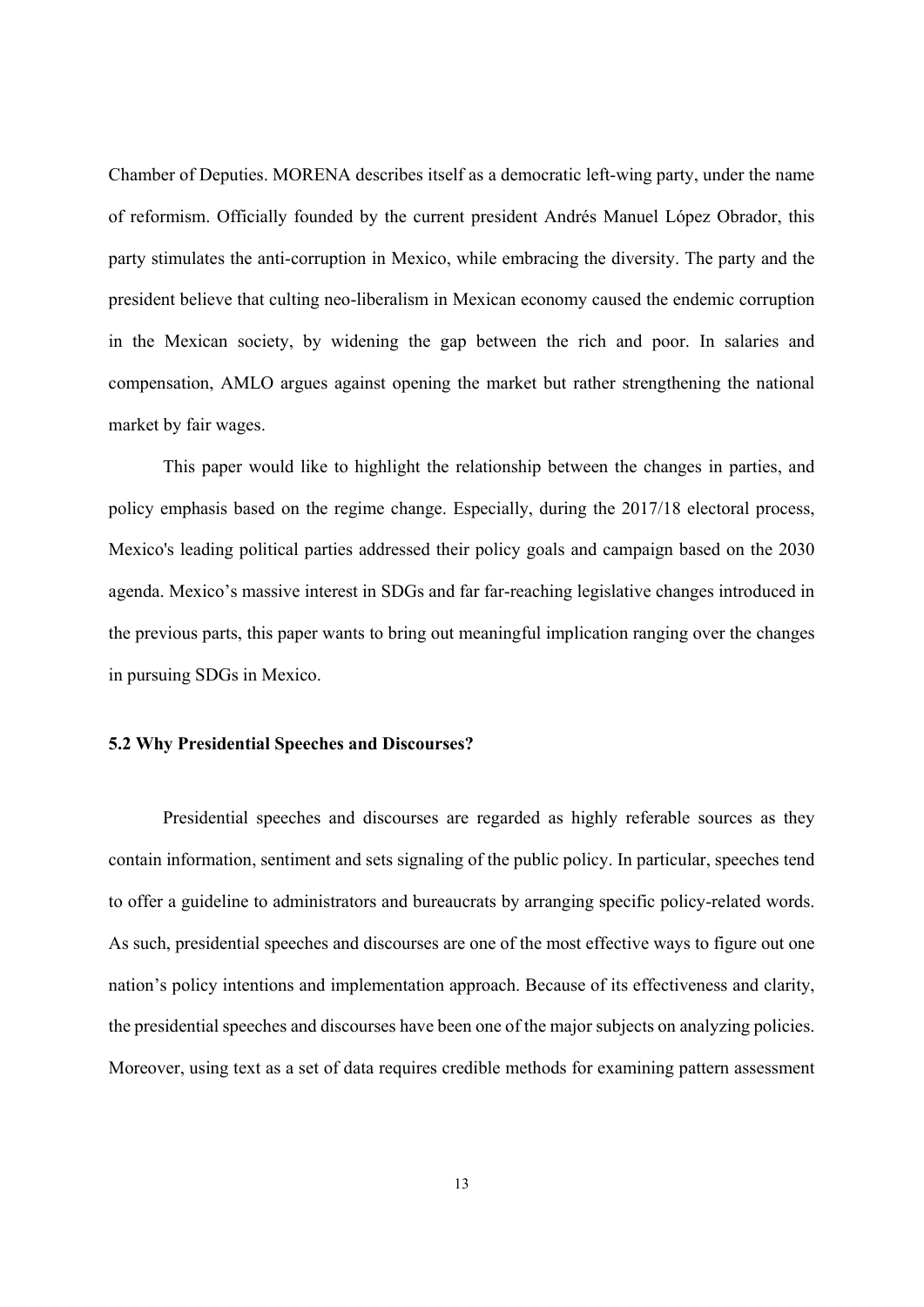for statistically significant and reduce the tendency to over-evaluate the expectation by disciplining the space of interpretations (Grimmer and Stewart, 2013).

#### **5.3 Why Computer-based Unsupervised Text Analysis?**

As stated above, the accumulation of digitized texts has already proven to be fruitful in the area of social science, including the analysis of discourses, speeches, surrounding political election and social movements (Bail, 2012). However, the traditional way of text analysis was challenged both quantitatively and qualitatively as it was challenging to produce intuitively understandable result while embracing its inherent richness and complexity in large corpus. Several researchers have attempted overcoming the problem, but still the critics continued to claim that existing methods fail to apprehend the nuances of text that could be culled from interpretive text analysis (Biernacki, 2012).

 In recent years, with the increasing acceptance of big data analysis and advancement of word embedding methods, studies have proven that word embedding models are more effective to show complex semantic relations and work as a powerful tool in the area such as culture and political science (Kozlowski, Taddy, and Evans, 2018).

#### **5.4Data Specification**

#### **5.4.1 Presidential Speeches and Discourses**

On the official website of the government of Mexico (gob.mx), the stenographic records of each presidential speeches and discourses are listed in chronological order. Each data set is classified into different categories as following: Discurso del Presidente (president's speech),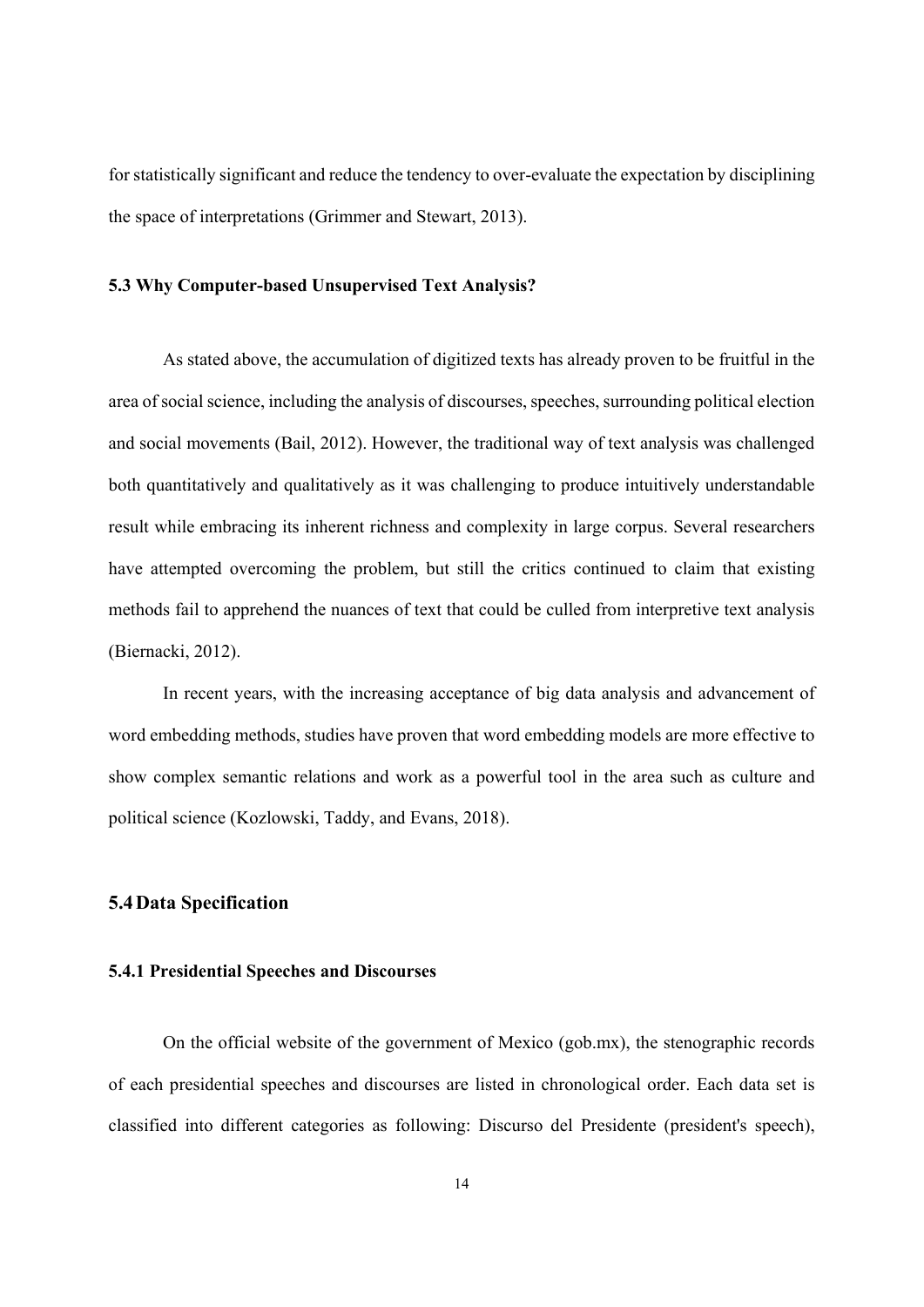Comunicado (communicated discourses). President's speech category only contains pure presidential speeches of AMLO and EPN, while communicated discourses contains interviewers or news presenter's questions and arbitration. This paper did not intentionally exclude these noises as these questions and follow up interviews also contain meaningful undertone and implication on policy implementation. Also, from the detailed responses from presidents, emphasis of certain policy or ideology can be detected from its frequency.

For the fairness of the data of both incumbents, the initial 6 months of data of each administration were collected. It is well known that beginning period of administration's speeches tends to contain its political ideas and philosophy more strongly than other periods. Also, since AMLO has assumed the reins of government only in December 2018, 7 months' speeches were the maximum amount of speeches that could be collected.

As a result, with webpage crawling of official government website: gob.mx/presidencia, 548 stenographic version of presidential speeches and discourses of non-left partisan Enrique Pena Nieto (EPN) and 649 speeches and discourses of the left partisan Andrés Manuel López Obrador (AMLO) were collected. EPN's data was obtained from December 2012 to June 2013, while AMLO's data was collected from December 2018 to June 2019, the very first 6 months period of their respective administration.

#### **5.4.2 Supervised Learning for Data Classification**

For the classification, two different sources that can be used for word embedding were designed. The first data was collected from the UNDP website that illustrates about each goal and sub-goals of 17 SDG. Secondly, to enhance the robustness of classification, SDGs-specific keywords were selected. These keywords have primary roots in university-related data, such as research publication or course listings. Especially, where many universities looking to strengthen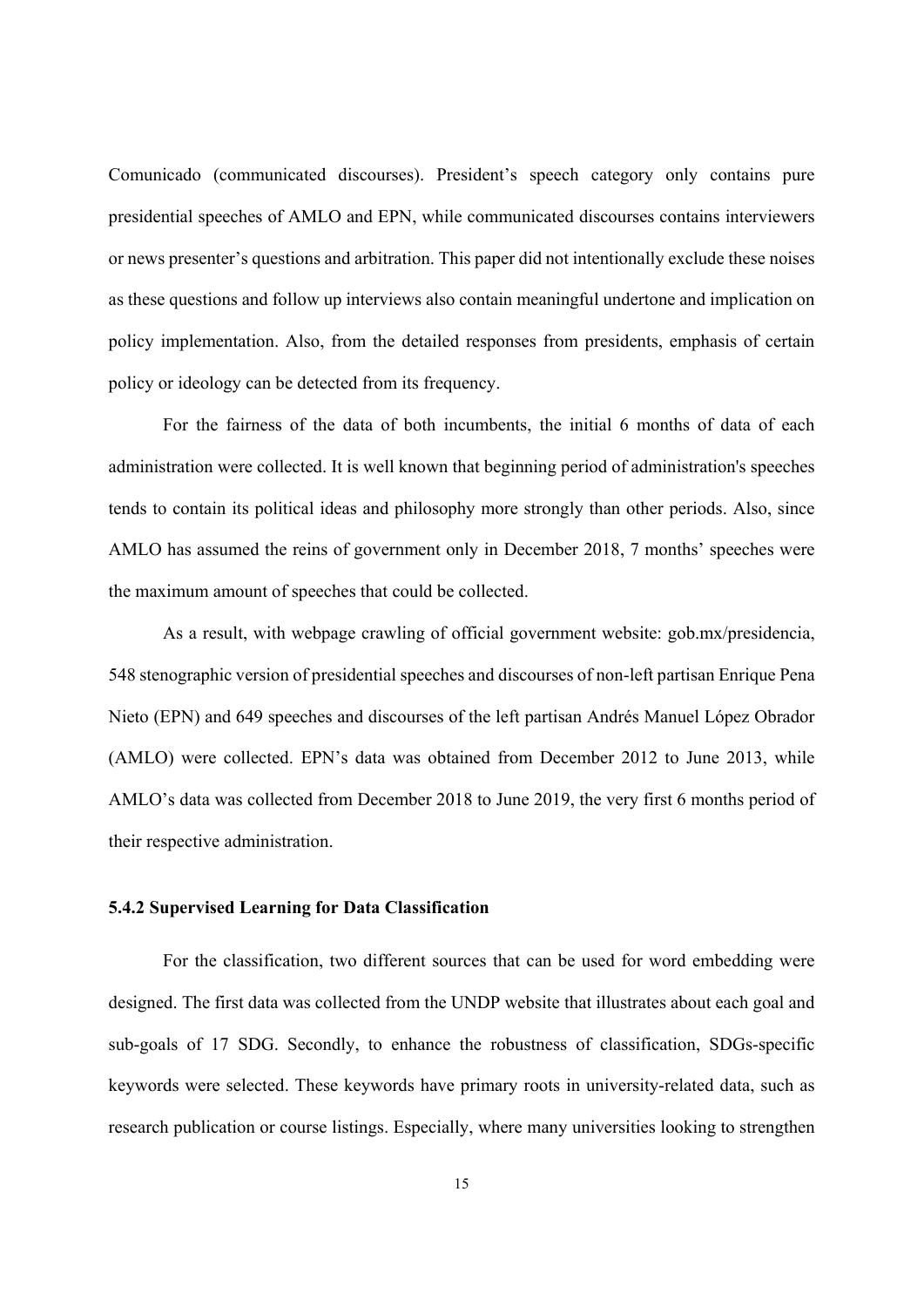their contribution to the SDGs, this paper considered that it would be meaningful to map activities that are aligned with SDGs with different approaches such as research expertise, course and institutional policies. The selected keywords have been studied and shared from the listed university: Auckland University of Technology, Macquarie University, Monash University, Victoria University of Wellington, The University of Auckland, and the University of Western Australia.

Keywords for each SDG has been listed as per Appendix [1]. English and Spanish words are both included in the table, but Spanish words were only used for supervised learning as presidential speeches and discourses are only in Spanish. For the 'Misc' keywords, a completely different category was set aside as these keywords cover a broad range in SDGs and can affect negatively classifying more than two categories. Words that fall under 'Misc' Categories are such as: "Sustainable Development Goals" and "Development". Also, for the words that were not directly covered by any of the SDGs but were deemed necessary, such as "Refugee Crisis".

#### **5.5 Analytical Tools**

#### **5.5.1 Speech Classification based on SDGs**

Traditional classification model Term Frequency-Inverse Document Frequency (TF-IDF) and word embedding for methodology were both conjunctly conducted as this method can overcome the shortcomings of traditional TF-IDF based on bag of words and offer semantic relation of each word. For example, 'politics' and 'election' are semantically related words. However, two words would be classified as a different index when only followed based on 'bag of words' an approach which only considers the frequency. On the other hand, the classification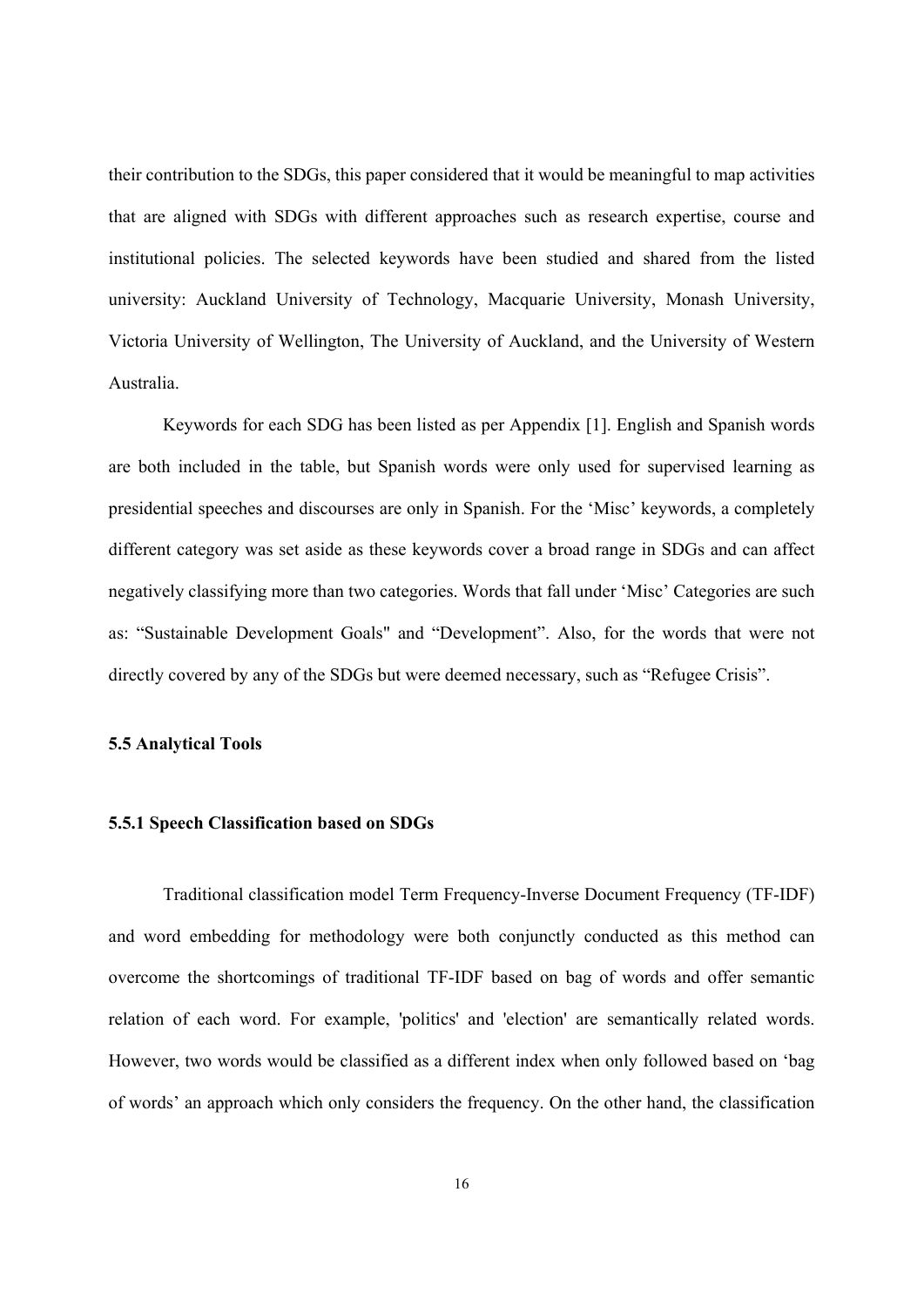model that expresses the meaning of words through word embedding method can take into account a semantic sharing between words in a completely different form. In other words, we can learn a classification model that can capture semantic similarities between 'politics' and 'election'.

#### 1) TF-IDF (Term Frequency-Inverse Document Frequency)

TF-IDF scores words based on its frequency in a document. The TF is aggregated using the frequency with which individual words appear within a context. By this, specific words to represent the document is calculated and weighted. The method for calculating TF in this paper is based on the following equation (Salton and McGill, 1983):

(1) TF(t,d) = 0.5 + 
$$
\frac{0.5 \times f(t,d)}{\max\{f(w,d):w \in d\}}
$$

 $f(t, d)$  means the frequency of a word in a particular document group. Through equation (1), the normalization was made based on the frequency of individual words divided by the number of occurrences of the most frequent words. This was to calibrate the distortion that document length could bring out.

IDF refers to the inverse proportion of the document in which individual words appeared relative to the entire document cluster. If a word appears in every document in a document cluster, the word's IDF is 1. The IDF calculation is based on the following equation (Salton and McGill, 1983):

(2) 
$$
IDF(t, D) = log \frac{|D|}{1 + |\{d \in D : t \in d\}|}
$$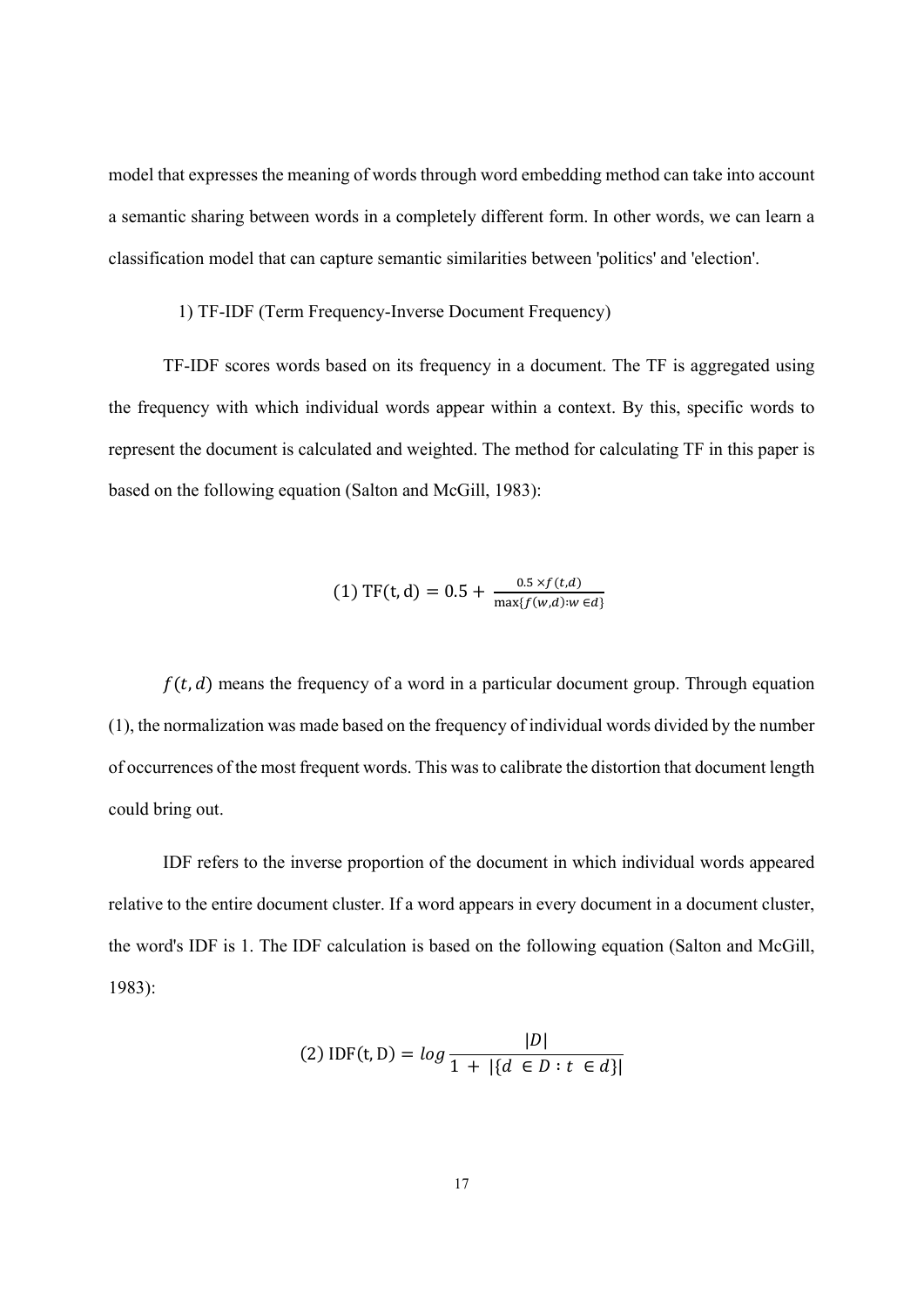In other words, the total the total number of documents is divided by the number of documents containing the word. Log scaling was performed to prevent IDF value from explosion for the case the increase in the total number of documents. Also, for the case of calculating IDF of a word that has not appeared once, 1 was added in order to prevent the case the denominator becoming 0. Finally, the TF-IDF weights of each word are multiplied by the results of (1) and (2).

#### 2) Word2Vec

Word embedding is unsupervised learning to represent semantics and syntactic information of each word in low dimensional vector. When used with this method, this could not only calculate the similarity between words, but also can classify documents based on generated category vectors by combining word vectors. <Figure 2> shows the Skip-gram learning methodology of Word2vec based on distributional hypothesis (Sahlgren, 2008) that words that share the same context are similar in meaning.



<Figure 2> skip gram for word2vec **(source: Rong, 2014)**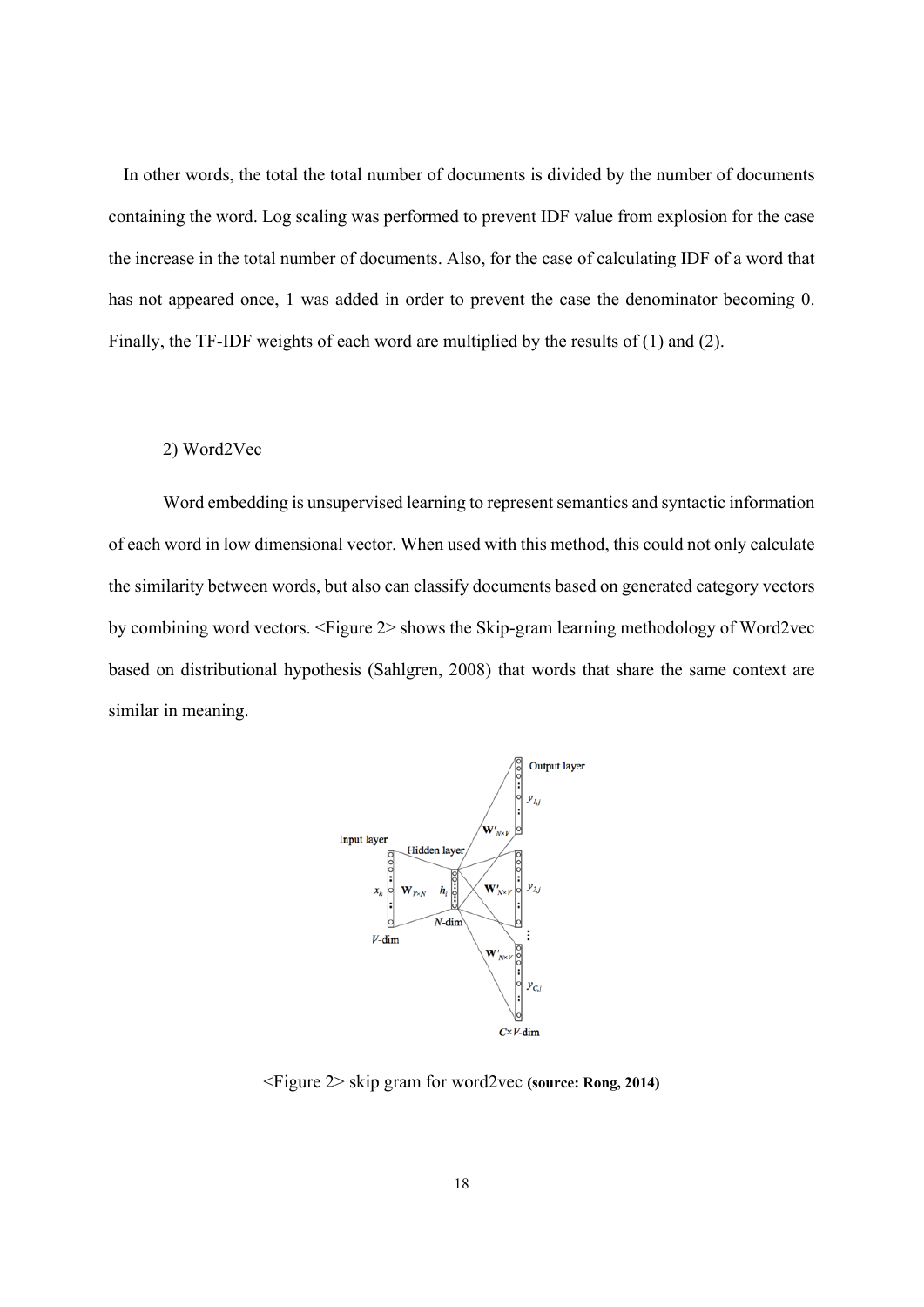First, an input word given in one-hot encoding is mapped to a hidden layer  $h_i$  of Ndimension through an input weight matrix. Next, by using output weight matrix  $W'_{N\times V}$ , hidden and output layers are connected to predict upcoming word's probability distribution. Through this process,  $W_{V \times N}$  and  $W'_{N \times V}$  are updated to maximize the probability distribution in the given context words. This learning mechanism conceptually proceeds to maximize the log-likelihood of the objective function represented by Equation (3) (Mikolov et al., 2013b).

$$
(3) \frac{1}{T} \sum_{t=1}^T \sum_{-c \le j \le c, j \neq 0} \log p(w_{t+j}|w_t)
$$

In other words, the goal of Skip-gram learning is to increase the probability of occurrence of neighboring words  $w_t$  within context size  $c$  from the words to be embedded. In general, it is conceptually more appropriate when an input weight matrix that serves to map the original hotencoded input word into the hidden layer serves as word embedding. However, this paper uses  $W_{V \times N}$  and  $W'_{N \times V}$ , with a linear combination to use final word embedding. This idea supplements previous studies that discarded output weight matrix could also function as a part of word embeddings. The final embedding combined linearly with element-wise summation follows the below equation.

(4) 
$$
E_{dual} = E_{input} \oplus E_{output}
$$

As a result, the final word embedding is generated by a linear combination of two weight matrices  $E_{input} \in \mathbb{R}^{N \times d}$ ,  $E_{output} \in \mathbb{R}^{N \times d}$  of rows of words and columns of hidden layer dimensions. This combination increases the word embedding  $E_{dual}$  performance while maintaining the word dimension size without increasing the computational complexity. By doing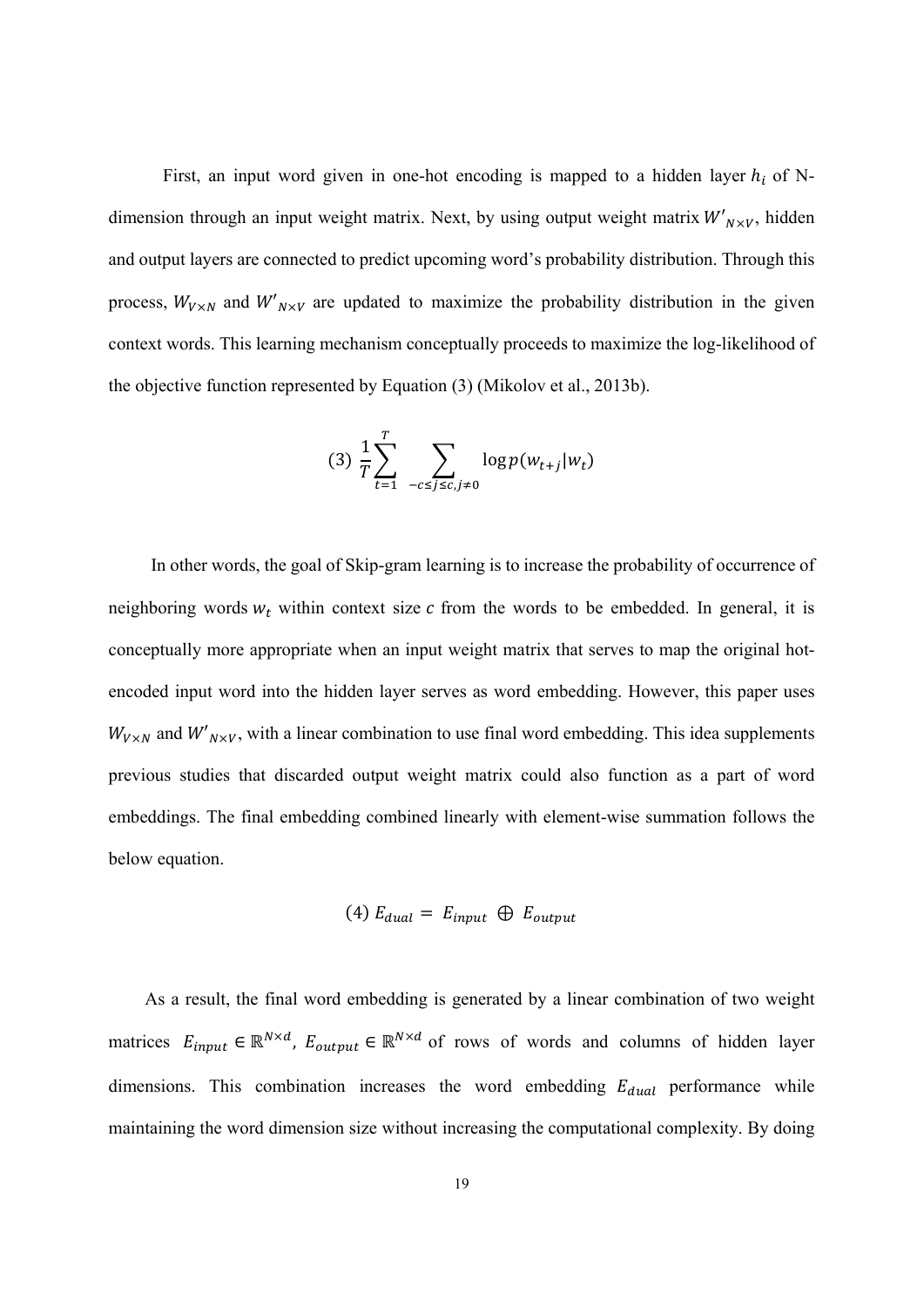so, this study was able to strengthen semantic relationship while maintaining word dimension size without increasing computational complexity.

#### 3) Category vector generation and speech classification

First of all, each word vector  $\vec{w}$  was created using the Word2Vec method, and the final word vector was generated by multiplying the TF-IDF weights. A category vector is then generated from the sum of the final vector values of all words appearing in each SDG category. This mechanism follows Equation (5) (Kim et al, 2018) and is illustrated in Figure 3.

$$
(5)\ \overrightarrow{C_i} = \sum_{w \in w_i} \overrightarrow{\mu_i}(w) \cdot \overrightarrow{w}
$$



<Figure 3> Category Vector Creation Mechanism

Each speech vector  $\vec{v}(d)$  is also generated by the same methodology. The speech is then classified into the nearest category by calculating cosine similarity between each speech vector and the 17 SDGs category vectors  $c_i$ . This methodology follows the equation (6) (Lee et al, 2013).

$$
(6)\frac{\arg max}{c_i}\cos(c_i,(\vec{v}(d)))
$$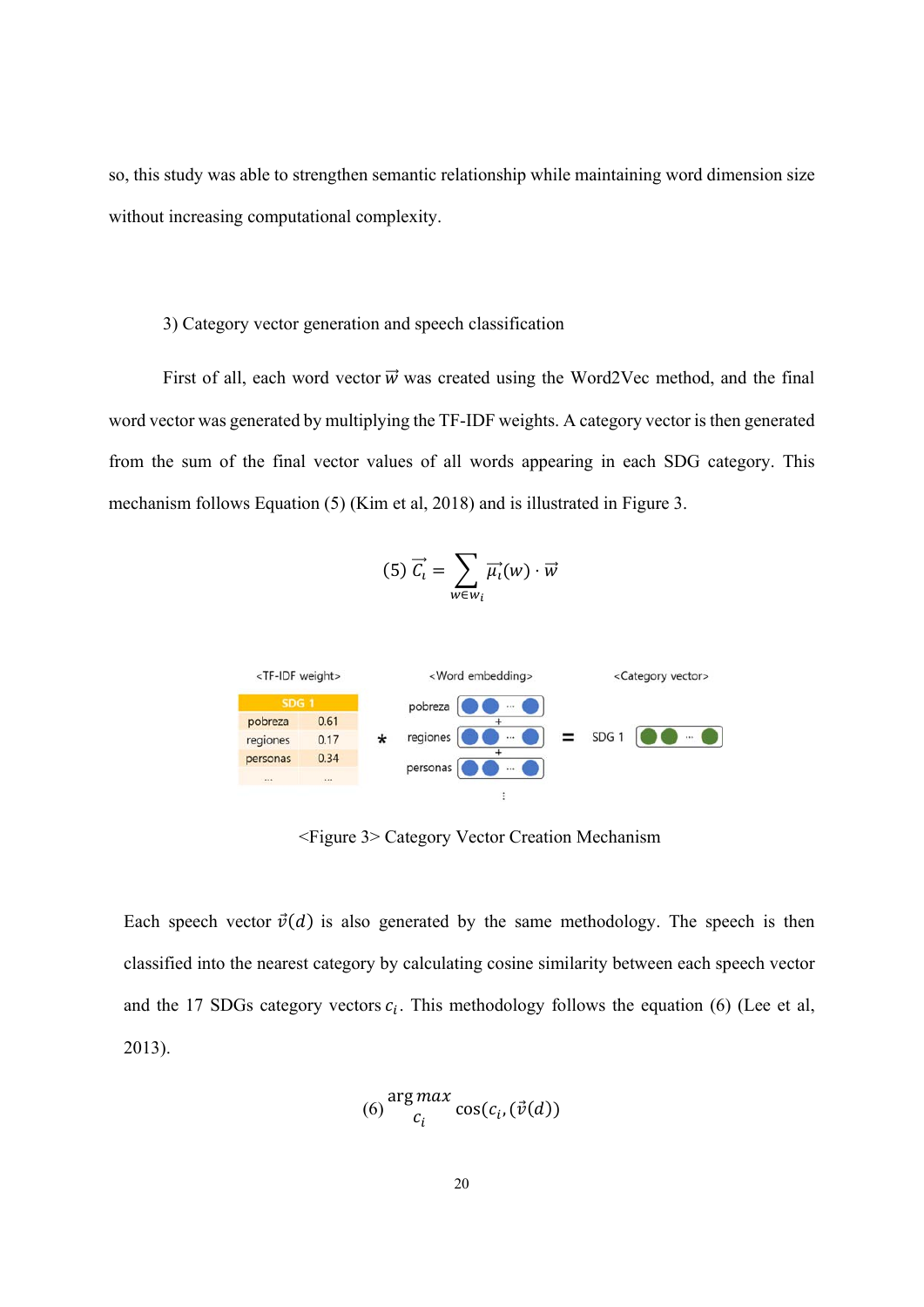

As a result, the speeches were classified as below visualized plot, <figure 4>

**<Figure 4> Left and Non-left incumbent's speeches classification as per SDG** 

<Figure 4> Shows how many speeches fit in each SDG. The left plot shows left-wing incumbent AMLO's speeches and discourses, and the right plot shows non-left incumbent EPN's speeches and discourses. AMLO put more emphasis on social issues in his speeches such as education and justice, while EPN lays emphasis on economic development and global partnerships.

With classified SDGs, logistic regression of each SDG was conducted. With the data classified with TF-IDF and word embedding, each speech data was into binary form. For example, to conduct a logistic regression for SDG 1, 1 was tagged if the speeches that were classified as SDG 1, while remaining other speeches tagged as 0. By conducting testing for each 17 SDG, below tables bring out meaningful coefficient and P-values that can be considered statistically significant.

|           | coef      | std err |           | P >  Z | [0.025]  | 0.9751   |
|-----------|-----------|---------|-----------|--------|----------|----------|
| Intercept | $-1.7377$ | 0.111   | $-15.619$ | 0.000  | $-1.956$ | $-1.52$  |
| SDG 1     | $-0.2825$ | 0.174   | $-1.621$  | 0.105  | $-0.624$ | 0.059    |
|           |           |         |           |        |          |          |
|           | coef      | Std err |           | P >  Z | [0.025]  | 0.975    |
| Intercept | $-2.4381$ | 0.146   | $-16.698$ | 0.000  | $-2.724$ | $-2.152$ |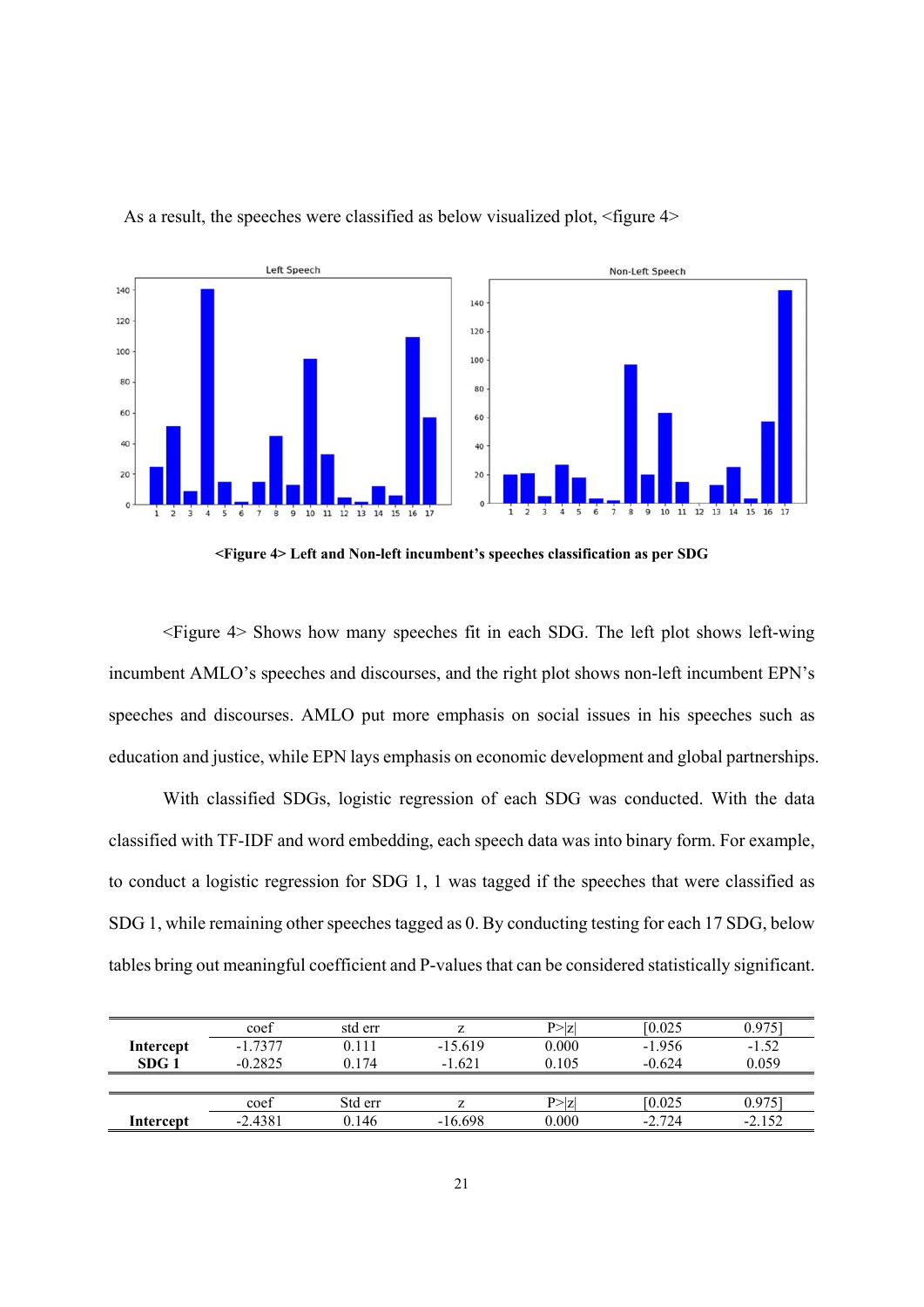| SDG <sub>2</sub> | $-0.7654$ | 0.266                | $-2.875$                                              | 0.004  | $-1.287$ | $-0.244$  |
|------------------|-----------|----------------------|-------------------------------------------------------|--------|----------|-----------|
|                  |           |                      |                                                       |        |          |           |
|                  | coef      |                      |                                                       |        |          |           |
|                  |           | $\overline{std}$ err | Z                                                     | P >  z | [0.025]  | $0.975$ ] |
| Intercept        | $-4.2421$ | 0.336                | $-12.636$                                             | 0.000  | $-4.9$   | $-3.584$  |
| SDG <sub>3</sub> | $-0.427$  | 0.561                | $-0.761$                                              | 0.447  | $-1.526$ | 0.672     |
|                  |           |                      |                                                       |        |          |           |
|                  | coef      | std err              | z                                                     | P >  z | [0.025]  | $0.975$ ] |
| Intercept        | $-1.2538$ | 0.095                | $-13.131$                                             | 0.000  | $-1.441$ | $-1.067$  |
| SDG <sub>4</sub> | $-1.6868$ | 0.219                | $-7.69$                                               | 0.000  | $-2.117$ | $-1.257$  |
|                  |           |                      |                                                       |        |          |           |
|                  |           |                      |                                                       |        |          |           |
|                  | coef      | std err              | z                                                     | P >  z | [0.025]  | $0.975$ ] |
| Intercept        | $-3.7217$ | 0.261                | 14.243                                                | 0.000  | $-4.234$ | $-3.21$   |
| SDG <sub>5</sub> | 0.3582    | 0.355                | 1.01                                                  | 0.312  | $-0.337$ | 1.053     |
|                  |           |                      |                                                       |        |          |           |
|                  | coef      | std err              | Z                                                     | P >  Z | [0.025]  | $0.975$ ] |
| Intercept        | $-5.7573$ | 0.708                | $-8.129$                                              | 0.000  | $-7.145$ | $-4.369$  |
| SDG <sub>6</sub> | 0.5737    | 0.915                | 0.627                                                 | 0.531  | $-1.219$ | 2.367     |
|                  |           |                      |                                                       |        |          |           |
|                  | coef      | std err              |                                                       | P >  z | [0.025]  | $0.975$ ] |
|                  |           |                      | z<br>$-14.243$                                        |        |          |           |
| Intercept        | $-3.7217$ | 0.261                |                                                       | 0.000  | $-4.234$ | $-3.21$   |
| SDG <sub>7</sub> | $-1.8693$ | 0.755                | $-2.476$                                              | 0.013  | $-3.349$ | $-0.389$  |
|                  |           |                      |                                                       |        |          |           |
|                  | coef      | std err              | Z                                                     | P >  Z | [0.025]  | $0.975$ ] |
| Intercept        | $-2.5735$ | 0.155                | $-16.64$                                              | 0.000  | $-2.877$ | $-2.27$   |
| SDG8             | 1.0591    | 0.191                | 5.544                                                 | 0.000  | 0.685    | 1.434     |
|                  |           |                      |                                                       |        |          |           |
|                  | coef      | std err              | z                                                     | P >  z | [0.025]  | $0.975$ ] |
| Intercept        | $-3.868$  | 0.28                 | $-13.803$                                             | 0.000  | $-4.417$ | $-3.319$  |
| SDG <sub>9</sub> | 0.6137    | 0.361                | 1.699                                                 | 0.089  | $-0.094$ | 1.322     |
|                  |           |                      |                                                       |        |          |           |
|                  |           |                      |                                                       |        |          |           |
|                  | coef      | std err              | z                                                     | P >  z | [0.025]  | $0.975$ ] |
| Intercept        | $-1.7377$ | 0.111                | $-15.619$                                             | 0.000  | $-1.956$ | $-1.52$   |
| <b>SDG 10</b>    | $-0.2825$ | 0.174                | $-1.621$                                              | 0.105  | $-0.624$ | 0.059     |
|                  |           |                      |                                                       |        |          |           |
|                  | coef      | std err              | z                                                     | P >  z | [0.025]  | $0.975$ ] |
| Intercept        | $-2.9037$ | 0.179                | $-16.242$                                             | 0.000  | $-3.254$ | $-2.553$  |
| <b>SDG 11</b>    | $-0.6478$ | 0.317                | $-2.043$                                              | 0.041  | $-1.269$ | $-0.026$  |
|                  |           |                      |                                                       |        |          |           |
|                  |           |                      |                                                       |        |          |           |
|                  | coef      | std err              | z                                                     | P >  z | [0.025]  | 0.975]    |
| Intercept        | $-5.7573$ | 0.708                | $-8.129$                                              | 0.000  | $-7.145$ | $-4.369$  |
| <b>SDG 12</b>    | 0.5737    | 0.915                | 0.627                                                 | 0.531  | $-1.219$ | 2.367     |
|                  |           |                      |                                                       |        |          |           |
|                  | coef      | std err              | $\mathbf{Z}% ^{T}=\mathbf{Z}^{T}\times\mathbf{Z}^{T}$ | P >  z | [0.025]  | $0.975$ ] |
| Intercept        | $-5.7573$ | 0.708                | $-8.129$                                              | 0.000  | $-7.145$ | $-4.369$  |
| <b>SDG 13</b>    | 2.0589    | 0.762                | 2.702                                                 | 0.007  | 0.566    | 3.552     |
|                  |           |                      |                                                       |        |          |           |
|                  | coef      | std err              |                                                       | P >  z | [0.025]  | 0.9751    |
| Intercept        | $-3.9496$ | 0.291                | z<br>$-13.552$                                        | 0.000  | $-4.521$ | $-3.378$  |
|                  |           | 0.356                | 2.606                                                 | 0.009  | 0.23     | 1.626     |
| <b>SDG 14</b>    | 0.9282    |                      |                                                       |        |          |           |
|                  |           |                      |                                                       |        |          |           |
|                  | coef      | std err              | z                                                     | P >  z | [0.025]  | $0.975$ ] |
| Intercept        | $-4.6524$ | 0.41                 | $-11.342$                                             | 0.000  | $-5.456$ | $-3.848$  |
|                  |           |                      |                                                       |        |          |           |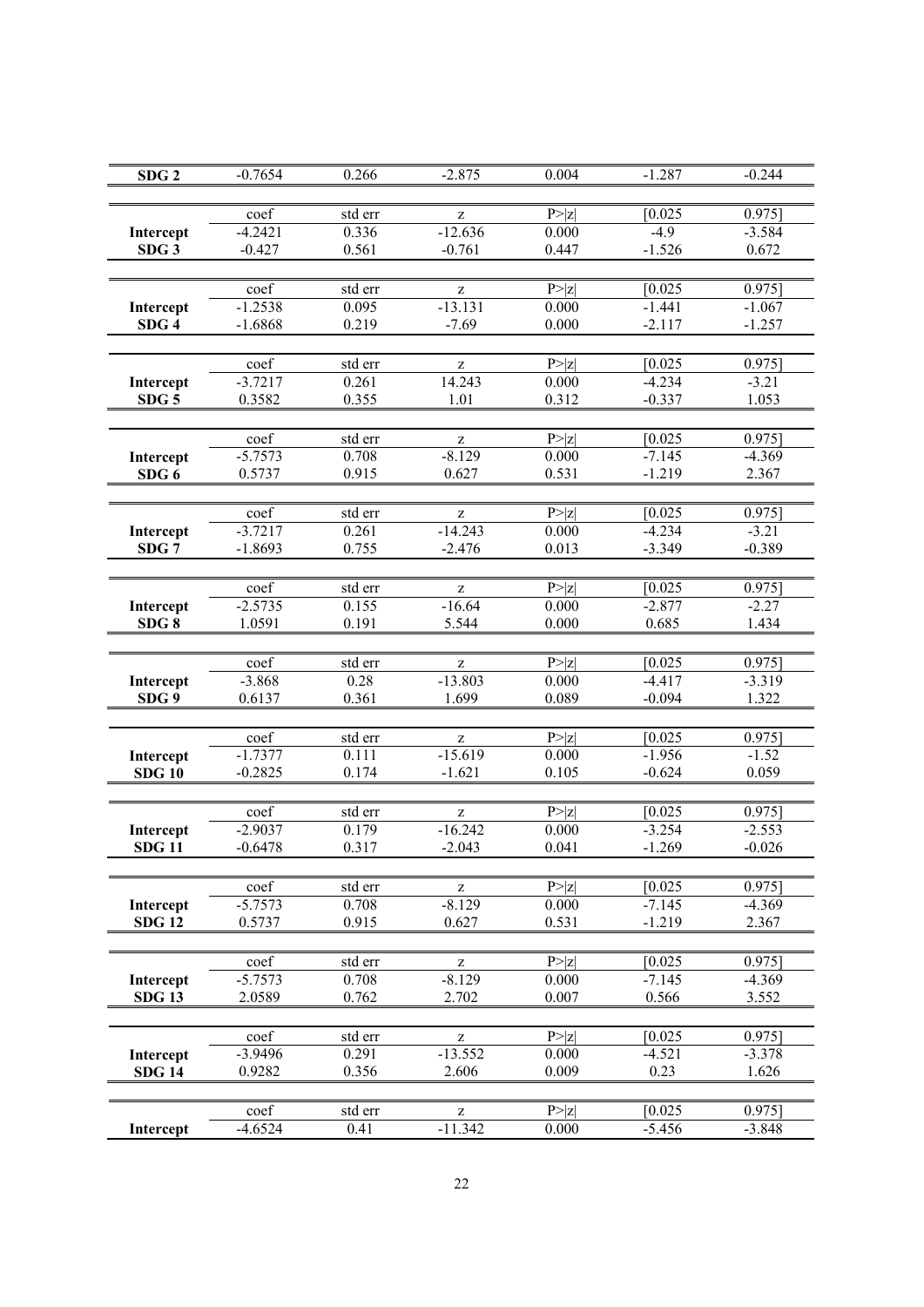| <b>SDG 15</b> | $-0.5313$ | 0.71    | $-0.749$  | 0.454  | $-1.922$ | 0.859    |
|---------------|-----------|---------|-----------|--------|----------|----------|
|               |           |         |           |        |          |          |
|               | coef      | std err | Z         | P >  Z | [0.025]  | 0.975    |
| Intercept     | $-1.574$  | 0.105   | $-14.956$ | 0.000  | $-1.78$  | $-1.368$ |
| <b>SDG 16</b> | $-0.5202$ | 0.174   | $-2.998$  | 0.003  | $-0.86$  | $-0.18$  |
|               |           |         |           |        |          |          |
|               | coef      | std err | Z         | P >  Z | [0.025]  | 0.9751   |
| Intercept     | $-2.3165$ | 0.139   | $-16.686$ | 0.000  | $-2.589$ | $-2.044$ |
| <b>SDG 17</b> | 1.3382    | 0.169   | 7.908     | 0.000  | 1.007    | 1.67     |

**<Table 1> Logistic regression result for each SDG** 

With the logistic regression conducted, the result that showed P-value smaller than 0.003 were sorted out to be analyzed deeply. Usually, when the P-value is lower than 0.05, it is well known that two groups are statistically significant. However, for the detailed analysis, this study chooses to increase the threshold of P-value, by selecting the smallest P-value. Based on this approach, four SDGs were highlighted: SDG 4, SDG 8, SDG 16, and SDG 17. Among these four SDGs that were statistically significant and have the smallest p value, SDG 4 and SDG 16 had negative coefficient while SDG 8 and 17 had positive coefficient. In other words, AMLO's speech had more emphasis on the Goal 4 and 16, while EPN's speeches were more closely related to Goal 8 and 17.

#### **5.5.2 Word Embedding Output**

a) Macro-level of word embedding output

After converting all the words in each incumbent's presidential speeches into 300 dimensional real number vector based on context, the contextual structure was extracted by projecting the cluster structure between words. This extraction can be performed in various ways, but this paper chooses a method to examine the cluster structure by projecting the similarity between words in a two-dimensional space. For transforming into a real number vector, this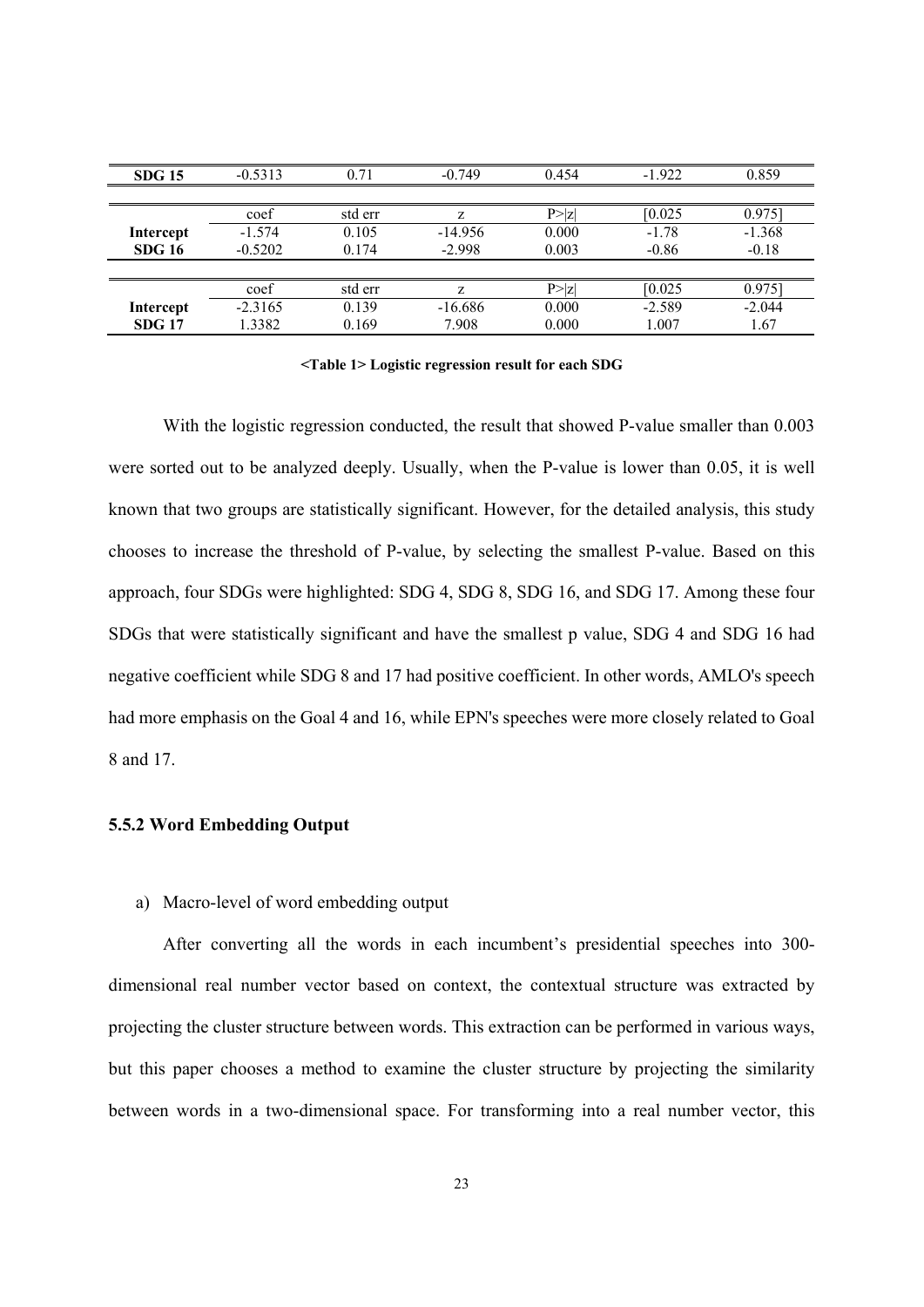

research used Word2Vec algorithm developed by Mikolov et al. (2013a), and for two-dimensional spatial reduction, t-SNE developed by Van der Matten and Hinton was used (2008).

**<Figure 5> Macro-level word embedding output of AMLO's speeches and discourses** 

<Figure 5> shows several clustered word structures captured by the context identification. Carefully looking at the figure, four different clusters were made. The major delivery of the speeches was about (1) promising to fight for corruption (anti-corruption), (2) Social well-being program and social spending, (3) Scholarships and budgetary expansion for youth, and (4) transformative development in Mexico.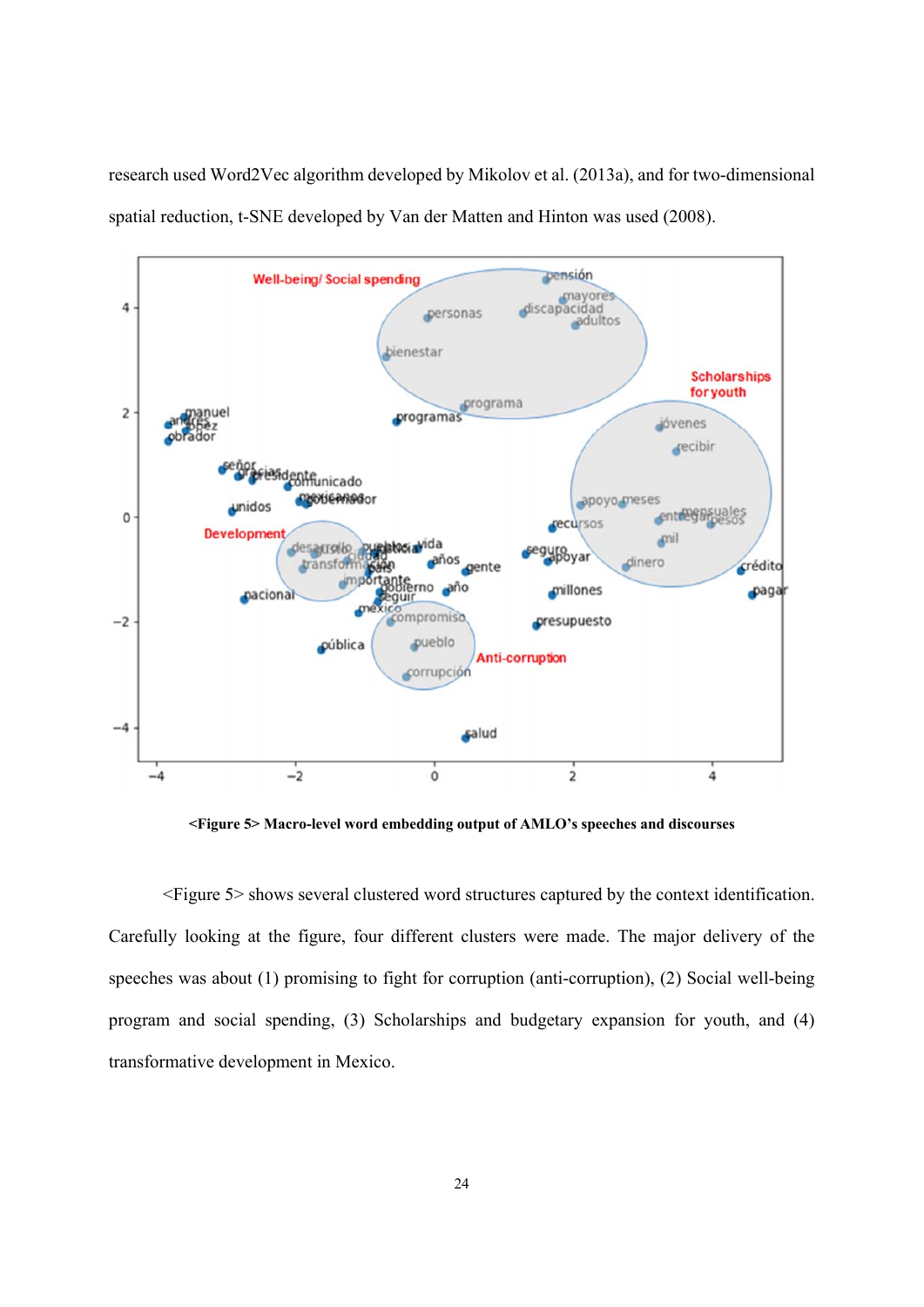

**<Figure 6> Macro-level word embedding output of EPN's speeches and discourses** 

The above figure shows the non-left incumbent's cluster. Overall, EPN highlighted the importance of economic development. When looking into the words that are gathered, económico (economic), infraestructura (Infrastructure), crecimiento (growth), inversión (investment) had the most significant cosine similarity and formed a related cluster. Rather than emphasizing on social policy, EPN's administration's drive was to develop Mexico through investment in infrastructure and economic growth was revealed at the micro-level.

#### b) Micro level of word embedding output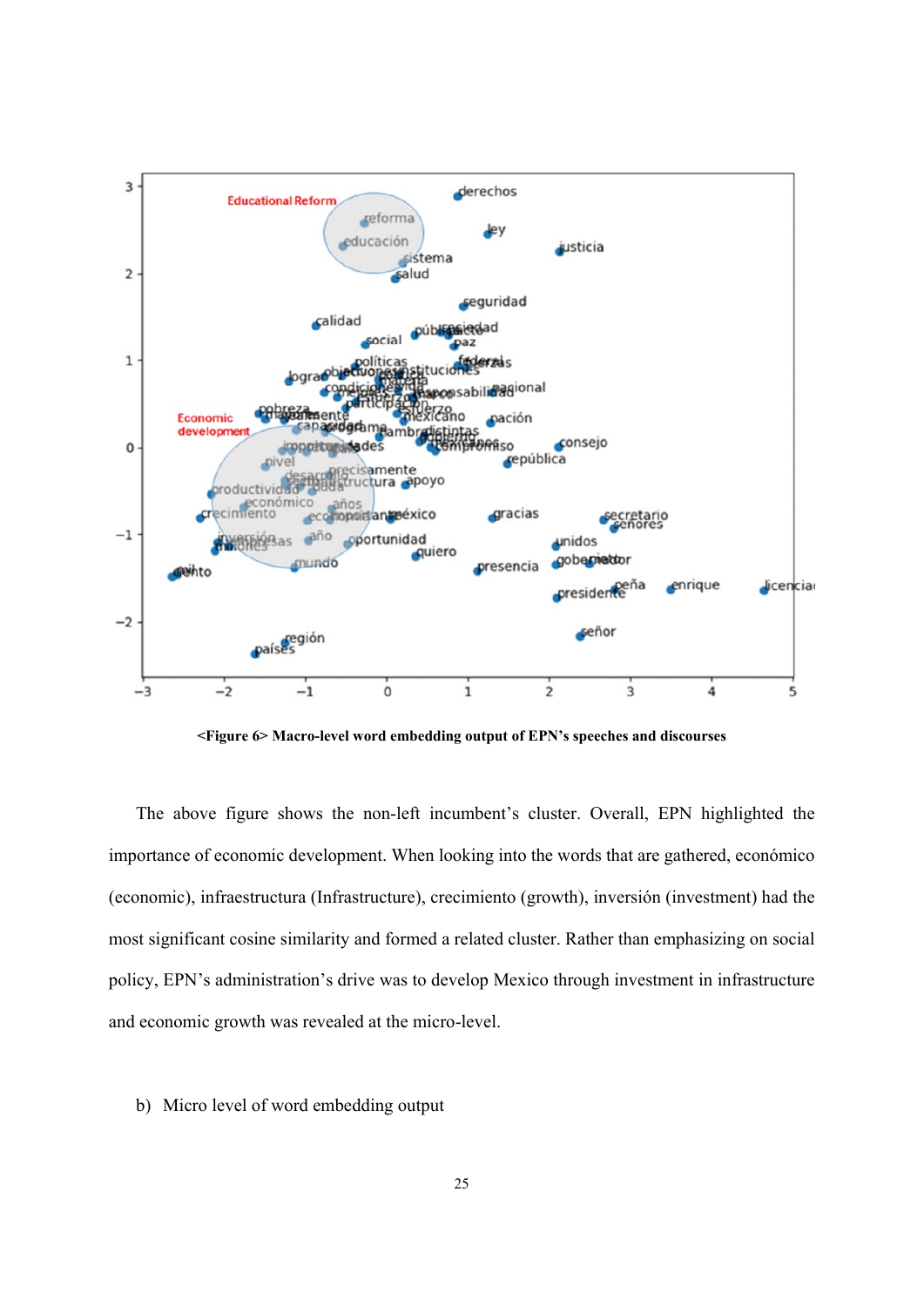Micro-level text analysis in this paper is to analyze the semantic and structural differences of two incumbent's individual words, not the entire speeches collected. The reason why the microlevel analysis is highly appreciated in the test analysis results from (1) the number of speeches and discourses collected are limited, (2) the importance of certain words that cannot be expressed only by its frequency and (3) the characteristics of word used that can be used to understand the policy approach of each incumbent.

By using t-SNE (Van der Maaten and Hinton 2008), the similarities between major words that are related to the SDG and development policy were calculated. The three keywords that were selected to analyze the difference between both parties are desarrollo (development), corrupción (corruption) and economía (economy), as these three keywords represents each SDG's social and economic pillar development. With context window size 5, minimum count 10, and word dimension 300, the following were the main differences between AMLO speech and EPN speech respectively.

| <b>AMLO</b> (left-wing)                   | <b>EPN</b> (non left-wing) |
|-------------------------------------------|----------------------------|
| Crecimiento (growth)                      | Económico (economy)        |
| Social (social)                           | Crecimiento (growth)       |
| Acción (action)                           | Progreso (progress)        |
| SEDESOL (Secretaría de Desarrollo Social, |                            |
| Ministry of Social Development)           | Acelerar (accelerate)      |
| Secretaría (Ministry)                     | Motor (driving power)      |
| Paz (peace)                               | Integral (integral)        |
| Tranquilidad (peace)                      | Banca (bank)               |
| Cabo (final)                              | Sustentable (sustainable)  |

| Keyword 1: Desarrollo (Development) |  |  |
|-------------------------------------|--|--|
|-------------------------------------|--|--|

**<Table 2> t-SNE result for Keyword 1: Desarrollo (Development)**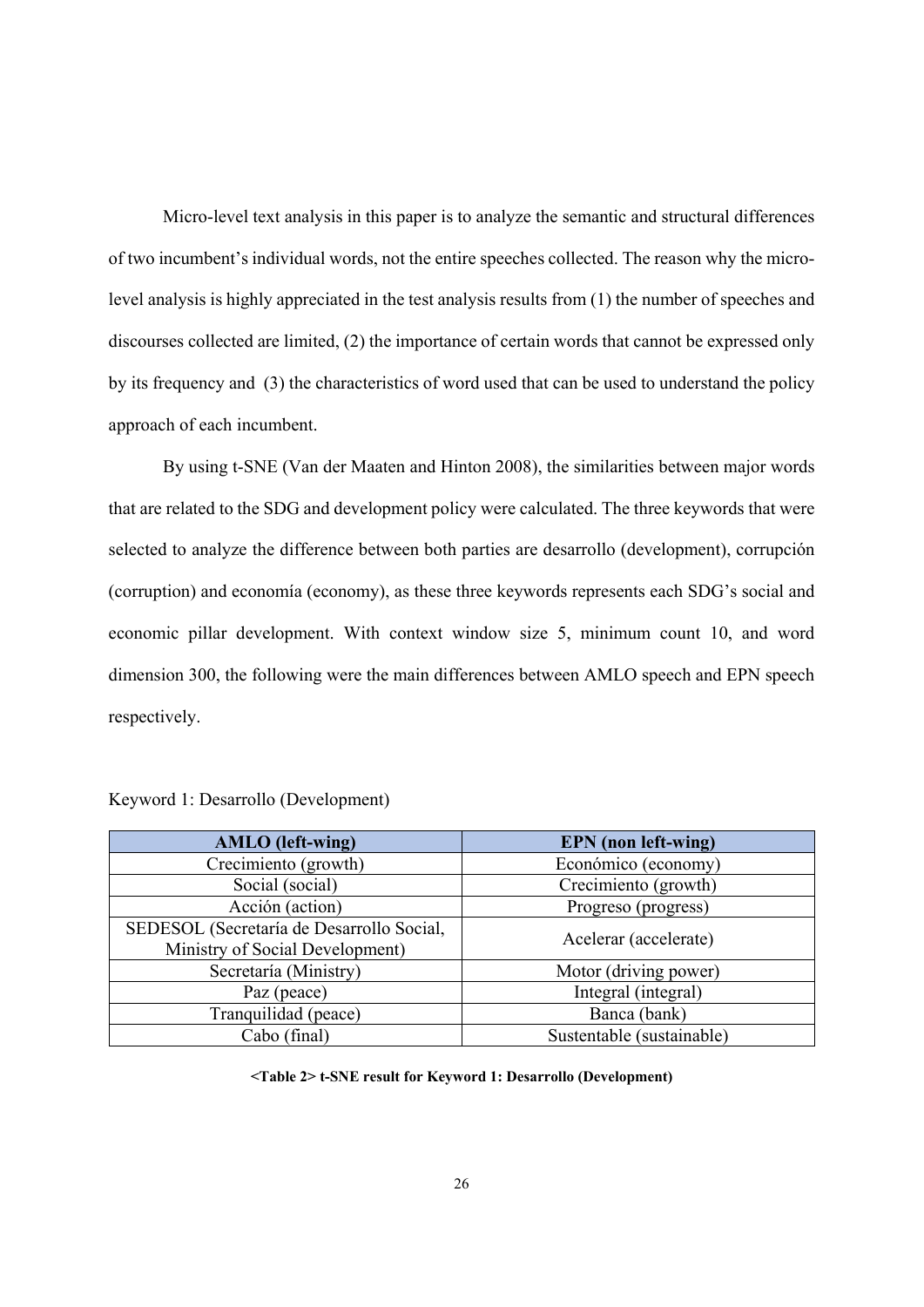The words are listed from the top which is closely related to each keyword, and have the biggest cosine similarity. When defining the development in Mexico, AMLO highlighted the word 'social', while EPN highlighted 'economy' as the most relevant word for development. Other words such as SEDESOL (Secretaría de Desarrollo Social: Ministry of Social Development), paz (peace) are closely related to social development, while progreso (progress), acelerar (to speed up) are the words that are mostly used in economic development. From this result, the paper found out that left-wing incumbent tend to relate more on social issue in development.

| <b>AMLO</b> (left-wing) | <b>EPN</b> (non left-wing) |
|-------------------------|----------------------------|
| Acabar (terminate)      | Daño (damage)              |
| Impunidad (impunity)    | Enfocar (focus)            |
| Permitir (allow)        | Variables (different)      |
| Desterrar (banish)      | Lastiman (hurt)            |
| Ganso (stupid)          | Fórmula (formulate)        |
| Canso (useless)         | Medibles (mesureable)      |
| Acaba (terminate)       | Sistemas (systems)         |
| Fórmula (formulate)     | Diagnóstico (diagnosis)    |

Keyword 2: Corrupción (corruption)

#### **<Table 3> t-SNE result for Keyword 2: Corrupción (corruption)**

 The second keyword 'corruption' was selected as it is considered as one of the main keywords in social policy. Corruption has been undermining the Mexican society for decades. Both incumbents are very well aware of the termination of corruption is necessary, but there is a different approach in policy implementation with the usage of the word. While EPN delivered his speeches regarding corruption based on diagnosing current situation in Mexico by using the word such as Daño (damage), Lastiman (hurt), no strong words were detected. On the other hand, AMLO commonly referred the word corruption that carries punitive connotations such as Acabar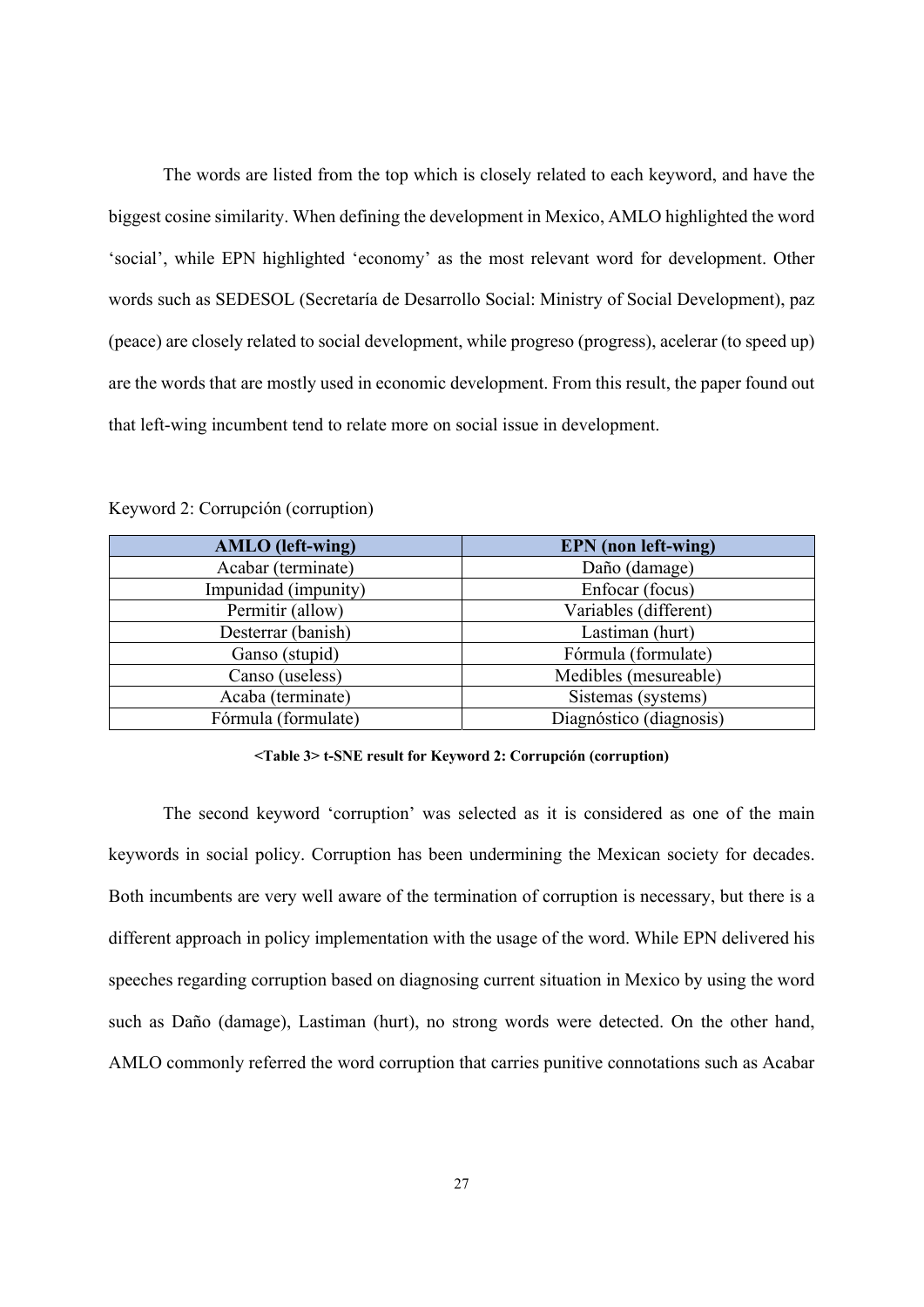(terminate), Impunidad (impunity). As a left-wing incumbent, AMLO assured a pledge to the publics terminating corruption as one of his main social policy.

| <b>AMLO</b> (left-wing)  | <b>EPN</b> (non left-wing) |
|--------------------------|----------------------------|
| Reactivar (reactivate)   | Banca (bank)               |
| Popular (popular)        | Ciencia (science)          |
| Impulsar (boost)         | Nivel (level)              |
| Apoyar (help)            | Motor (driving power)      |
| Abajo (down)             | Mundial (world)            |
| Productivas (productive) | Tecnología (technology)    |
| Propósito (purpose)      | Humano (human)             |
| Tandas (work)            | Sustentable (sustainable)  |

Keyword 3: economía (economy)

**<Table 4> t-SNE result for Keyword 3: Economía (economy)** 

Finally, the last keyword that was selected which can represent the economic pillar of SDGs is 'economy'. There were no strong connotative or standing words detected from both incumbents but was able to find out non-left incumbent's policy approach on economic development. However, in terms of methodological approach, EPN strongly believed that Mexico's sustainable economic development can be achieved through investment in Science and Technology, which is a driving source of Mexican economy.

### **VI. Empirical Analysis**

This chapter analyses the major differences that were shown in the <Graph1> and the logistic regression results in the previous chapter. Selected SDGs are the ones that showed to be statistically significance, and this chapter further develops the empirical analysis on selected SDGs.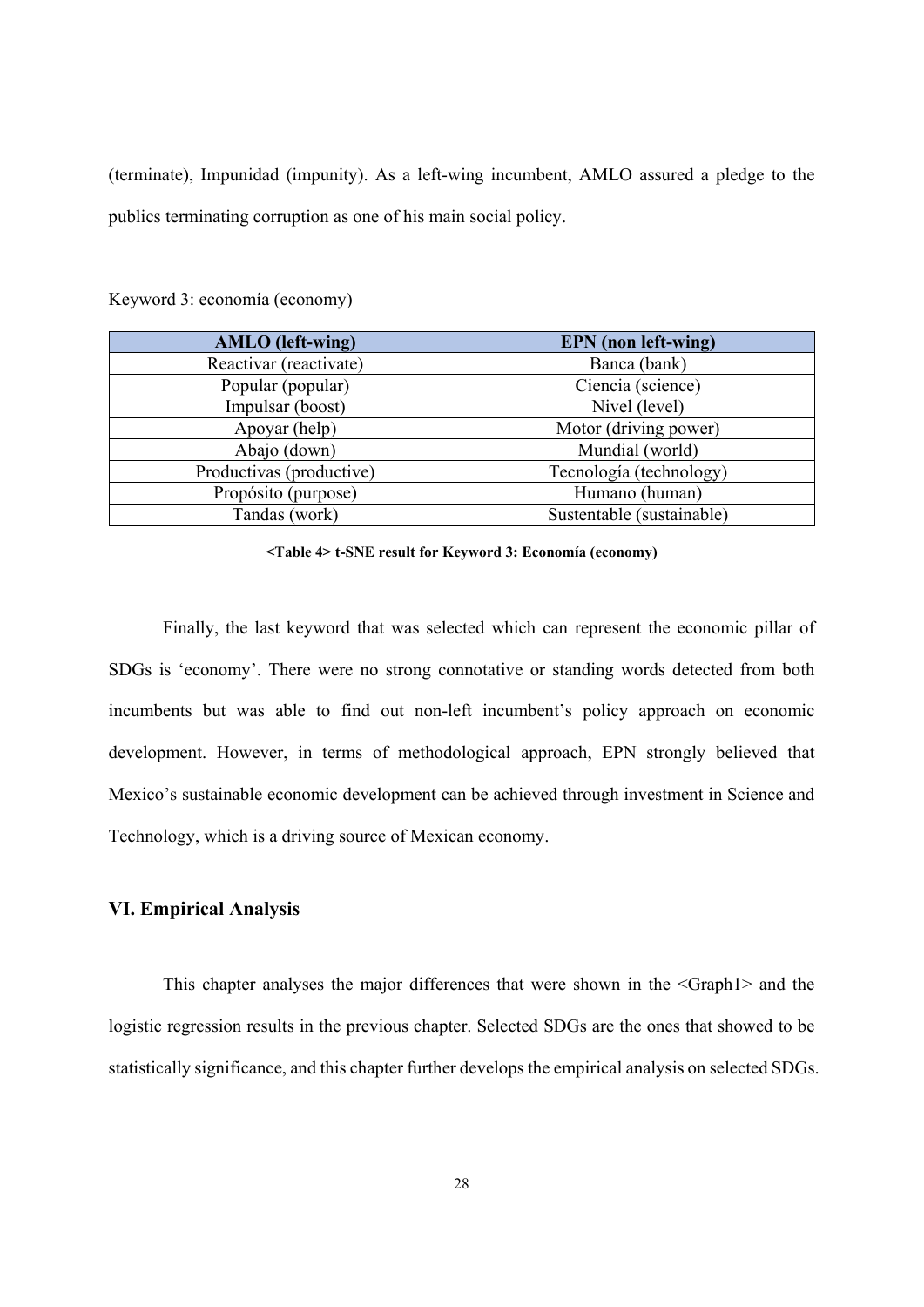#### **6.1 SDG 4: Quality Education**

While in the office, both incumbents realized the seriousness and necessity of educational reform, as the educational system in Mexico has been hindering socio-economic development in terms of its quality and operation. Mexico has shown a great interest in improving access to early childhood education and care (ECEC) in recent years, especially targeting on the SDG Target 4.1: By 2030, ensure that all girls and boys complete free, equitable and quality primary and secondary education leading to relevant and effective learning outcomes.

Mexico's educational performance has improved during the last 10 years, in terms of enrolment rate. Within the age range of 15 to 24 years old, the literacy rate is close to 100 percent, and the students entering first grade that later finish sixth grade exceeds 96 percent. (OEDC, 2018b). However, in terms of quality and sustainable education, there is much left to be desired. In terms of measurement of quality education, 24% of teachers in Mexico as reported in Teaching and Learning International Survey (TALIS) 2013 are not feeling prepared to perform their work while average was marked as 7%. Moreover, Mexico had the lowest proportion of teachers who reported having completed a teacher education or training program among countries participating in TALIS 2013 by marking 62%.

#### *Mexican Education Reform*

Mexican education reform first started in the past government. EPN has signed "Pacto por Mexico" at Chapultepac castle the day after he took office on the 2nd of December 2013. This Pact for Mexico includes 95 public policy proposals to strengthen the Mexican states with the democratized economy and social rights while reversing citizen participation for the critical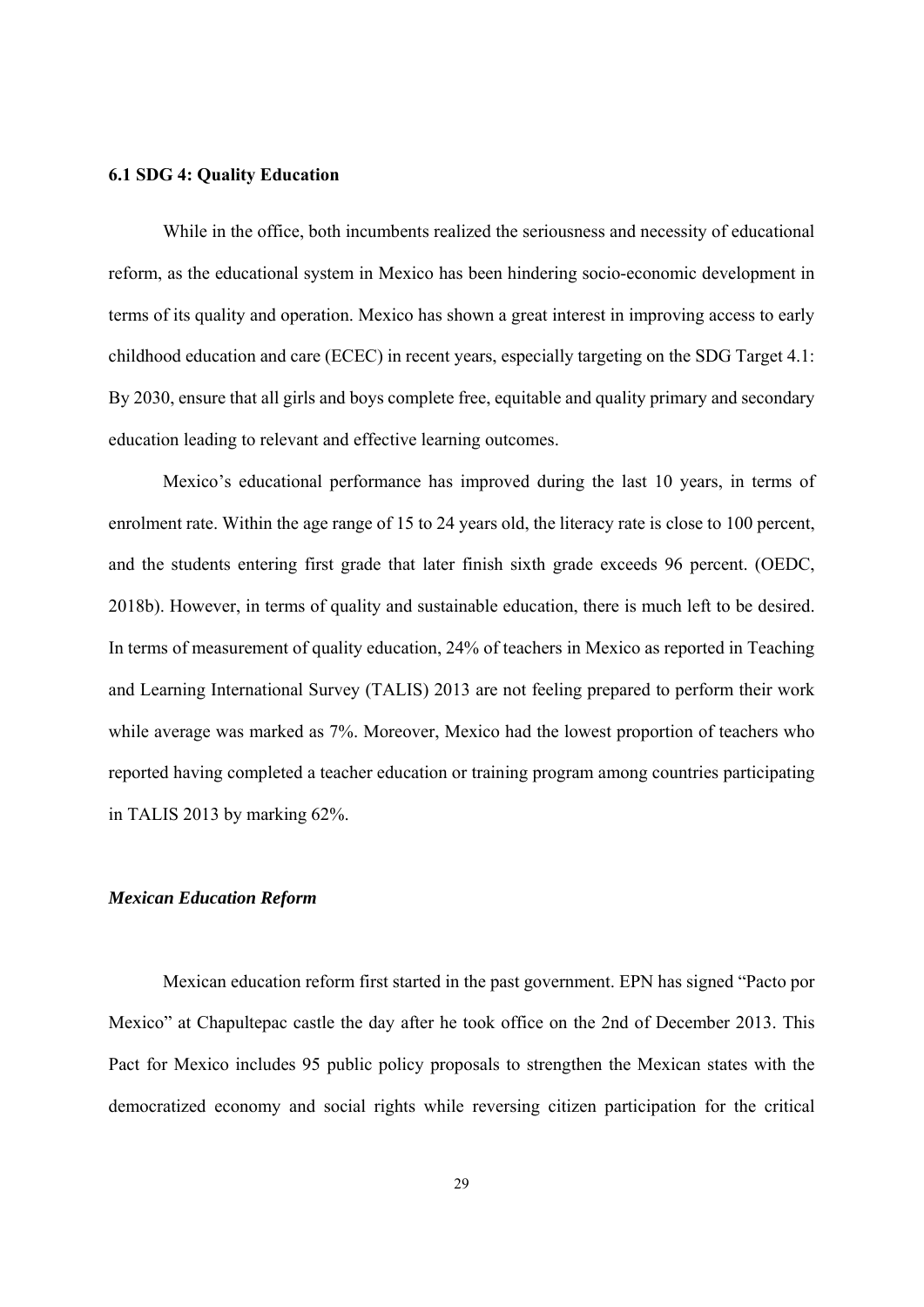implementation of the pact. One of the reform bills was education reform, which included major elements such as but not limited to: Increase education coverage and quality, improving teacher quality by banning hereditary succession of profession, introducing competitive process for the hiring, recognition of teachers, promotion and continuous assessment to wean-off the unqualified teacher to enhance education quality in Mexico. Moreover, the bill included the necessity of improving system management by creating credential rating and statistical institution which can calibrate the quality of education consolidating the national education evaluation system (INEE) while making it fully autonomous. Overall, most educational reforms targeted and moved toward privatization of education.

Among the major reforms introduced by the EPN administration, the part which evoked strong opposition was evaluation program of teachers. One of the aspects of this law that has divided public opinion is the stipulation that teachers who do not pass the test after three attempts would be suspended from offering educational service. This aspect of that law was the reform's most controversial point since some people have interpreted it as affecting teachers' labor rights, while others think it is indispensable for ensuring quality teaching. Some of them felt that provision could result in the abolition of the retirement age and convert teaching profession, which was considered to be one of the most stable jobs into a 3-year contract.

Since teachers are evaluated and hierarchized based on students' grades, the educational reform tried to shift to more test-score oriented competitive system worsening teachers' working conditions. Besides, the education budget cut made parents to pay their own school electricity and water bills, which caused definite backlash from the poor.

#### *AMLO's Policy Direction towards Educational Reform*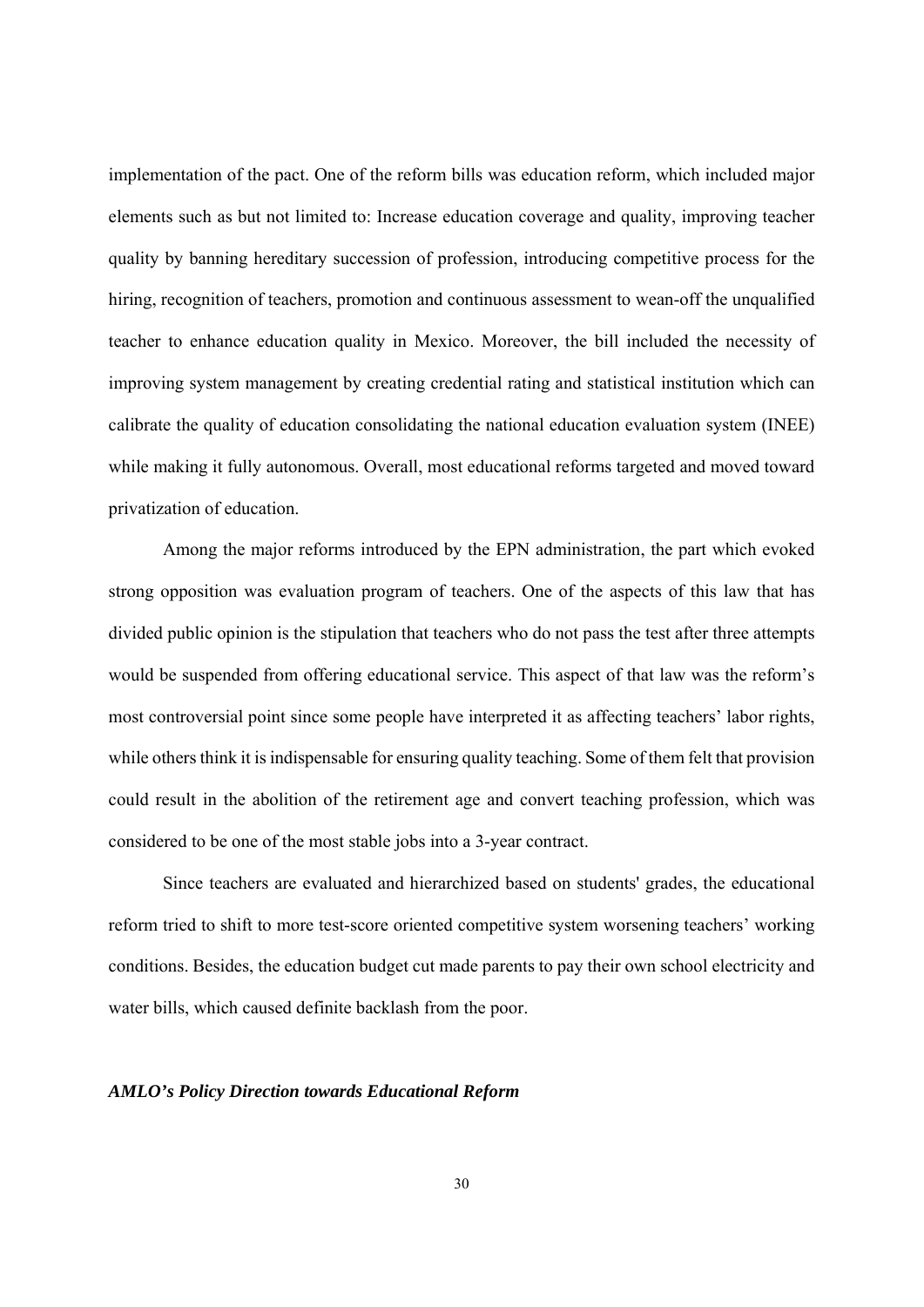Since 2018, new left-wing incumbent AMLO showed his willingness to repeal the past president's reform, especially on the teacher evaluation. Instead of imposing punitive measures from the results of assessments, he signaled the transition into a formative style of evaluation. Moreover, with his saying "Becarios sí, sicarios no" (Scholarships yes, contract killings no), he promised universal access to education and public colleges, while offering monthly scholarship of 2,400 Mexican pesos especially to low-income university students (Godínez, 12<sup>th</sup> DEC 2017). He also criticized that the past incumbent's policy as the impetus for widening the gap between the rich and poor through the privatization of Mexican education system (Aristeguinoticias, 2018).

Although AMLO followed policy lines against the former administration, his will on promoting quality education on SDG Target 4.1 were highlighted from his speeches. Among 17 different goals of SDGs, SDG 4 was the most concern of AMLO as 141 speeches were classified as SDG 4-related speeches.

#### **6.2 SDG 8: Decent Work and Economic Growth**

In SDG 8, target 8.2: "Achieve higher levels of economic productivity through diversification, technological upgrading and innovation, including through a focus on high value-added and laborintensive sectors" was especially aligned with the non-left wing incumbent EPN's speeches.

According to the t-SNE result that was shown in the word 'economy', both incumbents delivered speeches regarding economic growth and productivity, but the actual words to reach the goal were highly detected from EPN, the non-left-wing president. Words such as science and technology which can be the main driving power of the economy were frequently used.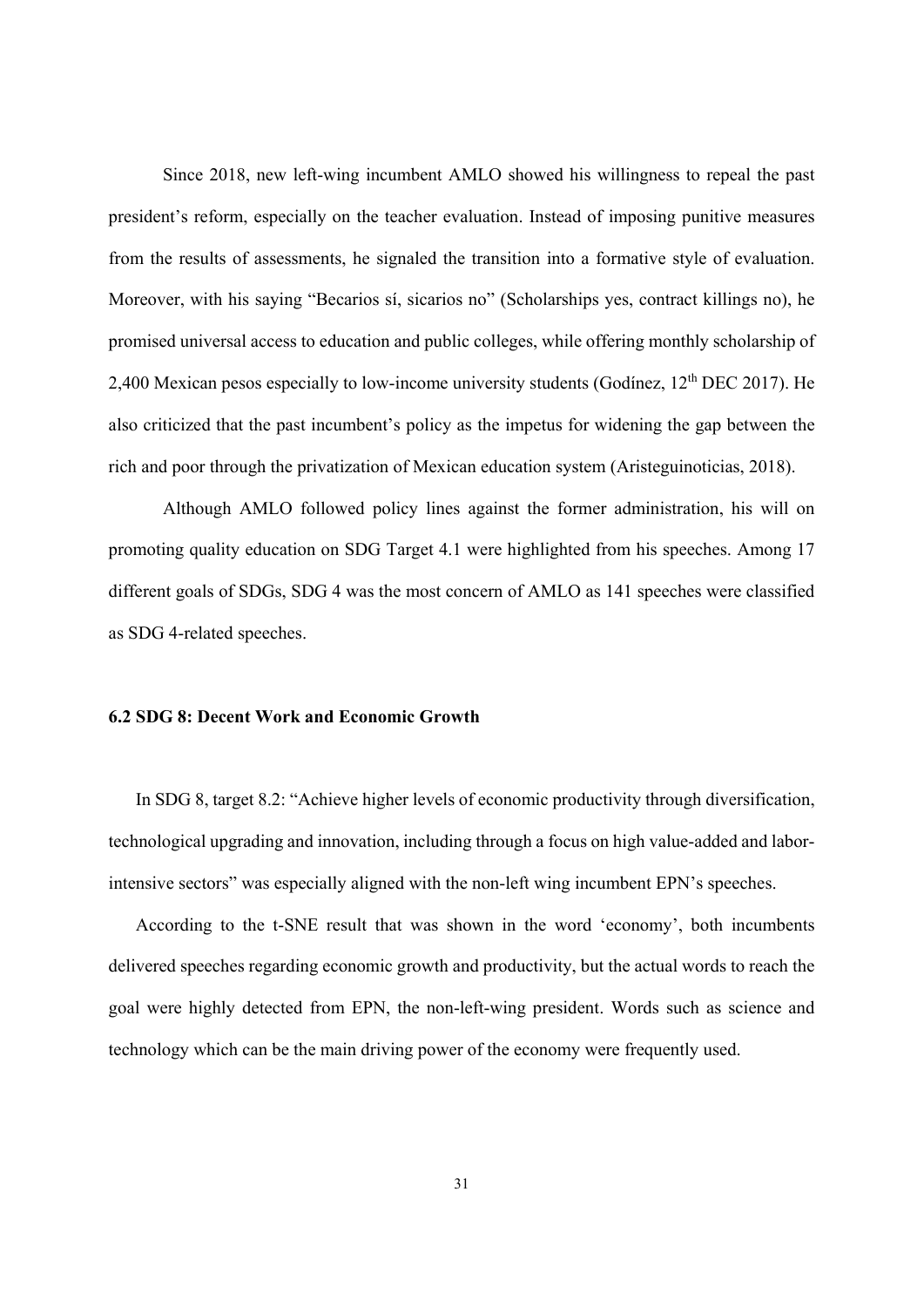#### *Low Productivity in Capital, a Chronic Problem of Mexican Economy*

Throughout decades, the World Bank has reported that Mexico has been showing 2% to 3% of annual economic growth. However, when we look at the GDP per capita, Mexico's economic situation is instead defined as "following the low growth rate" and low growth rates likely results from poor labor productivity performance that is reflected through the lowest GDP per capita level among the OECD countries. A Wilson Center Mexico Institute publication has once stated that "Mexico is poor no more, but developed not yet". Thus, diagnosing Mexico's current situation and looking was to boost up productivity has been considered as one of the most important agendas that the country has set up.

 The mediocre economic growth performance was mainly caused by the weak multifactor productivity (MFP) growth. While factor accumulation, disappointing productivity levels resulted from misallocation of productive resources, primarily labor and capital (Cordova and Padilla, 2016). According to the National Geography and Statistics Institute of Mexico, 6 out of 10 workers work in the informal sector, and this impedes the integration of workers into the workforce with mismatched demands. Moreover, misallocation of capital resulted in low productivity. According to "Domestic Credit to Private Sector Statistics" by the World Bank, Credit handled through the financial sector represents 31.4% of GDP in Mexico, and this is lower than Latin American average (53.3%) and OECD member countries (145.4%).

 Especially, misallocation of capital has been causing interrelated problems in Mexico. According to the latest Inter-American Development bank report published in 2018, still Mexico spends less than 1% of its gross domestic output on research and technological development. This low spending naturally leads to low innovativeness and weak productivity of firms by deforming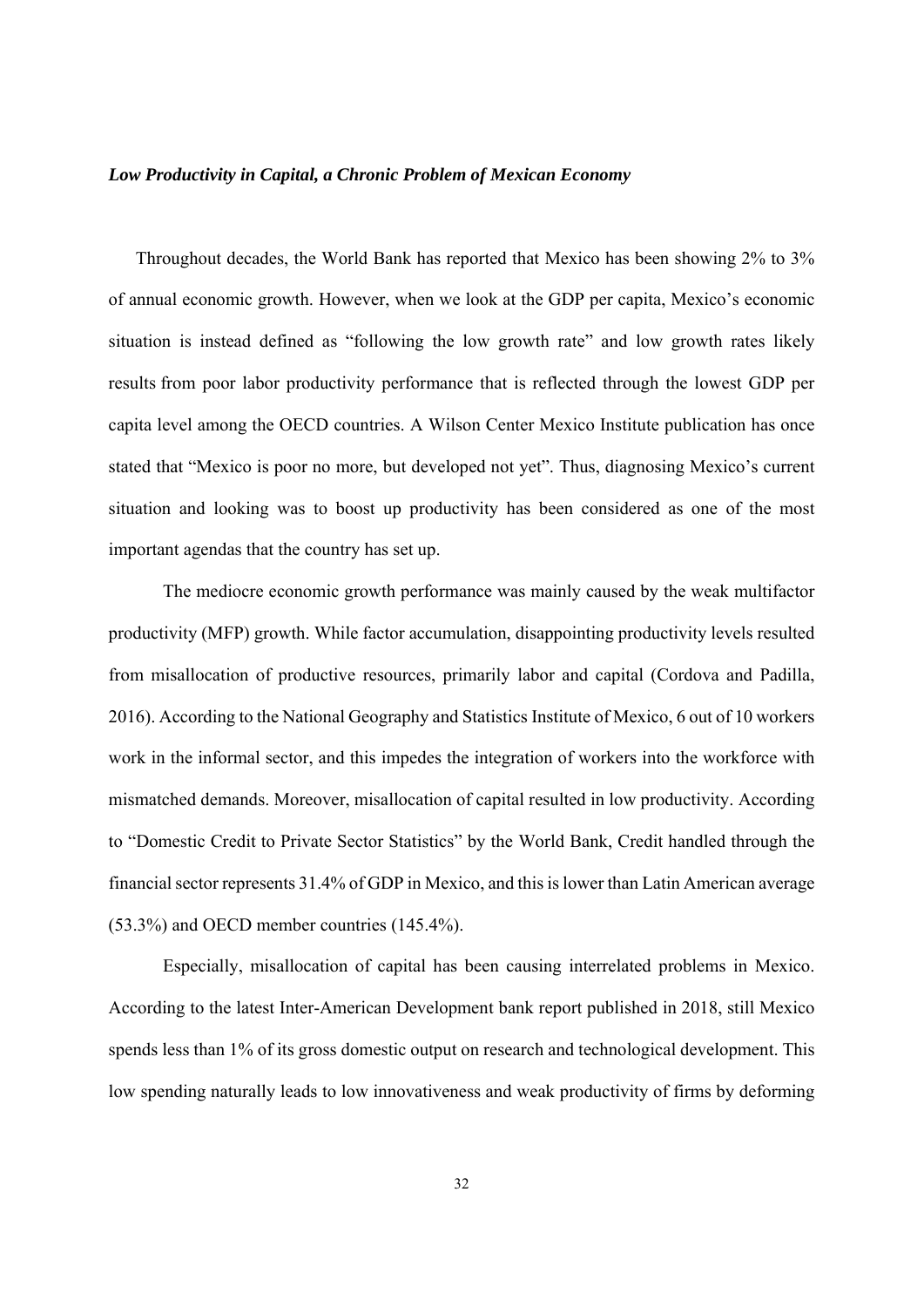industrial structure. Over one-third of manufacturing R&D is carried out in low and mediumtechnology sectors. Compared to other OECD and BRICS (Brazil, Russia, India, China, South Africa) countries, Mexico's private sector R&D expenditure is well below the average of the above countries, which makes the lowest labor productivity levels from these small and medium-sized enterprises (OECD, 2016). Moreover, 22.5% of micro-enterprise owners stated that they were unable to expand their innovative business due to a lack of credit (ENAPROCE, 2014). As private expenditure for R&D is more likely to bring out the significant positive impact on productivity, R&D related patent rate also shows a positive relationship with its expenditure. Due to this result, only 8.4% of the application of patent is driven by the Mexican national firms or individuals, while foreign firms or nationals register the majority of patents.

 To overcome these circumstances, Mexico has shown a commitment to fostering research and development through the National Science and Technology Council (Consejo Nacional de Ciencia y Tecnología: CONACYT) to advance the role of science and technology. Financially, by establishing state-run development bank, the government of Mexico seed-funded high-tech startups through National Finance (Nacional Financiera, S.N.C. Institucion de Banca de Desarrollo: NAFIN). Moreover, in January 2013, the National Entrepreneur Institute (Instituto Nacional del Emprendedor: INADEM) was created as a parastatal under the Ministry of Economy to support small and medium-size businesses where innovative ideas and developments can be made. Although several institutional and legal support were made, policy inconsistency on R&D cooperation continues to make coordination challenging in Mexico, especially the pursuance of target 8.2.

#### *Budget cut off for R&D cooperation*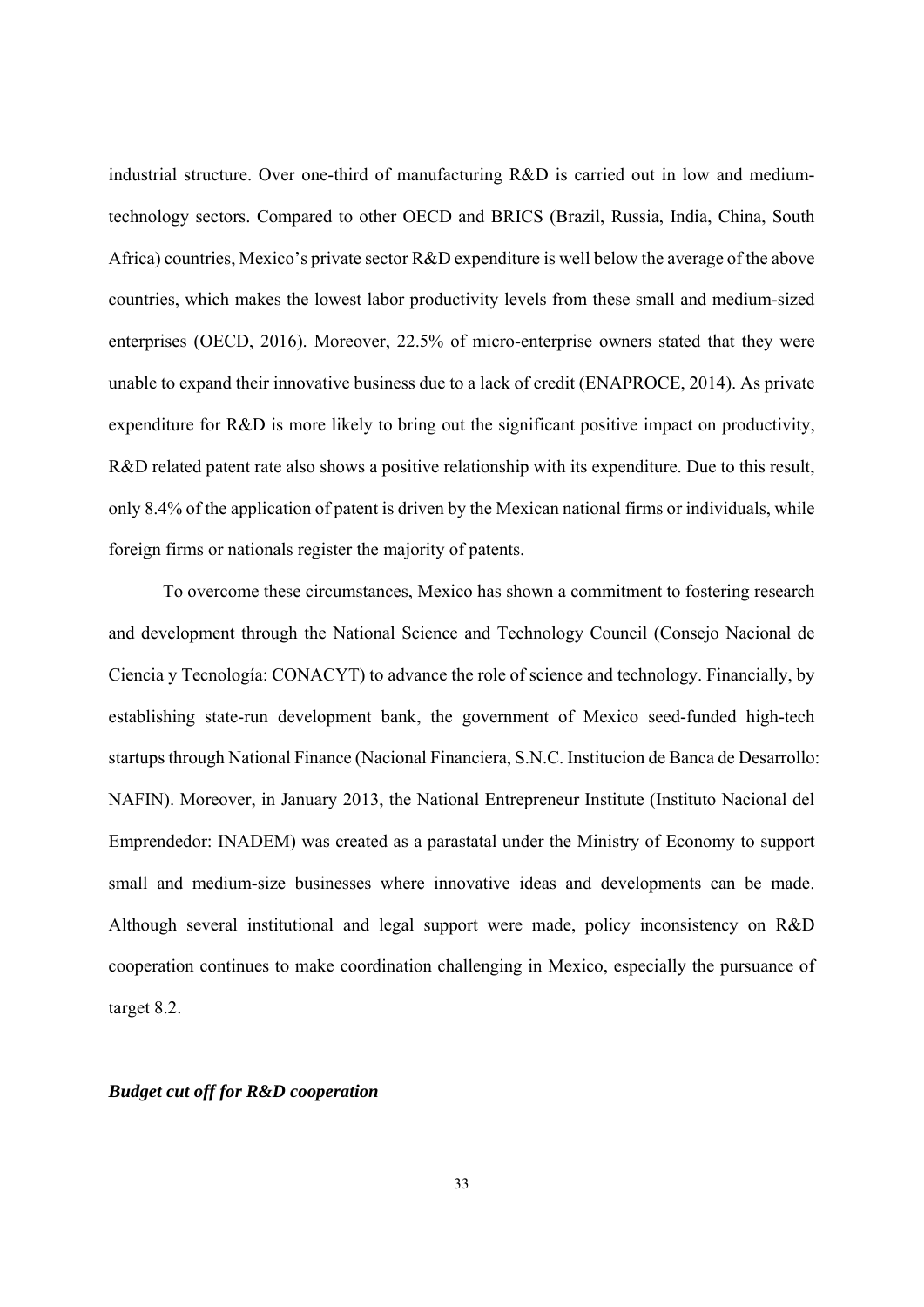Booting up R&D should be supported with external integration. The degree of cooperation on research and innovation is influenced by ability to absorb knowledge and innovation from both with the economy and from abroad. OECD evidence suggests that more intensive collaboration between firms and universities – as proxied by the share of higher education R&D financed by industry – is associated with more diffusion of foreign advanced technologies (OECD, 2015a). Moreover, the studies have found out that productivity gap between 1st-tier firms and followers tend to be lower where there is more intense R&D collaboration (Andrews, Criscuolo and Gal, 2015).

By acknowledging its importance, CONACYT aimed to link Mexico's scientific, technological and innovative community with research and innovation groups of its partner countries and regions through international cooperation (Zezer, 2017). By doing so, it was expected to effectuate valid technology transfers, while tackling national challenges through developing best practices in Science and Technology management policies. As such, during the non-left-wing incumbency, Mexico has shown its willingness to participate as a part of the ERANET-LAC (the Network of the European Union, Latin America and Carribiean Countries), by building networks with joint innovation and research activities among these countries and regions.

However, after the regime change to the left-wing presidency, policy coherence on R&D development and integration with other countries seems to have lost its way. AMLO, who promised to support science and technology during his 2018 campaign decided to cut off the budget by abiding by his austerity plan. On May 3<sup>rd</sup> 2019, he included 50% cut to international travel funds and payment for contract researchers and workers, by stating researcher's travel abroad as "Tourism" (Wade, July  $23<sup>rd</sup> 2019$ ). Although both incumbents recognize the necessity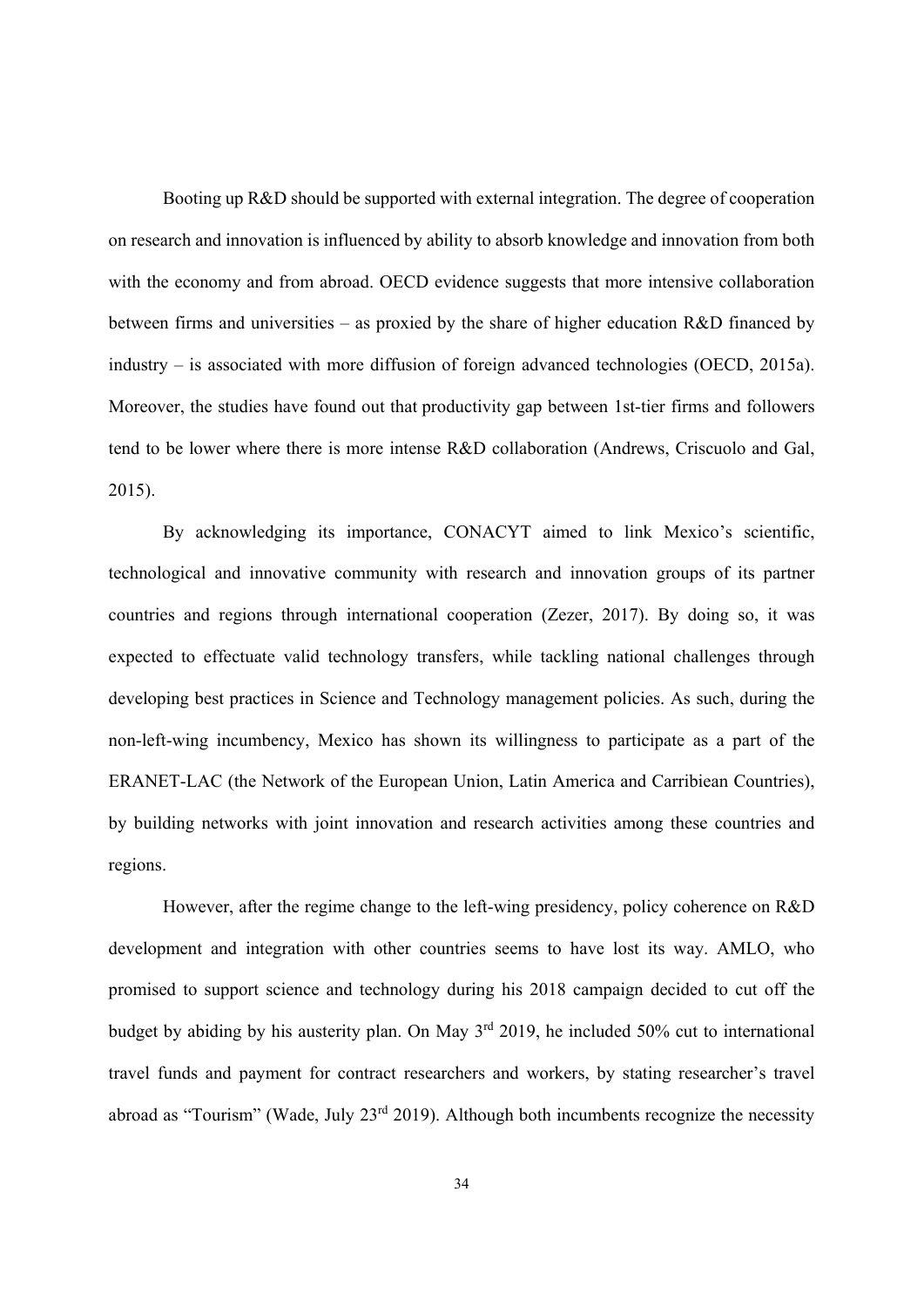of expanding the investment in R&D by emphasizing words from the speeches, policy implementation failed to align with the presidential speeches, especially for left-wing president AMLO.

#### **6.3 SDG 16: Peace, Justice and Strong institution**

Among different targets that SDG 16 brings out, the left-wing president AMLO showed his strong will to tackle target 16.5: substantially reduce corruption and bribery in all forms and 16.6: Develop effective, accountable and transparent institutions at all levels. As one of his main mottos during his election campaign, willingness to combat the obstacles to achieve SDG 16 was noticeable.

#### *Corruption as a Significant in Mexico*

Each year, an international organization Transparency International puts out the Corruption Perception Index (CPI). By using scale of 0 to 100, where 0 is highly corrupt and 100 is very clean, Mexico scores 28 out of 100, ranking 138<sup>th</sup> among 180 countries and territories as 2019. Mexico placed at least 71 places behind all other member government among OECD. Not only the research conducted by third party, Mexican citizens also share the low-ranked transparency rate within the society. As if to reflect the sentiment, according to the 2015 Gallup Poll, over 70% of citizens reported they believed corruption to be widespread in government.

Corruption brings out a negative effect throughout the society, by eroding public confidence in a political system and dealing a severe blow to national competitiveness. According to the annual report by the Mexican Institute for Competitiveness (El Instituto Mexicano para la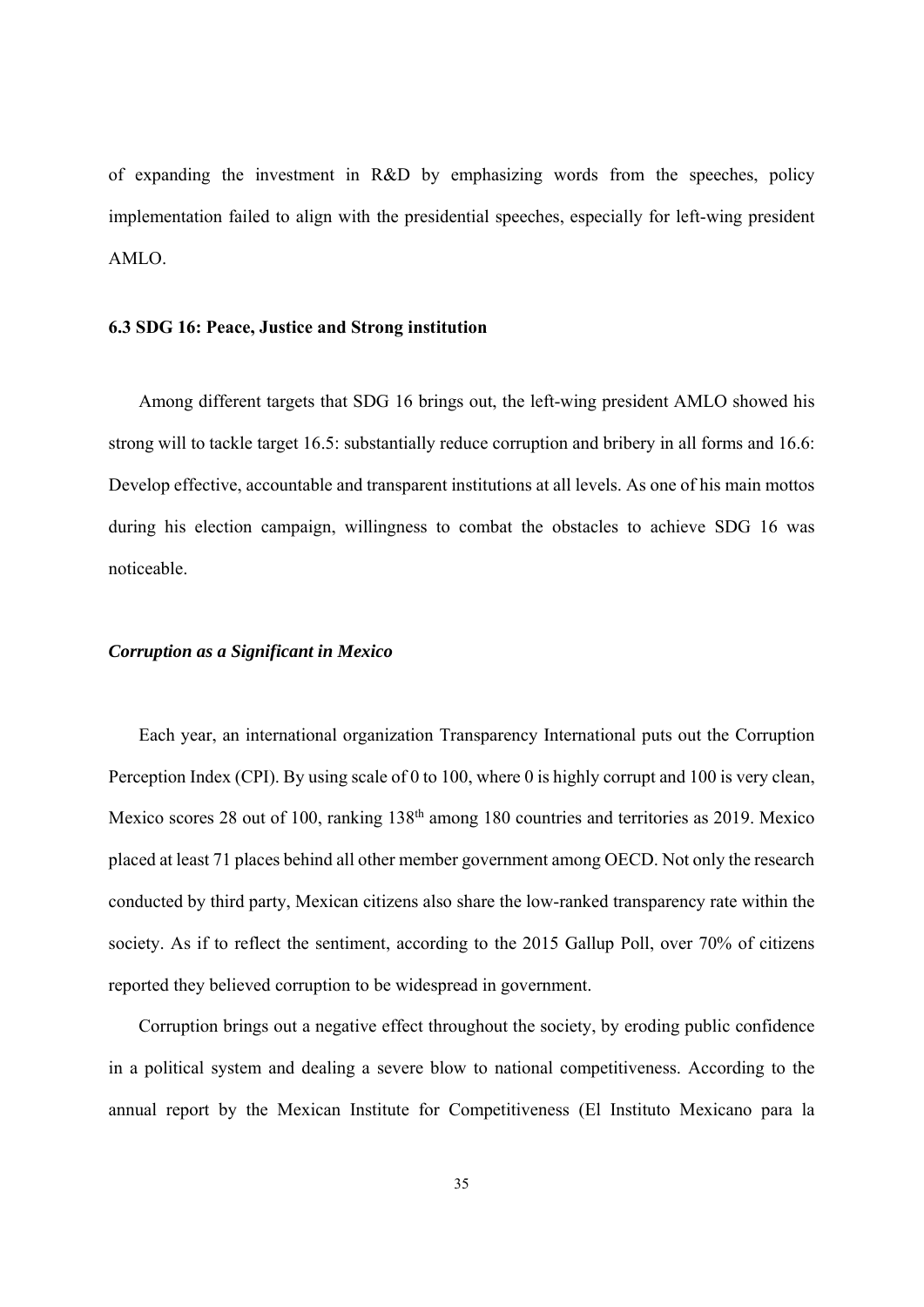Competitividad: IMCO), it is estimated that 5% to 9% of Mexican GDP is lost to corruption every year, which affects spillover onto poor economic performances. As such, tackling corruption and improving institutional quality would significantly boost GDP per capita levels given Mexico's quality of institutions, which is the lowest among the OECD countries, and that better governance has a tremendous impact on productivity (Guillemette and Turner, 2018).

#### *Mexico's National Anticorruption System (NACS)*

By acknowledging its seriousness, General Law of the National Anticorruption System (Sistema Nacional Anticorrupción: SNA) was enacted on 18 of July 2016. The main idea of the system was to strengthen the institution for both state and national level, and one of the unique aspects of the system was having a Citizen Participation Committee alongside a board-like entity called coordinating committee led by more than one body. (National Anticorruption System, n.d.) This structure was to maintain the citizen's role to lead in anti-corruption fight by bridging between institution and civil society. However, the implementation was stalled as the EPN administrations postponed the several appointments of several key actors and blocked important anti-corruption investigation from moving forward, which overall resulted ineffectiveness of the system (Ahmed, December  $2<sup>nd</sup> 2017$ ).

Since the new left-wing incumbent AMLO took office, some progress has been made as one of his major pledges was to lead a frugal lifestyle and slashing bureaucratic expenditures to create a government in rigorous budget spending. His strong willingness on austere government mainly results from the fact that during the past decade, over 22 current or former governors have been interrogated for corruption offences, many of whom have been accused of embezzling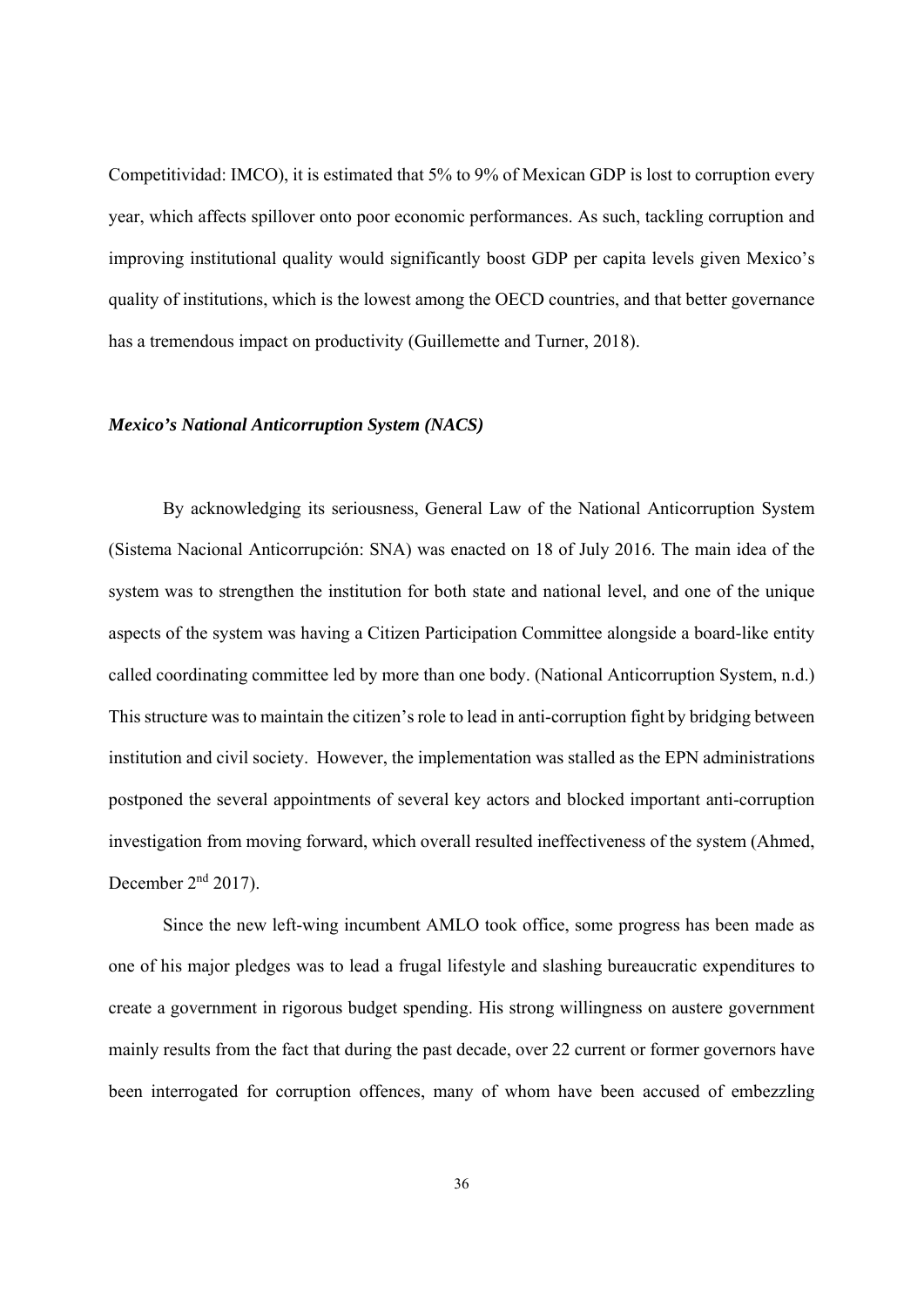millions of dollars' worth of public funds designated for education, health and social programs. As stated in the previous chapters, through t-SNE analysis, AMLO's strong willingness to combat the corruption and revive National Anti-corruption System is shown thoroughly from his speeches. With the strong word used, his determined promise can be found in the most speeches. Among collected speech data, more than 110 speeches contained his strong enthusiasm for corruption as a key strategy to improve the country's capacity to prevent and combat corruption and impunity. Unlike the other SDGs that were considered to be crucial in the previous pages, no other significant policy inconsistency was shown for achieving SDG 16.

## **5.4 SDG 17 : Strengthen the means of implementation and revitalize the goal partnership for sustainable development**

SDG 17 includes a wide range of the goals as can be seen from the goal's title. Especially with the global theme partnership entitled, SDG 17 emphasized the collaboration among the member states for achieving sustainable social, economic, and environmental growth. SDG 17 typically covers a wide range of sectors such as finance, technology, capacity building, trade, and systemic issues to fully back up the policy and institutional coherence in achieving SDGs. Among these sub-sectors, this paper found out that there are significant differences in the views of sub goals of SDG 17, target 17.10 states: "Promote a universal, rules-based, open, non-discriminatory and equitable multilateral trading system under the World Trade Organization, including through the conclusion of negotiations under its Doha Development Agenda", which are related to trade openness and foreign direct investment with the approach on neoliberalism. "Neo-liberalismo (Neo-liberalism)" has been one of the keywords that have been under hot debate in Mexican economy model. Like more of the Latin American countries in the 1970s and 1980s, The Mexican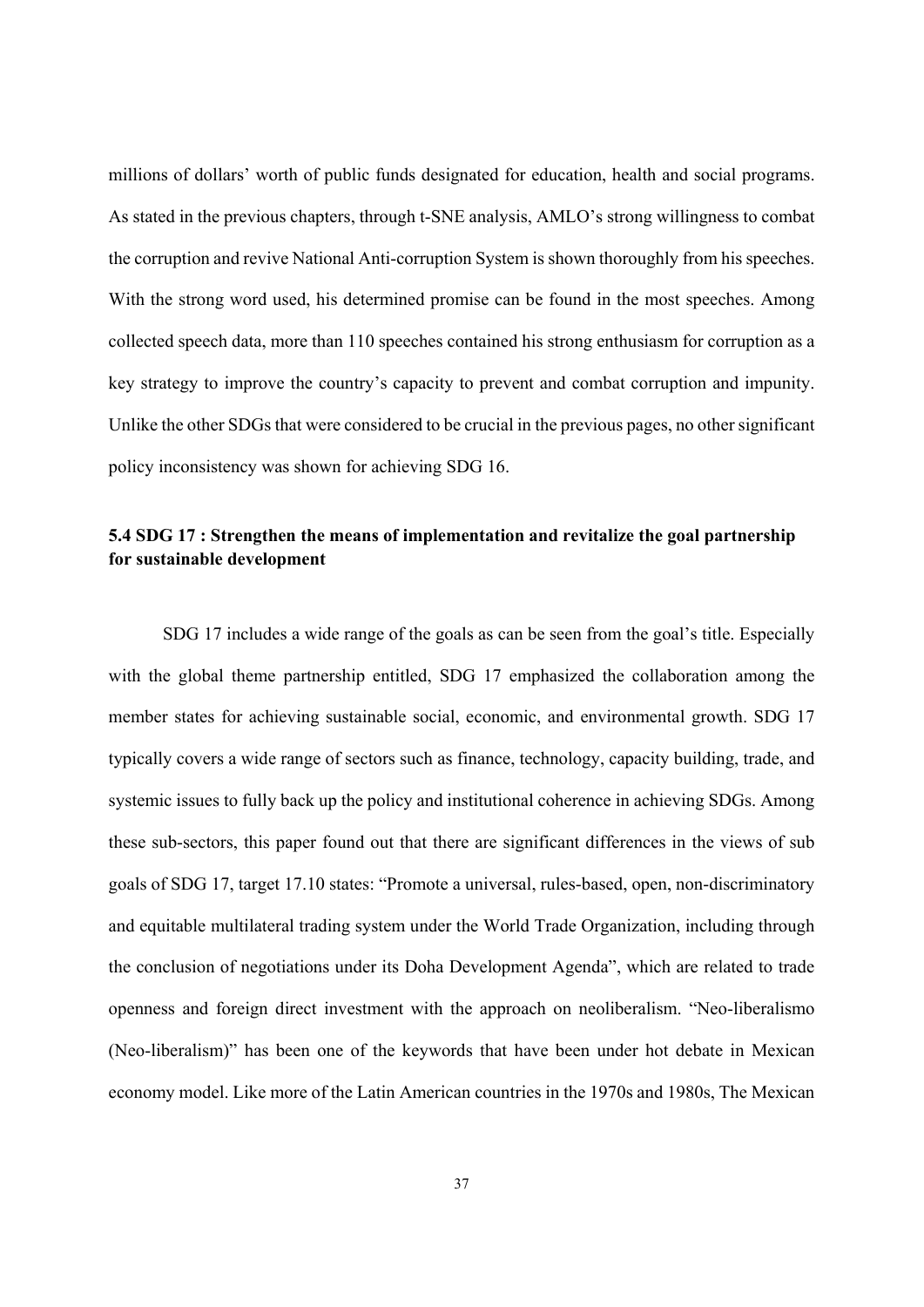government implemented one of the most market-oriented reforms among developing countries, mainly privatizing public firms and downsizing the role of states, step by step. Mexico's neoliberal reforms can be divided into 3 parts: state-led growth strategy (1970-1981), Structural Adjustment program (1982-1993), and a period of full operation of NAFTA (1994-2015) (Napoles, 2017).

 However, the poverty rate rapidly increased after the structural adjustment imposed. This increase was a common denominator that Latin American countries shared at that time, suffering from so-called "Latin American Lost Decade". Progressive government from Latin American countries such as Brazil, Venezuela, Ecuador, Bolivia and El Salvador have abandoned the structural adjustment model and instead pursued redistributive policies, to strengthen the internal agricultural and industrial markets. However, Mexico was a case which the government maintained the neoliberal paradigm despite recurrent crisis under the argument that structural changes need to be deepened as it seemed very insufficient (Laurell, 2015).

#### *Expectations and Socio-economic Consequences from the Free Trade Agreements*

Free-trade agreements are found to have a significant positive effect on Foreign Direct Investment (FDI) flows, and free-trade deals are found to matter more for the smaller members of the agreement. (Cuevas, Massmacher and Werner, 2005). Especially, as NAFTA contains specific provisions form liberalizing international investment in the North American region, over the past 3 decades, the positive prospects that effect on FDI flows into Mexico would be much larger than its effect of flows into the US or Canada were shared from the beginning of the agreement by the neoliberalist who fostered more trade-openness. Not only FDI but also Mexico was able to benefit from the system that NAFTA created, in particular, Rules of Origins. The agreement helped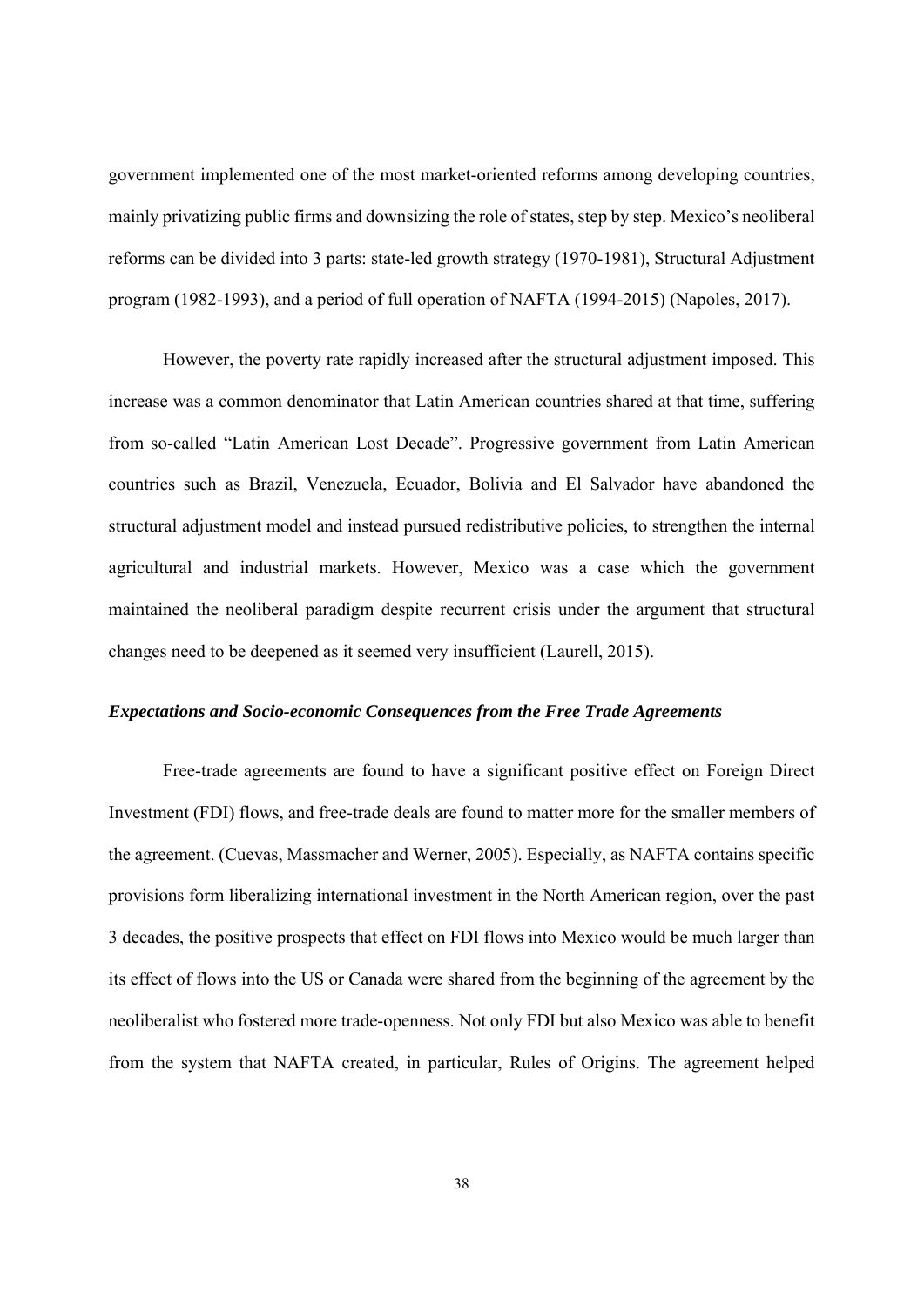Mexico to become a bridge for countries which are outside North America (especially Japanese and Chinese firms) to enter the US market (Velut, 2011).

However, unlike its clear macroeconomic consequences, its socio-economic impact brought up controversies. Although there are assessments still ongoing since the ratification, by analyzing political and social trajectory of neoliberalism, many studies and articles have showed how neoliberalism has resulted in negative social consequences in Mexico. The export-led economy with the influx of free trade has used low wages as a comparative advantage, poverty issue combined with labor sovereignty have not necessarily reduced. According to the CONEVAL, regressive income distribution and pre-neoliberal wages were never recuperated as average income from work stagnated between 1992 and 2010. The issue on minimum wage turned out to be the worse, decreasing 26 percent from 1994 to 2014 data given by the National Minimum Salary Committee (Comisión Nacional de Salarios Mínimos: CONASAMI). Moreover, Otero (2011) argued that Mexico's asymmetrical integration into the North American economy combined with neoliberalism had detrimental impact on its food self-sufficiency, labor sovereignty resulting in a substantial increase in out-migration rates. In order to improve these conditions and transformed political circumstances, demand for renegotiation of NAFTA accelerated at the end of EPN's tenure in 2018.

#### *Renegotiating NAFTA 2.0 under Left-wing Incumbent AMLO*

As a leftist candidate who had denounced the neoliberal economic model and previously spoken out against NAFTA, AMLO incited both fear in financial markets and the national and international business community and hope among grassroots groups advocating for change that he might challenge the ongoing trade talks (Watts, 2019).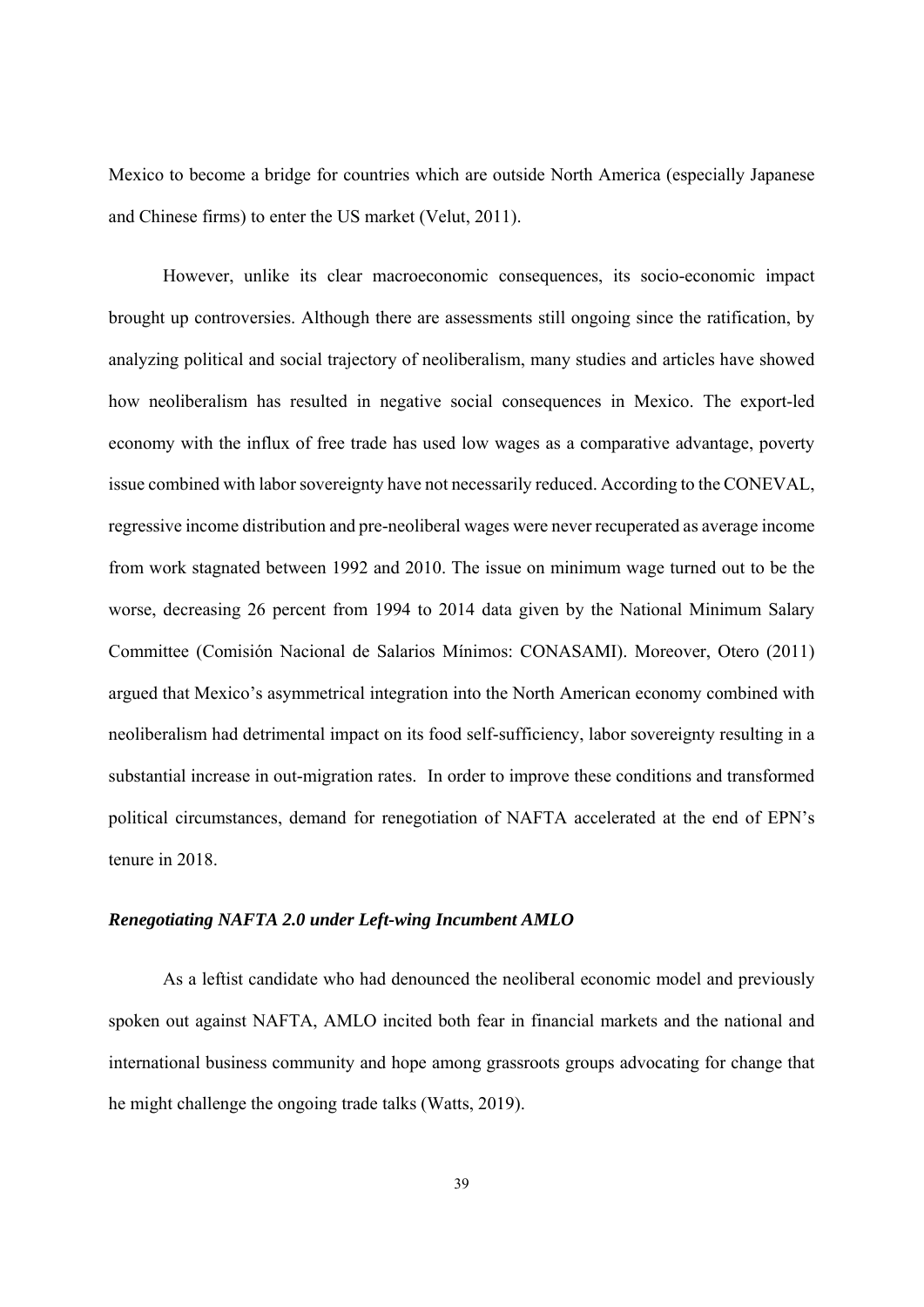His inauguration speech started by emphasizing the importance of sublation of neoliberalism in Mexico by stating, "Crisis in Mexico originated not only because of the failure of the neoliberal economic model, but also because of the deep predominance during this period of the dirtiest display of public and private corruption".

However, a closer look is required for the speech-implementation consistency. For example, to combat the long-standing problem that the Mexican society faced due to NAFTA, he promised to revitalize the agricultural sector by introducing specific economic support programs for Mexican farmers which ultimately can help to achieve food sovereignty. However, in reality, there are huge concerns if the policy would be handled as it is said. Under NAFTA 2.0 agricultural products that Mexico has a comparative advantage on such as corn, is expected to keep loose its price competitiveness as zero tariffs are maintained consistently. Moreover, strengthened patent on agricultural varieties may aggravate Mexican farmers' situation as all seeds now have to be bought from the US. Under these circumstances, many critics have pointed out that his strategy acquiescing to NAFTA 2.0 can contradict AMLO's policy programs and future plans to enact reforms.

#### **VII. Conclusion**

This paper focused on text analysis to identify partisan influence in approaching SDGs in the case of Mexico. As highlighted in the previous chapters, there has been a continuous hot debate whether parties matter on designing and implementing policies. Especially in Latin American countries that falls under the boundary of OECD nations, scholars have found out that two major main streams of partisan studies both correspond: "parties-do-matter" and "parties-do-not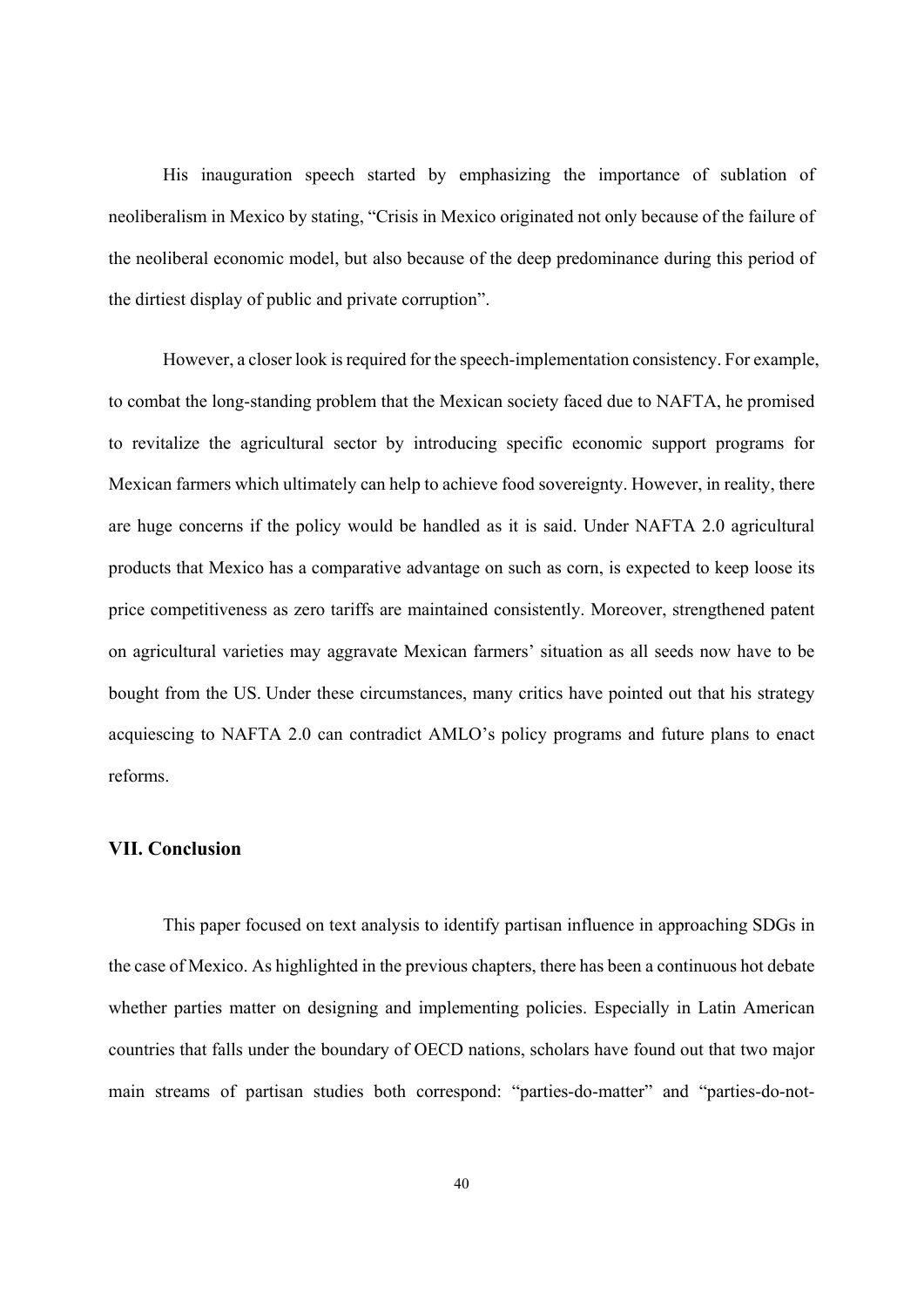matter". As Mexico is representing one of the Latin American countries in OECD, and has undergone a massive political change recently, this paper selects Mexico as a country-based case studies to identify partisan influence.

Rather than following traditional footsteps on examining partisan influence in public policy, this paper analyzes stenographic records of both left and non-left incumbents' presidential speeches and discourses. By utilizing the TF-IDF and word-embedding model based on unsupervised computer text-analysis, this paper succeeded in classifying total 1197 speeches into 17 different categories of SDGs. Moreover, macro-level and micro-level word embedding output on left and non-left incumbents were conducted to analyze partisan influence by using t-SNE. Lastly, by conducting logistic regression analysis, this research found out that SDG 4, SDG 8, SDG 16 and SDG 17 were considered statistically significant. Based on these four selected SDGs, concentrated on empirical assessment were developed and narrowed down the further analysis.

This paper's argument and empirical analysis using presidential speeches and discourses as a dataset provides two significant implications. First, new attempts have been made in analyzing partisan influence in analyzing the SDGs. Traditionally, external variables to identify policy outcomes, such as GDP or inflation level were used to verify partisan influence. Although stenographic textual records clearly show the policy direction word by word, no such previous attempts have been made as text materials are hard to be processed as a set of quantitative data. By overcoming this traditional barrier, this paper offers possibility of new approach of proving partisan influence in different angle. Secondly, a country-based text analysis in partisan influence achieving SDGs offers a country-specific lens defining partisan influence. As widely known, there have been studies and researches done under the goal-specific approach of each SDG. Traditionally, international organizations such as OECD and UNDP have issued reports assessing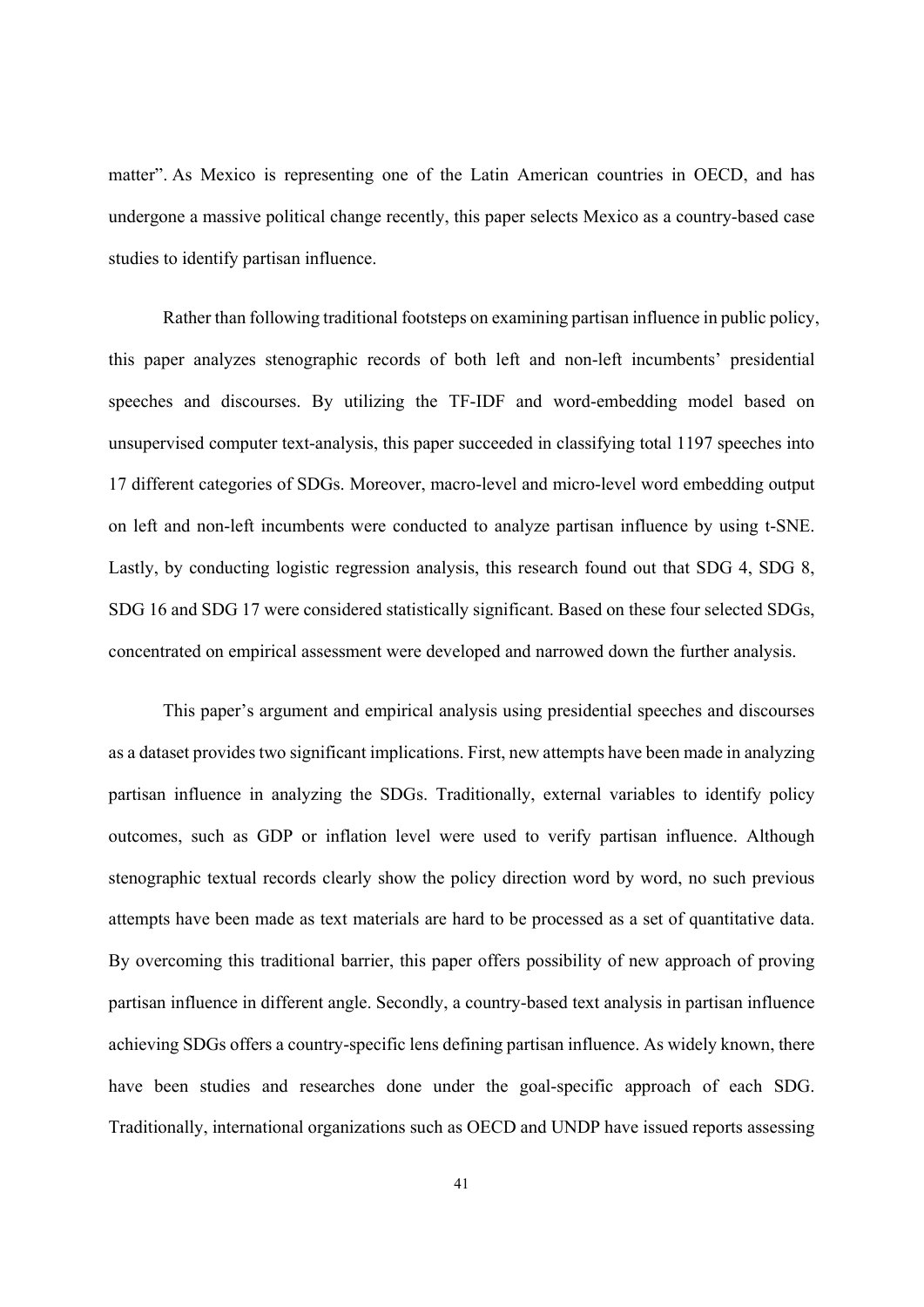how close does a country stands for implementing SDGs or if they share policy coherence for sustainable development in the SDGs framework. However, a new approach that links SDGs and policy direction and partisan influence is a new concept that this paper brings out.

 Still, there are several limitations of this study merit consideration. First, since the new incumbent took office last 2018, only a limited amount of data was taken into account. As stated in the data specification chapter, only seven months of speeches of AMLO and EPN were analyzed. For better comparison, the same study with the provided methodology can further be developed after finishing AMLO's term. Secondly, only social and economic pillar was analyzed among the three pillars of SDG, leaving the environmental pillar behind. However, this resides in lack of speech data related to environment as both AMLO and EPN had less than 30 speeches for 7 months. Moreover, the most recent OECD's report on measuring distance to the SDGs targets (2019) shows that Mexico has already fulfilled their targets on environmental pillars, which justifies this paper focusing on social and economic pillar.

Although this research has proved and offered a newly designed qualitative and quantitative analysis, future studies must be conducted verifying each incumbent's actual policy implementation and its aligned budgetary usage, as speech-actual policy inconsistency is a whole separate issue. The publics tend to conclude that budgetary allocation will follow accordingly based on the frequency of topics covered in speeches. However, according to the financial report from the Ministry of Finance (Secretaría de Hacienda y Crédito Público: SHCP), each government's budget planning did not align with their speeches. For example, as stated in the empirical analysis chapter, although AMLO campaigned the importance of R&D and its expenditure, but ultimately, he withdrew from his commitment by cutting of the budget for CONACYT. Moreover, AMLO has put more emphasis on education, that focus is clear from the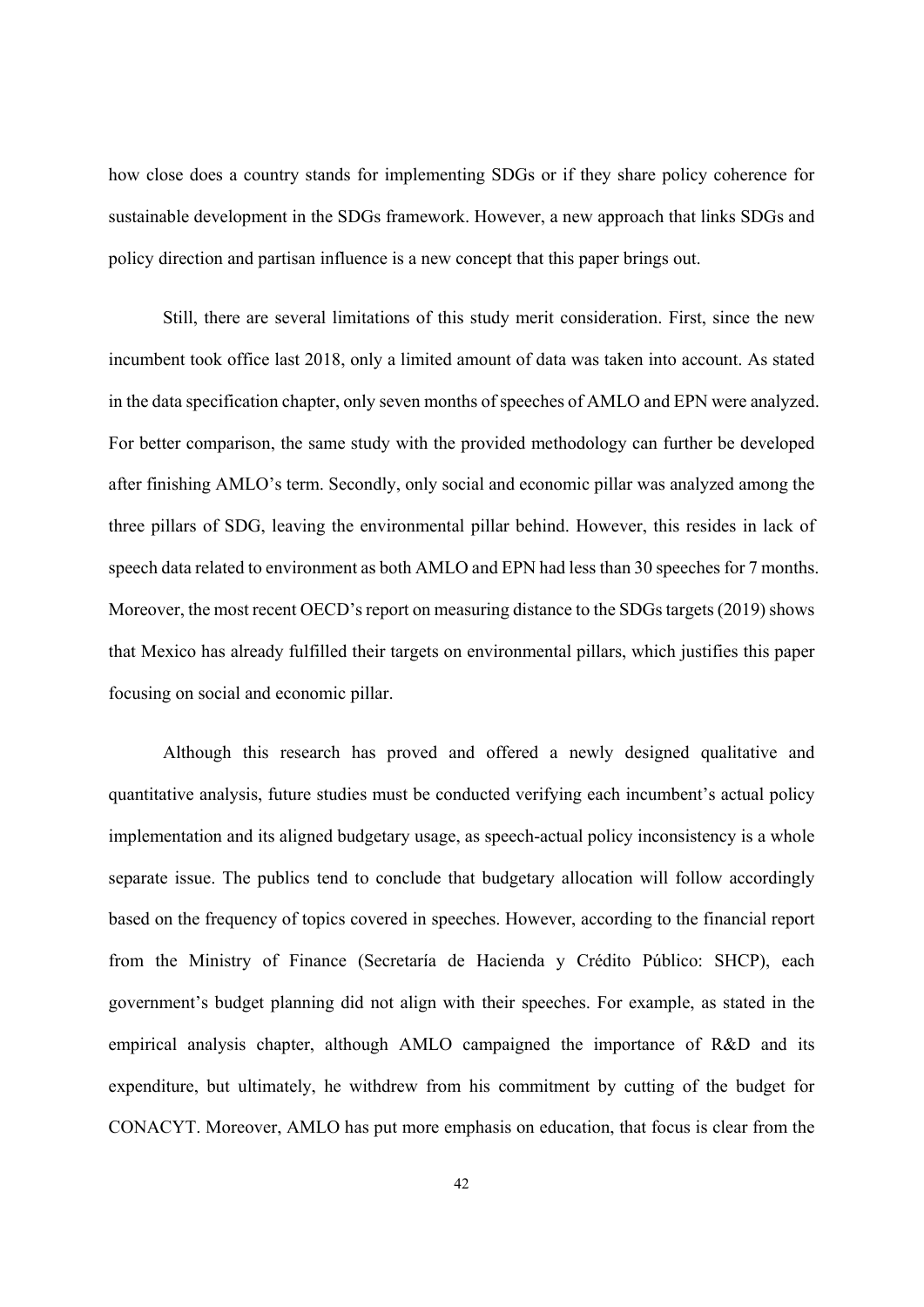budgetary allocation on education policy. However, by looking at the official budget planning report (Presupuesto De Egresos De La Federación el Ejercicio Fiscal) for both 2013 and 2019, budgetary allocation for sector education dropped from 17.5% to 12.3%. In other words, although this paper has succeeded in providing partisan influence on public policy in a textual level, proving whether the policies came into effect or rather be defined as a cheap talk should be investigated as a matter with the in-depth budgetary usage analysis.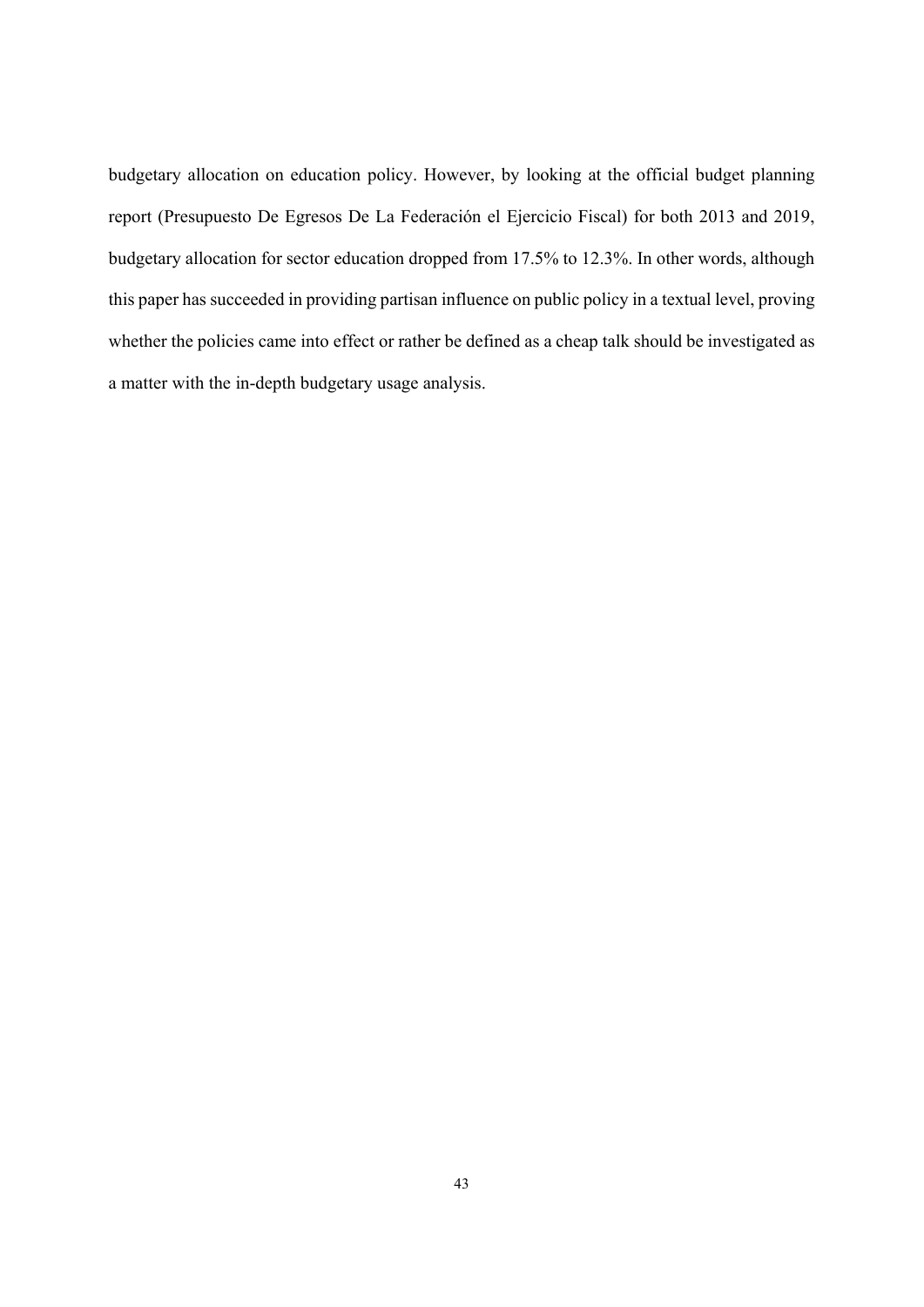#### **BIBLIOGRAPHY**

- Andrews, D., Criscuolo, C., and Gal, P. (2015). Frontier firms, technology diffusion and public policy: Micro evidence from OECD countries, *OECD Productivity Working Papers*, N°2, OECD Publishing, Paris.
- Ahmed, A. (December 2<sup>nd</sup>, 2017). Mexico's Government is Blocking its own Anti-Corruption Drive, Commissioners Say. *New York Times*. Retrieved from https://www.nytimes.com/ 2017/12/02/world/americas/mexico-corruption-commission.html
- Ambatovy. (2017). Retrieved from: http://ambatovy.com/ambatovyhtml/2017report/index.html#president-message
- Aristeguinoticias. (2018). Vamos a cancelar la Reforma Educativa, reitera AMLO. *Aristeguinoticias.* Retrieved From: https://aristeguinoticias.com/1105/mexico/vamos-acancelar-la-reforma-educativa-reitera-amlo/
- Bail, A.(2014). The Cultural Environment: Measuring Culture with Big Data. *Theory and Society,* 43 (3-4), 465–482
- Biernacki, R. (2012). Reinventing Evidence in Social Inquiry: Decoding Facts and Variables. Springer

Consejo Nacional de Evaluación de la Política de Desarrollo Social (CONEVAL). (2013).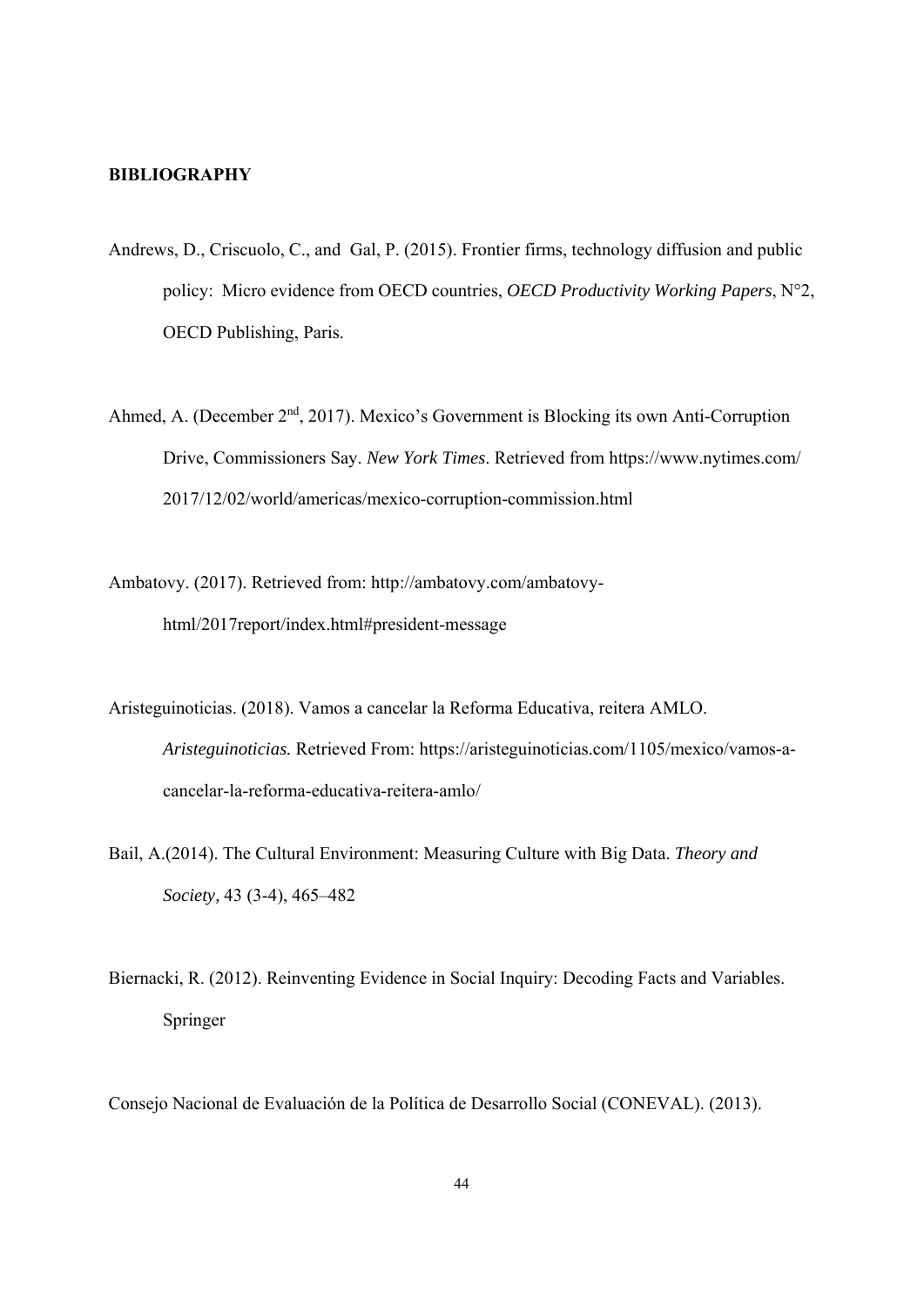Retrieved from:

https://www.coneval.org.mx/informesPublicaciones/FolletosInstitucionales/Documents/ Multidimensional-Measurement-of-poverty-in-Mexico.pdf

- Córdova, J. and Padilla, J. (2016). Productivity in Mexico: Trends, Drivers and Institutional Framework. International Productivity Monitor, *Centre for the Study of Living Standards*, vol. 30, 28-42
- Cuevas, A. Messmacher, M. and Werner, A. (2005). Foreign direct investment in Mexico since the approval of NAFTA (English). *The World Bank economic review*. 473-488.
- Cutright, P. (1965). Political structure, economic development, and national social security programs. *American Journal of Sociology*, 70: 537-550.
- Grimmer, J. and Stewart, M. (2013). Text as Data: The Promise and Pitfalls of Automatic Content Analysis Methods for Political Texts. *Political Analysis: An Annual Publication of the Methodology Section of the American Political Science Association*
- Godínez, L. (12th DEC, 2017). Reitera AMLO propuesta de "becarios sí, sicarios no". *El Universal*. Retrieved from: https://www.eluniversal.com.mx/elecciones-2018/reitera-amlo propuesta-de-becarios-si-sicarios-no

Government of Mexico. (2012). Pacto por México, Retrieved from: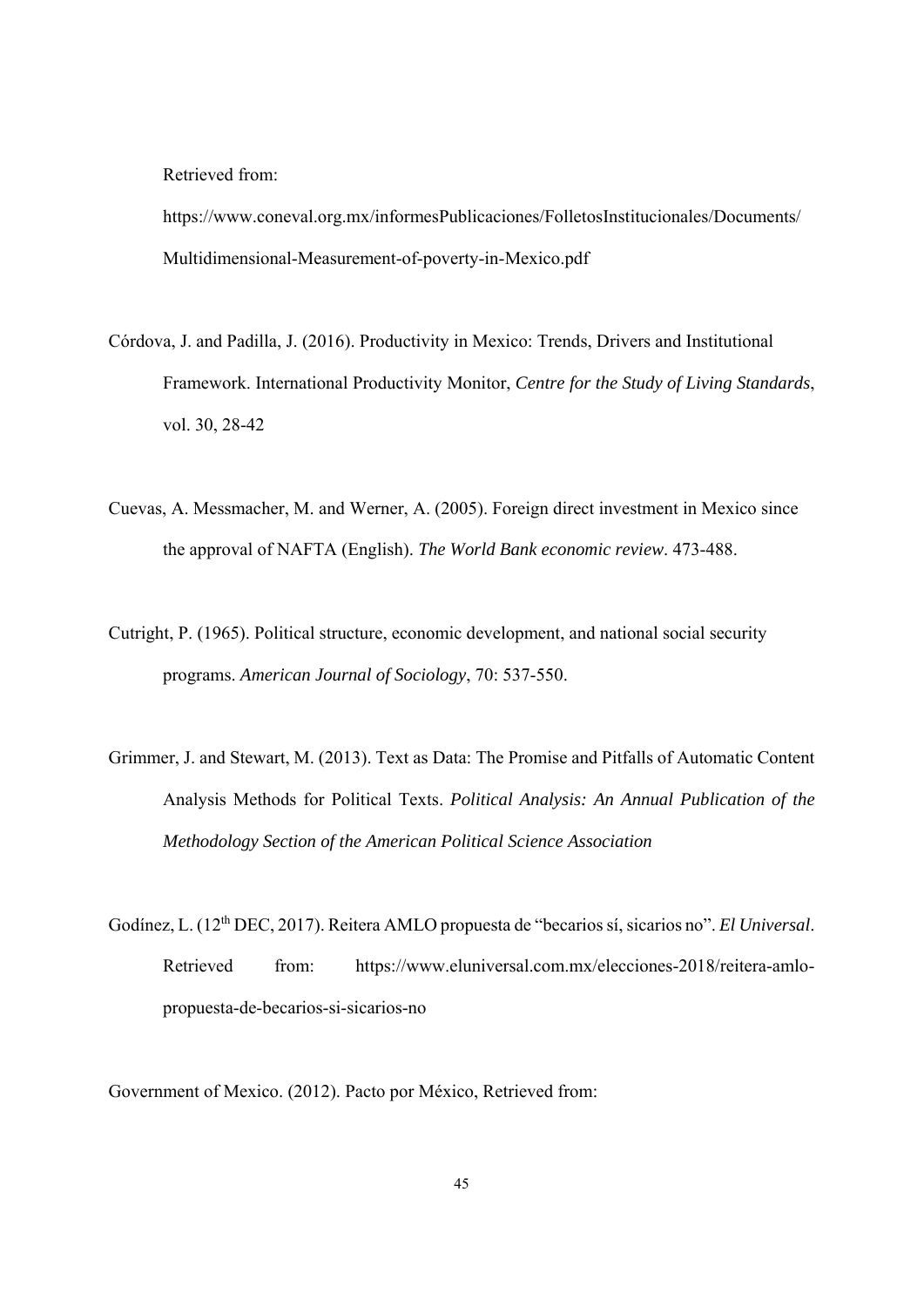www.presidencia.gob.mx/wpcontent/uploads/2012/12/Pacto-Por-México-TODOS-los acuerdos.pdf

Government of Mexico. (2013), Diario Oficial de la Federación, 26 February 2013.

- Guillemette, Y. and Turner, D. (2018). "The Long View: Scenarios for the World Economy to 2060", OECD Economic Policy Papers, No. 22, *OECD Publishing*, Paris, Retrieved from: https://dx.doi.org/10.1787/b4f4e03e-en.
- Huber, E. Mustillo, T. and Stephens, J.D. (2008). Politics and Social Spending in Latin America. *Journal of Politics*, 70 (2): 420 – 436

Keohane, R., Nye, J. S. (1989). Power and Interdependence. New York: Harper

- Kim, K. Aliyeva, D. Choi, B. and Lee, S. (2018). Incorporating Word Embeddings into Open Directory Project based Large-scale Classification. The 22nd Pacific-Asia Conference on Knowledge Discovery and Data Mining (PAKDD'18). 376–388
- Kozlowski, A. Taddy, M. and Evans, J. (2018). The Geometry of Culture: Analyzing Meaning through Word Embeddings. *arXiv* preprint arXiv:1803.09288
- Laurell, A. (2015). Three Decades of Neoliberalism in Mexico: The Destruction of Society. *International Journal of Health Services* ,2015 Vol 45(2), 246-264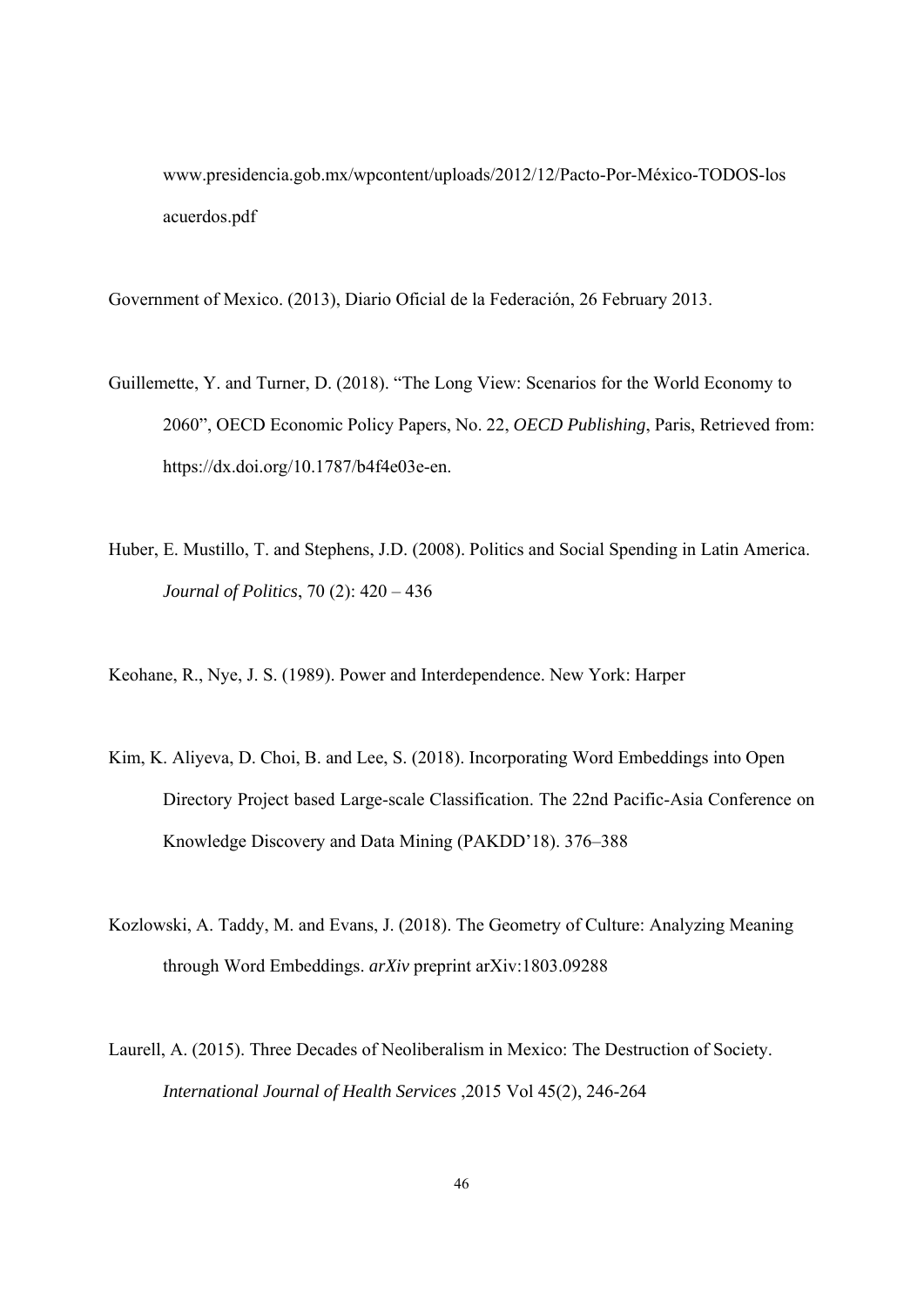- Lee, J. Ha, J. Jung, J. and Lee, S. (2013). Semantic Contextual Advertising based on the Open Directory Project. *ACM Trans*, 4 Nov, 2013, 24:1–24:22.
- Mikolov, T. Kai, C. Greg, C. and Dean, J. (2013a). Efficient Estimation of Word Representations in Vector Space. Paper presented at the ICLR in Banff, Canada, April.
- Mikolov, T. Sutskever, I. Chen, K. Corrado, G. and Dean, J. (2013b). Distributed Representations of Words and Phrases and their Compositionality. *NIPS*, arXiv:1310.4546
- Napoles., P. (2017). Neoliberal reforms and NAFTA in Mexico. *Journal of Economic Literature*, Economiaunam, 14, mayo-agosto, 75-89
- Nalisnick, E. Mitra, B. Craswell, N. and Caruana, R. (2016) Improving document ranking with dual word embeddings. *WWW*. Montréal, Québec, Canada April 11–15, 2016

National Anticorruption System. (n.d) Retrieved from : http://sna.org.mx/en/about-us/

- Negri, F. (2015). Partisan influence on social and labour policies in times of crises: Do parties matter?. 73rd MPSA Conference, Chicago, 16-19 April
- OECD. (2013). Improving education in Mexico: A state-level perspective from Puebla. OECD. p. 58. ISBN 978-92-64-20019-7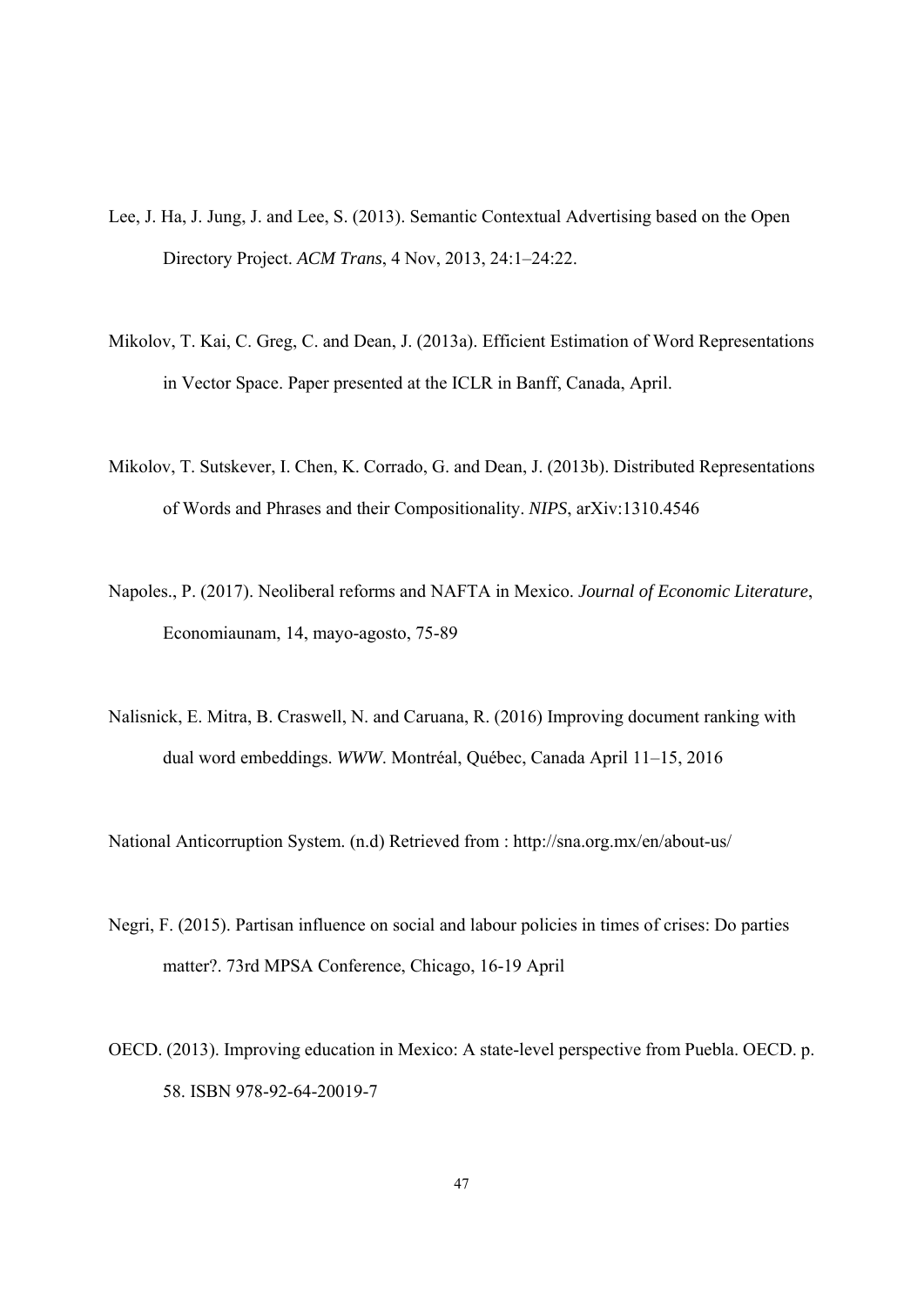OECD. (2016) Entrepreneurship at a Glance 2016, OECD Publishing, Paris, Retrieved from: http://dx.doi.org/10.1787/entrepreneur\_aag-2016-en.

OECD. (2018a). Getting it Right: Strategic Priorities for Mexico, OECD Publishing, Paris. Retrieved from: http://dx.doi.org/10.1787/9789264292062-en

OECD (2018b), Education Policy Outlook: Mexico, Retrieved from: www.oecd.org/education/policyoutlook.html

OECD. (2019). Measuring Distance to the SDG Targets 2019: An Assessment of Where OECD Countries Stand, *OECD Publishing*, Paris, Retrieved from: https://doi.org/10.1787/a8caf3fa-en.

Ortero, G. (2011). Neoliberal Globalization, NAFTA, and Migration: Mexico's Loss of Food and Labor Sovereignty, *Journal of Poverty*, 15:4, 384-402

Rong, X. (2014). word2vec Parameter Learning Explained, arXiv:1411.2738 [cs.CL]

Sachs, J.D. (2012). *From millennium development goals to sustainable development goals*. Lancet 379 (9832), 2206–2211.

Sahlgren, M. (2008). The distributional hypothesis. *Rivista di Linguistica*, 20.1 (2008), 33-53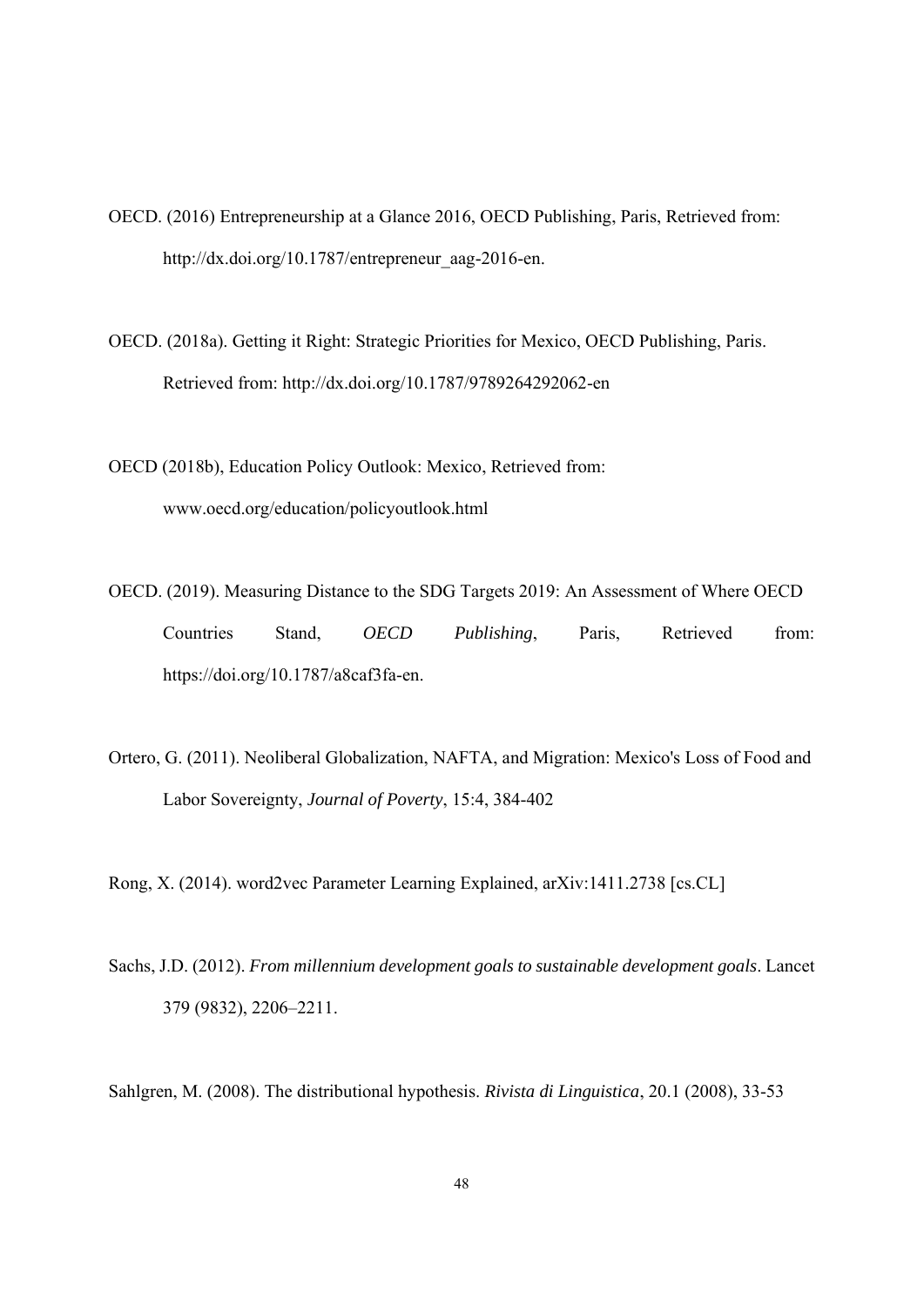- Salton, G. and McGill, J. (1983). *Introduction to modern information retrieval*. New York, McGraw-Hill, ISBN 0-07-054484-0.
- Schmidt, M. (1996). When parties matter: A review of the possibilities and limits of partisan influence on public policy, *European Journal of Political Research*, Vol. 30, 155-183

Stockholm Resilience Center. (2016). Retrieved from: https://www.stockholmresilience.org/research/research-news/2016-06-14-how-foodconnects-all-the-sdgs.html

- Tosun, J. and Leininger, J. (2017). Governing the Interlinkages between the Sustainable Development Goals: Approaches to Attain Policy Integration. *Global Challenges*, DOI: 10.1002/gch2.201700036
- United Nations. (2017), Global indicator framework for the Sustainable Development Goals and targets of the 2030 Agenda for Sustainable Development, *United Nations*, Retrieved from: https://unstats.un.org/sdgs/indicators/Global%20Indicator%20Framework%20after%20re fine ment\_Eng.pdf.
- UNDP. (n.d.) Retrieved from: https://www.undp.org/content/undp/en/home/sustainabledevelopmentgoals/background.htmlhttps://www.un.org/development/desa/dpad/wpconte nt/uploads/sites/45/publication/2015wess\_ch1\_en.pdf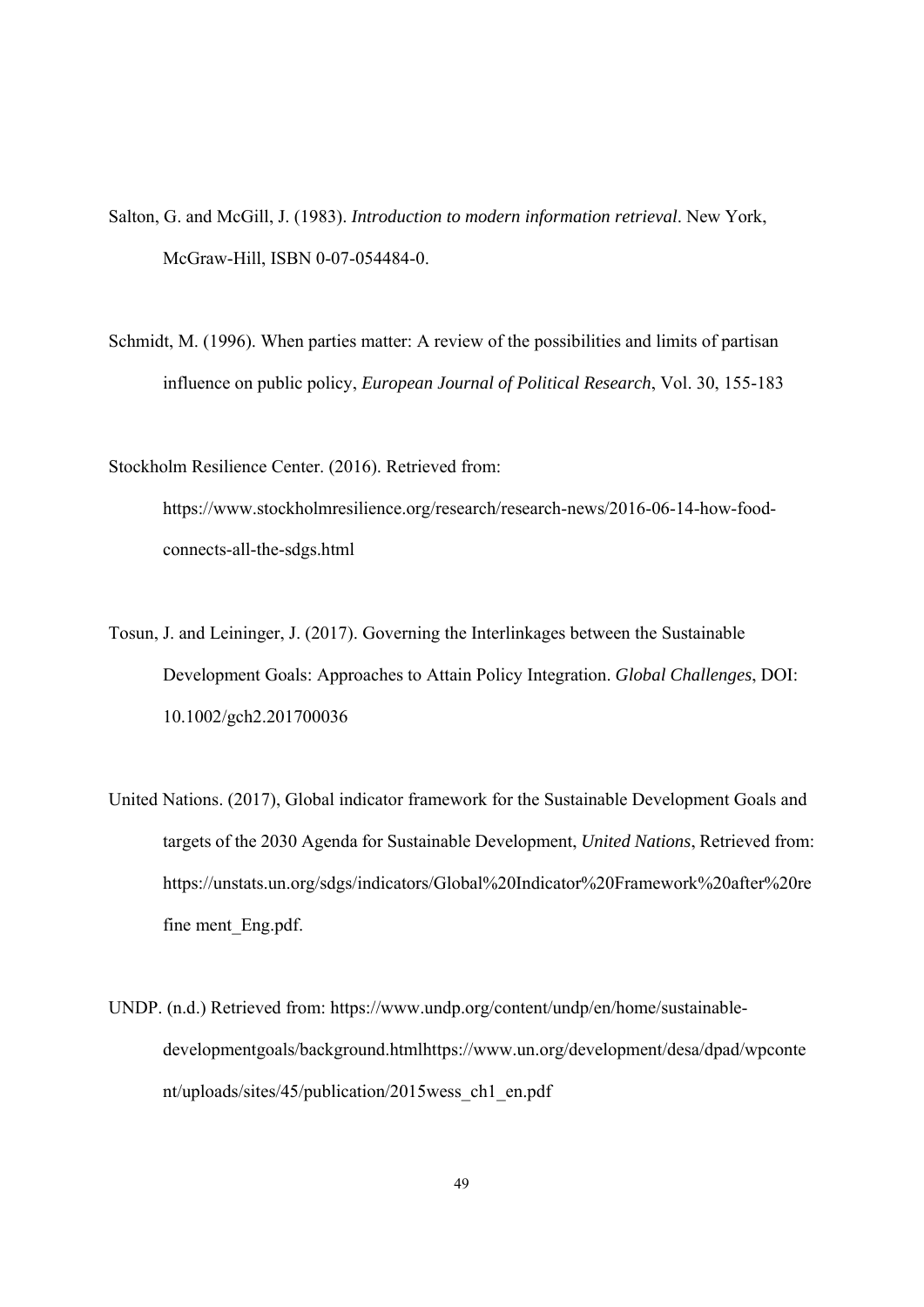Wade, L. (July 23<sup>rd</sup>, 2019). Mexico's new president shocks scientists with budget cuts and disparaging remarks. *Sciencemag*. Retrieved from: https://www.sciencemag.org/news/2019/07/mexico-s-new-president-shocks-scientistsbudget-cuts-and-disparaging-remarks

Watts, R. (2019). NAFTA in the Time of AMLO, *NACLA Report on the Americas*, 51:1, 9-12, DOI: 10.1080/10714839.2019.1593681

- Wilensky, H. (1975). *The Welfare State and Equality*. Berkeley and Los Angeles: University of California Press.
- Whitfield, L. (2018). *The Politics of Aid: African Strategies for Dealing with Donors.* Oxford University Press, Oxford, UK, Ch. 12.
- Van der Maaten, L. and Hinton, G. (2008). Visualizing data using t-SNE. *Journal of Machine Learning Research,* 85(9): 2579-2605

National Voluntary Report. (2018). Voluntary National Review for the High-Level Political Forum on Sustainable Development Basis For A Long-tem Sustainable Development Vision in Mexico. Retrieved from: https://sustainabledevelopment.un.org/content/documents/20122VOLUNTARY\_NATIO NAL\_REPORT\_060718.pdf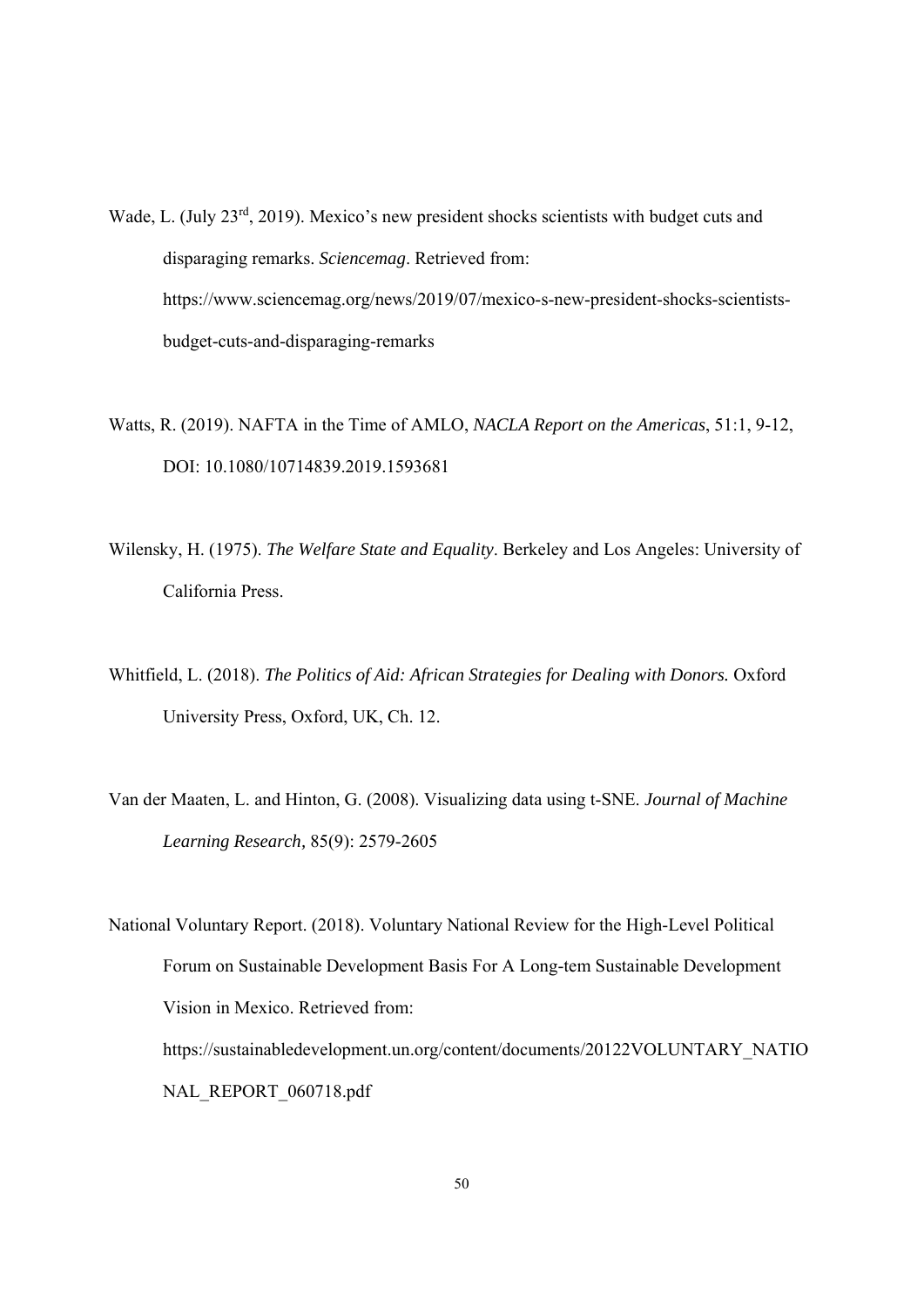Velut, J. (2011). NAFTA's Developmental Impact on Mexico: Assessment and prospects. *Intégrations dans les Amériques*, DOI : 10.4000/ideas.71

Zerzer. (2017). What's Ahead for Mexico? Mexico's Science and Technology System and Pathways to R&D Cooperation in Changing Political Circumstances. *Transnational Lecture Series on the Internationalization of Science, Technology and Innovation*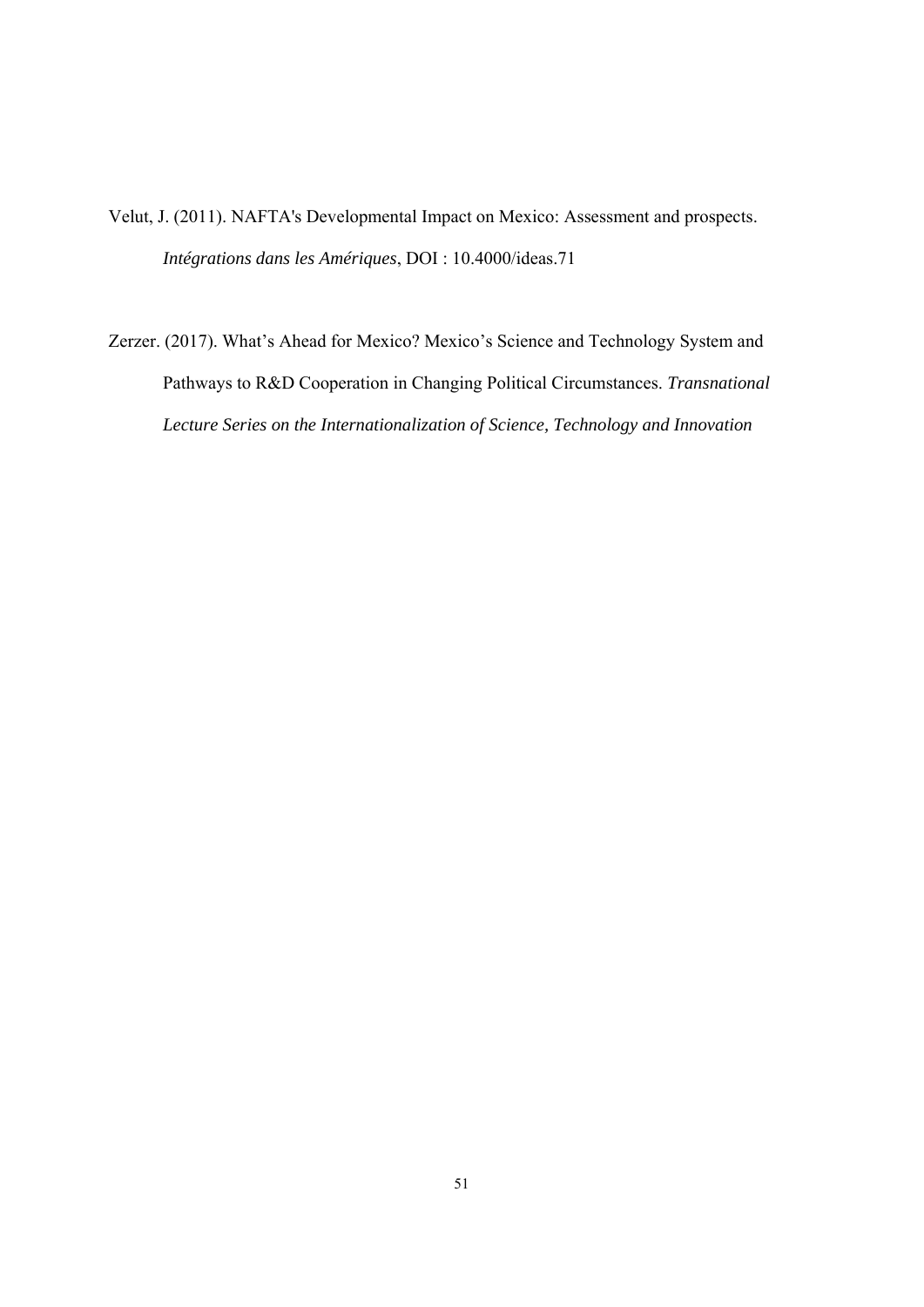| [Appendix 1] |
|--------------|
|--------------|

| SDG <sub>1</sub>                                 | SDG1<br>(español)                                  | SDG <sub>2</sub>                       | SDG <sub>2</sub><br>(espanñol)                    | SDG3                                             | SDG <sub>3</sub><br>(español)                        | SDG <sub>4</sub>                      | SDG 4 (español)                                         |
|--------------------------------------------------|----------------------------------------------------|----------------------------------------|---------------------------------------------------|--------------------------------------------------|------------------------------------------------------|---------------------------------------|---------------------------------------------------------|
| Africa                                           | África                                             | Agricultural Orientation index         | índice de orientación agrícola                    | Access to clean water and sanitation             | El acceso al agua potable y saneamiento              | Access to education                   | Acceso a la educación                                   |
| Basic services                                   | Servicios basicos                                  | Agricultural productivity              | La productividad agrícola                         | Affordable medicines                             | medicamentos asequibles                              | Basic education                       | Educacion basica                                        |
| Class                                            | Clase                                              | Agriculture                            | Agricultura                                       | AIDS                                             | <b>SIDA</b>                                          | <b>Basic</b> literacy                 | La instrucción básica                                   |
| Developing countries                             | Países en desarrollo                               | Consume                                | Consumir                                          | Air contamination                                | la contaminación del aire                            | Basic literacy skills                 | $_{\rm de}$<br>habilidades<br>básicas<br>alfabetización |
| Disadvantaged                                    | Perjudicado                                        | Crop diversity                         | La diversidad de cultivos                         | Air pollution                                    | La contaminación del aire                            | Cultural diversity                    | Diversidad cultural                                     |
| Economic resources                               | Recursos económicos                                | Crops                                  | cultivos                                          | Alcohol abuse                                    | Abuso de alcohol                                     | Disability                            | Discapacidad                                            |
| End poverty                                      | acabar con la pobreza                              | Doha Development Round /<br>Doha Round | Ronda de Doha para el Desarrollo<br>Ronda de Doha | Antenatal care                                   | Cuidado prenatal                                     | Disability and education              | La discapacidad y la educación                          |
| Environment                                      | Ambiente                                           | End hunger                             | Erradicación del hambre                           | Antiretroviral                                   | antirretroviral                                      | Early childhood                       | NIñez temprana                                          |
| Equality                                         | Igualdad                                           | Environment                            | Ambiente                                          | Antiretroviral therapy                           | Terapia antirretroviral                              | childhood<br>Early<br>development     | El desarrollo de la primera infancia                    |
| Extreme poverty                                  | Pobreza extrema                                    | Food                                   | Comida                                            | Biomedical                                       | biomédica                                            | Education                             | Educación                                               |
| Financial inclusion                              | Inclusión financiera                               | Food gap                               | brecha alimentaria                                | Bodily autonomy                                  | autonomía corporal                                   | Education<br>for<br>sustainability    | Educación para la sostenibilidad                        |
| Income                                           | Ingresos                                           | Food production                        | La producción de alimentos                        | Child deaths                                     | Las muertes de niños                                 | Education in developing               | La educación en el desarrollo                           |
| Income equality                                  | igualdad de ingresos                               | Food reserves                          | Las reservas de alimentos                         | Contraceptive use                                | El uso de anticonceptivos                            | Enrolment                             | Inscripción                                             |
| Microfinance                                     | microfinanzas                                      | Food Security                          | Seguridad alimentaria                             | Death rate                                       | Índice de mortalidad                                 | Equal access                          | Acceso igual                                            |
| Non-discrimination                               | No discriminación                                  | Genetic diversity                      | Diversidad genetica                               | Dental                                           | Dental                                               | Equal education                       | educación igual                                         |
| Poor                                             | Pobre                                              | Genetic diversity of seeds             | La diversidad genética de las semillas            | Disability and family support                    | apoyo a la discapacidad y la familia                 | Equitable education                   | educación equitativa                                    |
| Poor and vulnerable                              | Pobres y vulnerables                               | Genetics                               | Genética                                          | Disability and inclusion                         | Discapacidad y de inclusión                          | disparities in<br>Gender<br>education | Las disparidades de género en la<br>educación           |
| Poverty                                          | Pobreza                                            | Hunger                                 | Hambre                                            | Disability and politics of location              | La discapacidad y la política de la<br>localización  | Gender disparity                      | La disparidad de género                                 |
| Poverty eradication                              | Erradicación de la pobreza                         | Hungry people                          | Gente hambrienta                                  | Diseases                                         | enfermedades                                         | Gender equality                       | Igualdad de género                                      |
| Poverty line                                     | Línea de pobreza                                   | Improved nutrition                     | Una mejor nutrición                               | Family planning                                  | Planificación familiar                               | Gender equity                         | Equidad de género                                       |
| Quality of Life                                  | Calidad de vida                                    | Innovations and health                 | Innovaciones y la salud                           | Health                                           | Salud                                                | Gender sensitive                      | sensibles al género                                     |
| Resources                                        | recursos                                           | Legumes                                | Las legumbres                                     | Health<br>in<br>resource-constrained<br>settings | La salud<br>entornos con recursos<br>en<br>limitados | Global citizenship                    | Ciudadania global                                       |
| Social protection systems / social<br>protection | sistemas de protección social<br>protección social | Maize                                  | Maíz                                              | Health worker density                            | densidad de trabajadores sanitarios                  | Global education                      | La educación global                                     |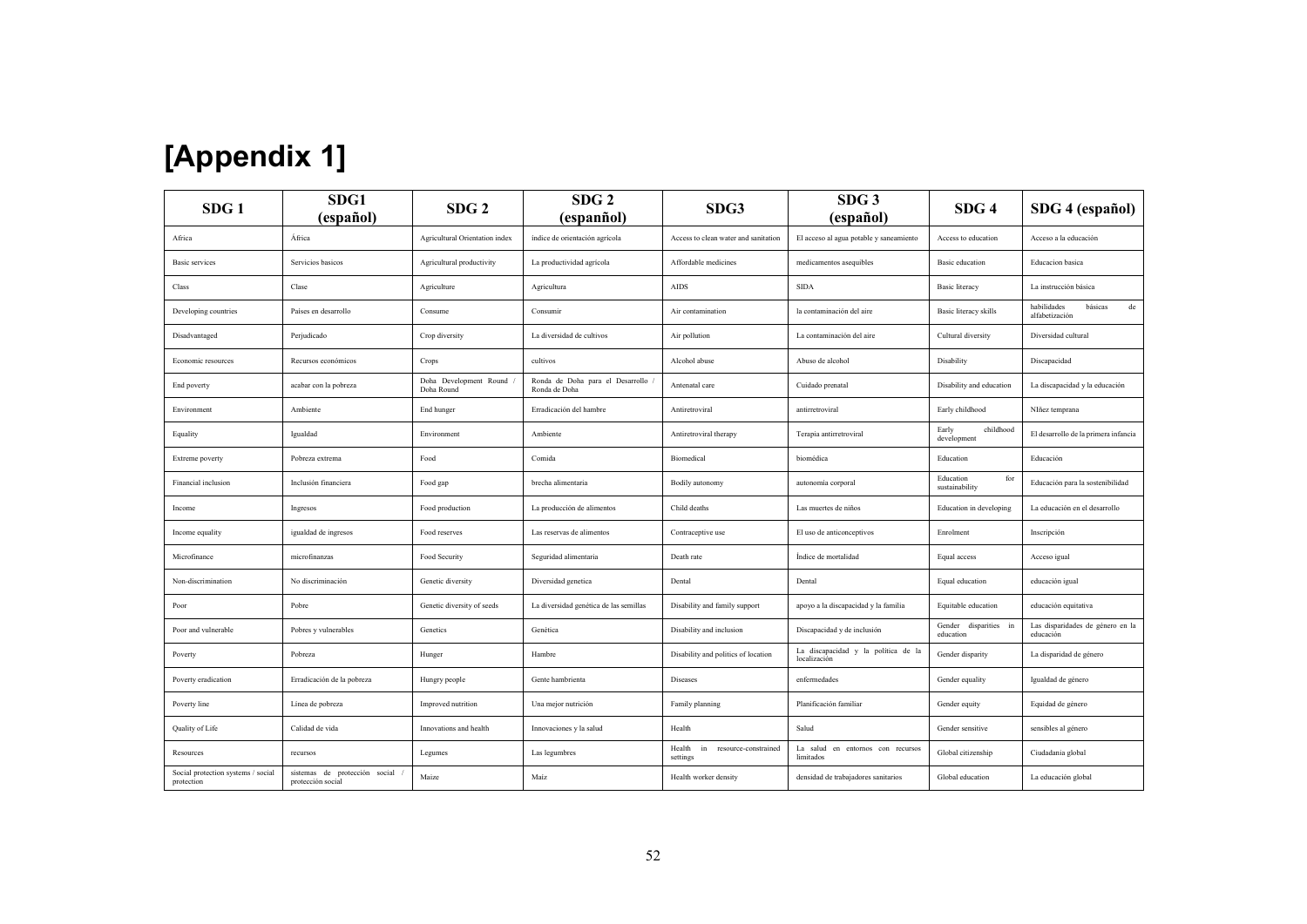| Sustainable         | Sostenible                 | Malnourished                | desnutridos                                      | Healthy                             | Sano                                          | Inclusion and education   | La inclusión y la educación     |
|---------------------|----------------------------|-----------------------------|--------------------------------------------------|-------------------------------------|-----------------------------------------------|---------------------------|---------------------------------|
| Third World         | Tercer Mundo               | Malnutrition                | Desnutrición                                     | Healthy lives                       | una vida saludable                            | Inclusive                 | Inclusivo                       |
| Vulnerable          | Vulnerable                 | Nutrition                   | Nutrición                                        | Hepatitis                           | Hepatitis                                     | Innovation                | Innovación                      |
| Wealth distribution | Distribución de la riqueza | Nutritional needs           | Las necesidades nutricionales                    | HIV                                 | VIH                                           | International cooperation | Cooperación internacional       |
|                     |                            | Nutritious                  | Nutritivo                                        | Improving mortality                 | La mejora de la mortalidad                    | Learning opportunities    | Oportunidades de aprendizaje    |
|                     |                            | Poverty                     | Pobreza                                          | Increasing life expectancy          | El aumento de la esperanza de vida            | Lifelong learning         | El aprendizaje permanente       |
|                     |                            | Produce                     | Produce                                          | Indigenous                          | Indígena                                      | Literacy                  | Alfabetismo                     |
|                     |                            | Productivity                | Productividad                                    | Infected                            | Infectado                                     | Literacy skills           | alfabetización                  |
|                     |                            | Quality of life             | Calidad de vida                                  | International health policy         | política de salud internacional               | Numeracy                  | aritmética                      |
|                     |                            | Resilient agriculture       | la agricultura resiliente                        | International health regulations    | Las regulaciones internacionales de salud     | Preprimary education      | educación preescolar            |
|                     |                            | Rural infrastructure        | infraestructura rural                            | Malaria                             | Malaria                                       | Primary education         | Educación primaria              |
|                     |                            | Small-scale food producers  | los productores de alimentos a pequeña<br>escala | Maternal mortality                  | Mortalidad maternal                           | Qualified teachers        | profesores cualificados         |
|                     |                            | Stunted growth              | Retraso en el crecimiento                        | Measles                             | Sarampión                                     | Refugees and learning     | Los refugiados y el aprendizaje |
|                     |                            | Stunting                    | El retraso del crecimiento                       | Medical                             | Médico                                        | Scholarships              | becas                           |
|                     |                            | Sufficient food             | alimentos suficientes                            | Mental health                       | Salud mental                                  | School                    | Colegio                         |
|                     |                            | Sustainable                 | Sostenible                                       | Mortality                           | Mortalidad                                    | School enrolment          | La matrícula escolar            |
|                     |                            | Sustainable agriculture     | Agricultura sostenible                           | Mortality rate                      | Tasa de mortalidad                            | Secondary education       | Educación Secundaria            |
|                     |                            | Sustainable food production | producción sostenible de alimentos               | Narcotic drug abuse                 | el abuso de estupefacientes                   | Teacher training          | La formación del profesorado    |
|                     |                            | Trade diversity             | la diversidad del comercio                       | Neonatal mortality                  | La mortalidad neonatal                        | Universal education       | educación universal             |
|                     |                            | Trade restrictions          | Restricciones comerciales                        | Polio                               | Polio                                         | Vocational training       | Entrenamiento vocacional        |
|                     |                            | Under<br>nourished          | Desnutridos / desnutrida                         |                                     |                                               | Vulnerable                | Vulnerable                      |
|                     |                            | Undernourished              |                                                  | Premature mortality                 | Mortalidad prematura                          |                           |                                 |
|                     |                            | Wasting                     | Debilitante                                      | Preventable deaths                  | muertes prevenibles                           | Women's rights            | Derechos de las mujeres         |
|                     |                            | World's hungry              | El mundo de hambre                               | Reducing malaria                    | La reducción de la malaria                    |                           |                                 |
|                     |                            |                             |                                                  | Reducing mortality                  | reducción de la mortalidad                    |                           |                                 |
|                     |                            |                             |                                                  | Refugees and health services        | Los refugiados y los servicios de salud       |                           |                                 |
|                     |                            |                             |                                                  | Reproductive health                 | Salud reproductiva                            |                           |                                 |
|                     |                            |                             |                                                  | Road traffic accidents              | Los accidentes de tráfico                     |                           |                                 |
|                     |                            |                             |                                                  | Sexual and reproductive health-care | -Cuidado de la salud sexual y<br>reproductiva |                           |                                 |
|                     |                            |                             |                                                  | Sexual health                       | La salud sexual                               |                           |                                 |
|                     |                            |                             |                                                  | Soil contamination                  | Contaminacion de suelo                        |                           |                                 |
|                     |                            |                             |                                                  | Soil pollution                      | La contaminación del suelo                    |                           |                                 |
|                     |                            |                             |                                                  | Tobacco control                     | El control del tabaco                         |                           |                                 |
|                     |                            |                             |                                                  | Treatment of substance abuse        | El tratamiento de abuso de sustancias         |                           |                                 |
|                     |                            |                             |                                                  |                                     |                                               |                           |                                 |
|                     |                            |                             |                                                  | Tuberculosis                        | Tuberculosis                                  |                           |                                 |
|                     |                            |                             |                                                  | Universal health                    | universal de salud                            |                           |                                 |
|                     |                            |                             |                                                  | Universal health coverage           | cobertura universal de salud                  |                           |                                 |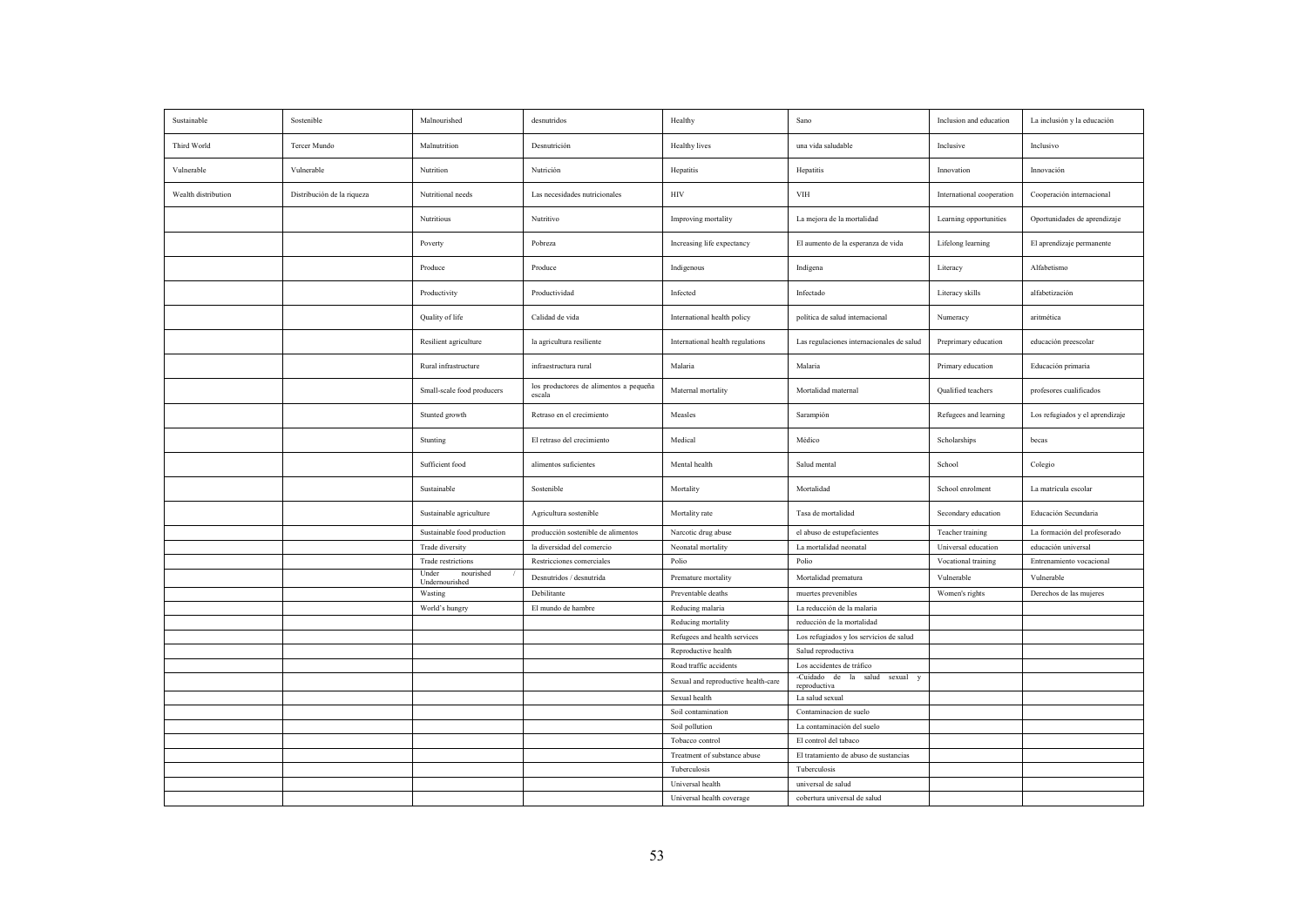|                                                                |                                                                                |                           |                                   | Vaccines                                 | vacunas                                                     |                                   |                                              |
|----------------------------------------------------------------|--------------------------------------------------------------------------------|---------------------------|-----------------------------------|------------------------------------------|-------------------------------------------------------------|-----------------------------------|----------------------------------------------|
|                                                                |                                                                                |                           |                                   | Vaccines in developing countries         | Las vacunas en los países en desarrollo                     |                                   |                                              |
|                                                                |                                                                                |                           |                                   | Violence                                 | Violencia                                                   |                                   |                                              |
|                                                                |                                                                                |                           |                                   | WASH                                     | LAVAR                                                       |                                   |                                              |
|                                                                |                                                                                |                           |                                   | Water, Sanitation and Hygiene for<br>All | Agua, saneamiento e higiene para todos                      |                                   |                                              |
|                                                                |                                                                                |                           |                                   | Water-borne disease                      | Enfermedad transmitida por el agua                          |                                   |                                              |
|                                                                |                                                                                |                           |                                   | wellbeing/well being/well-being          | bienestar / bienestar / bienestar                           |                                   |                                              |
|                                                                |                                                                                |                           |                                   | World Health Organisation                | Organización Mundial de la Salud                            |                                   |                                              |
| SDG <sub>5</sub>                                               | SDG 5 (español)                                                                | SDG 6                     | SDG6<br>(español)                 | SDG 7                                    | SDG 7<br>(español)                                          | SDG8                              | SDG 8 (español)                              |
| Basic living standards                                         | niveles de vida básicos                                                        | Accessible water          | agua accesible                    | Affordable energy                        | energía asequible                                           | Aid for trade                     | Ayuda para el comercio                       |
| Dignity                                                        | Dignidad                                                                       | Affordable drinking water | agua potable a precios asequibles | Alternative energy                       | Energía alternativa                                         | Banking                           | Bancario                                     |
| Disadvantaged                                                  | Perjudicado                                                                    | Aquifer                   | Acuífero                          | Animal waste                             | Desperdicio animal                                          | Child labour                      | Trabajo infantil                             |
| Discrimination                                                 | Discriminación                                                                 | Cities                    | ciudades                          | Battery                                  | Batería                                                     | Child soldiers                    | Niños soldado                                |
| Employment                                                     | Empleo                                                                         | Clean water               | Agua limpia                       | Carbon                                   | Carbón                                                      | Creativity and innovation         | Creatividad e innovación                     |
| Empower girls                                                  | empoderar a las niñas                                                          | Contaminated              | Contaminado                       | Charcoal                                 | Carbón                                                      | Culture                           | Cultura                                      |
| Empowerment                                                    | Empoderamiento                                                                 | Defecation                | Defecación                        | Clean energy                             | Energia limpia                                              | Decent work                       | Trabajo decente                              |
| Empowerment of women<br>empower women / women's<br>empowerment | Potenciación de la mujer / autonomía<br>de la mujer / potenciación de la mujer | Desalination              | Desalinización                    | Clean energy technology                  | tecnología de energía limpia                                | Decent work for all               | trabajo decente para todos                   |
| Equal access                                                   | Acceso igual                                                                   | Diarrhoeal diseases       | Las enfermedades diarreicas       | Clean fuel technology                    | tecnología de combustible limpio                            | Development<br>oriented<br>policy | política orientada al desarrollo             |
| Equal opportunities                                            | Oportunidades iguales                                                          | Drought                   | Sequía                            | Clean fuels                              | combustibles limpios                                        | Economic growth                   | Crecimiento económico                        |
| Equality                                                       | Igualdad                                                                       | Dumping                   | Dumping                           | Cleaner fossil fuel technology           | Limpiador de la<br>tecnología<br>de<br>combustibles fósiles | Economic productivity             | La productividad económica                   |
| Exploitation                                                   | Explotación                                                                    | Ecosystem protection      | la protección del ecosistema      | Climate goal                             | objetivo climático                                          | Economy                           | Economía                                     |
| Female genital mutilation                                      | Mutilación genital femenina                                                    | Ecosystem restoration     | restauración de los ecosistemas   | Coal                                     | Carbón                                                      | Enterprises                       | empresas                                     |
| Feminism                                                       | Feminismo                                                                      | Equitable sanitation      | saneamiento equitativa            | Electricity                              | Electricidad                                                | Entrepreneurship                  | Emprendimiento                               |
| Forced marriage                                                | Matrimonio forzado                                                             | Floods                    | inundaciones                      | Electricity infrastructure               | infraestructura eléctrica                                   | Equal pay                         | Igualdad de salarios                         |
| Gender                                                         | Género                                                                         | Fresh water               | Agua dulce                        | Emissions                                | emisiones                                                   | Finance                           | Financiar                                    |
| Gender discrimination                                          | Discriminación de género                                                       | Hydropower                | La energía hidroeléctrica         | Energy                                   | Energía                                                     | Financial services                | Servicios financieros                        |
| Gender equality/parity                                         | La igualdad de género / paridad                                                | Hygiene                   | Higiene                           | Energy efficiency                        | Eficiencia energética                                       | Forced labour                     | Trabajo forzado                              |
| Governance and gender                                          | Gobernabilidad y género                                                        | Improving water           | mejorar el agua                   | Energy infrastructure                    | infraestructura energética                                  | GDP growth                        | El crecimiento del PIB                       |
| Human rights                                                   | Derechos humanos                                                               | Inadequate water          | inadecuado de agua                | Energy research                          | La investigación energética                                 | Global<br>resource<br>efficiency  | eficiencia de los recursos globales          |
| Human trafficking                                              | La trata de personas                                                           | Inadequate water supply   | Suministro de agua inadecuado     | Energy technology                        | La tecnología energética                                    | Global trade                      | Comercio global                              |
| Humanitarian                                                   | Humanitario                                                                    | Infrastructure            | Infraestructura                   | Fossil-fuel                              | Combustible fósil                                           | Gross domestic product<br>growth  | el crecimiento del producto interno<br>bruto |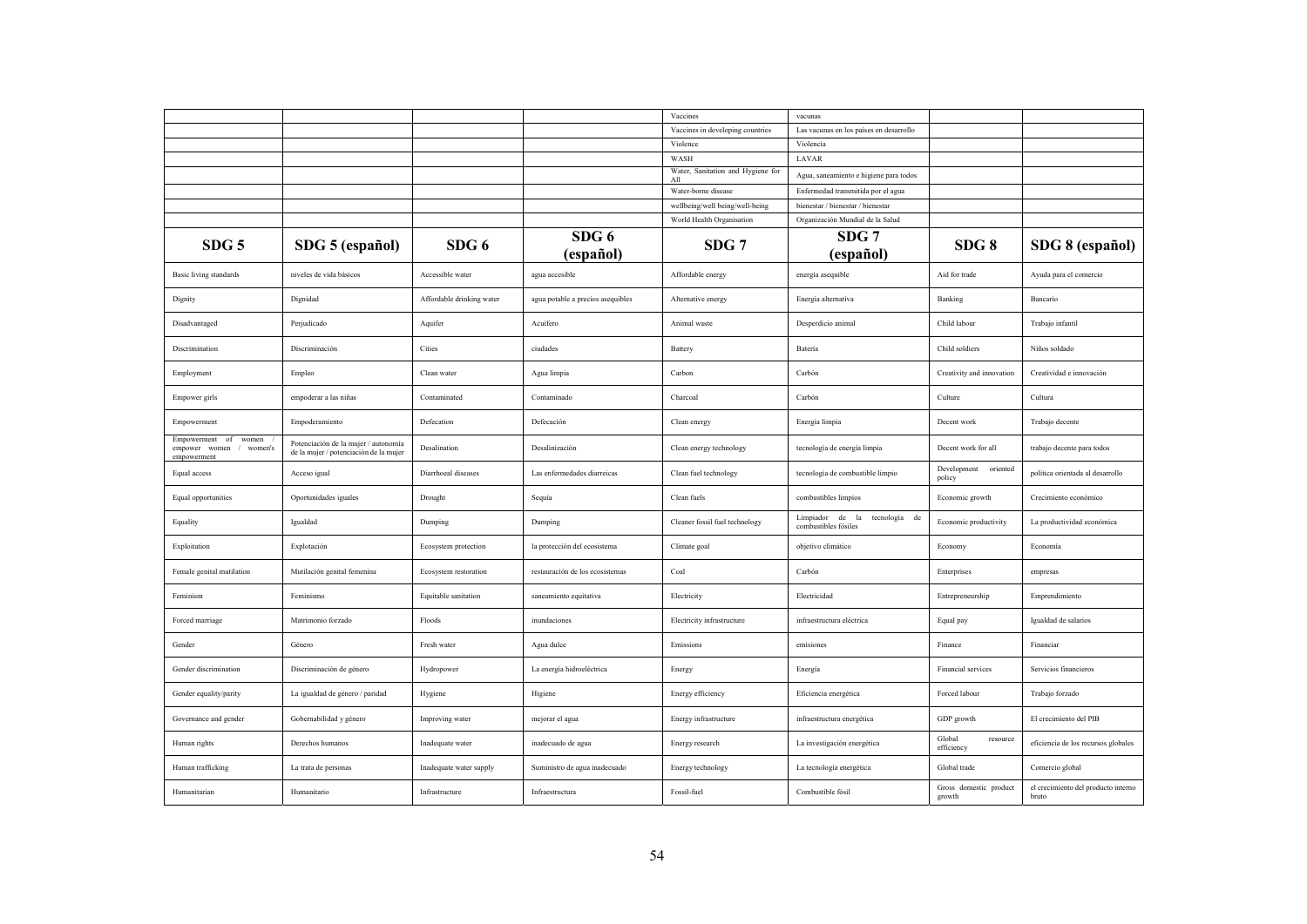| Marginalised                   | marginados                      | Irrigation                   | Irrigación                               | Green economy               | Economía verde                           | Human trafficking                 | La trata de personas                         |
|--------------------------------|---------------------------------|------------------------------|------------------------------------------|-----------------------------|------------------------------------------|-----------------------------------|----------------------------------------------|
| Parity                         | Paridad                         | Lakes                        | lagos                                    | Greenhouse gas              | Gases de efecto invernadero              | Inclusive<br>economic<br>growth   | crecimiento económico inclusivo              |
| Pay                            | Paga                            | Latrines                     | letrinas                                 | Greenhouse gas emissions    | Emisiones de gases de efecto invernadero | Innovation                        | Innovación                                   |
| Reproductive rights            | Derechos reproductivos          | Open defecation              | defecación al aire libre                 | Hydroelectric               | Hidroeléctrico                           | Insurance                         | Seguro                                       |
| Sexual and reproductive health | La salud sexual y reproductiva  | Pollution                    | Contaminación                            | Low carbon                  | Bajo en carbon                           | Job creation                      | Creación de empleo                           |
| Sexual exploitation            | La explotación sexual           | Recycled water               | El agua reciclada                        | Modern electricity          | electricidad moderna                     | Jobs                              | Trabajos                                     |
| Sexual violence                | La violencia sexual             | Reuse                        | Reutilizar                               | Modern energy               | La energía moderna                       | Labour market                     | Mercado laboral                              |
| Social inclusion               | Inclusión social                | River basins                 | Las cuencas hidrográficas                | Reliable energy             | energía confiable                        | Labour rights                     | Los derechos laborales                       |
| Trafficking                    | el tráfico                      | Rivers                       | ríos                                     | Renewable                   | renovable                                | Micro finance                     | micro finanzas                               |
| Universal health coverage      | cobertura universal de salud    | Safe drinking water          | agua potable                             | Renewable energy            | Energía renovable                        | Migrant workers                   | Los trabajadores migrantes                   |
| Violence                       | Violencia                       | Sanitation                   | Saneamiento                              | Renewable power             | Energía renovable                        | Modern slavery                    | La esclavitud moderna                        |
| Violence against girls         | La violencia contra las niñas   | Sanitation and hygiene       | Saneamiento e higiene                    | Solar                       | Solar                                    | Poverty eradication               | Erradicación de la pobreza                   |
| Violence against women         | La violencia contra las mujeres | Sanitation management        | la gestión del saneamiento               | Solar energy                | Energía solar                            | Poverty line                      | Línea de pobreza                             |
| Women                          | Mujer                           | Sewerage                     | Alcantarillado                           | Solar power                 | Energía solar                            | Productive employment             | El empleo productivo                         |
| Women in work                  | Las mujeres en el trabajo       | Sustainable water management | Gestión sostenible del agua              | Sustainable energy          | Energía sostenible                       | Productivity                      | Productividad                                |
| Women's rights                 | Derechos de las mujeres         | Sustainable withdrawals      | retiros sostenibles                      | Sustainable energy services | servicios de energía sostenible          | Public policy                     | Política pública                             |
| Workplace equality             | igualdad en el trabajo          | Third world                  | Tercer Mundo                             | Sustainable power           | energía sostenible                       | Quality jobs                      | empleos de calidad                           |
|                                |                                 | Toilets                      | Baños                                    | Vehicles                    | vehículos                                | Quality of life                   | Calidad de vida                              |
|                                |                                 | Untreated wastewater         | aguas residuales no tratadas             | Wave                        | $_{\rm Ola}$                             | Resource efficiency               | eficiencia de los recursos                   |
|                                |                                 | Urban                        | Urbano                                   | Wind                        | Viento                                   | Safe work                         | Trabajo seguro                               |
|                                |                                 | Waste                        | Residuos                                 | Wind power                  | Energía eólica                           | Secure work                       | trabajo seguro                               |
|                                |                                 | Wastewater                   | Aguas residuales                         | Wind turbine                | Turbina eólica                           | Slavery                           | Esclavitud                                   |
|                                |                                 | Wastewater treatment         | Tratamiento de aguas residuales          | Wood                        | Madera                                   | Social policies                   | Politicas sociales                           |
|                                |                                 | Water                        | Agua                                     |                             |                                          | Society                           | Sociedad                                     |
|                                |                                 | Water access                 | El acceso al agua                        |                             |                                          | Stable employment                 | El empleo estable                            |
|                                |                                 | Water disasters              | desastres hídricos                       |                             |                                          | Stable jobs                       | puestos de trabajo estables                  |
|                                |                                 | Water ecosystems             | ecosistemas acuáticos                    |                             |                                          | Sustainable consumption           | El consumo sostenible                        |
|                                |                                 | Water efficiency             | Eficiencia de agua                       |                             |                                          | Sustainable<br>economic<br>growth | económico<br>EL<br>crecimiento<br>sostenible |
|                                |                                 | Water harvesting             | La captación de aguas                    |                             |                                          | Sustainable production            | La producción sostenible                     |
|                                |                                 | Water quality                | Calidad del agua                         |                             |                                          | Sustainable tourism               | El turismo sostenible                        |
|                                |                                 | Water resources management   | la gestión de los recursos hídricos      |                             |                                          | Trade                             | Comercio                                     |
|                                |                                 | Water scarcity               | Escasez de agua                          |                             |                                          | Unemployment                      | Desempleo                                    |
|                                |                                 | Water supply                 | Suministro de agua                       |                             |                                          | Well-paid jobs                    | empleos bien remunerados                     |
|                                |                                 | Water-related ecosystems     | los ecosistemas relacionados con el agua |                             |                                          | Women migrants                    | mujeres migrantes                            |
|                                |                                 | Water-use efficiency         | eficiencia en el uso del agua            |                             |                                          | Work                              | Trabajo                                      |
|                                |                                 |                              |                                          |                             |                                          | Work opportunities                | Oportunidades de trabajo                     |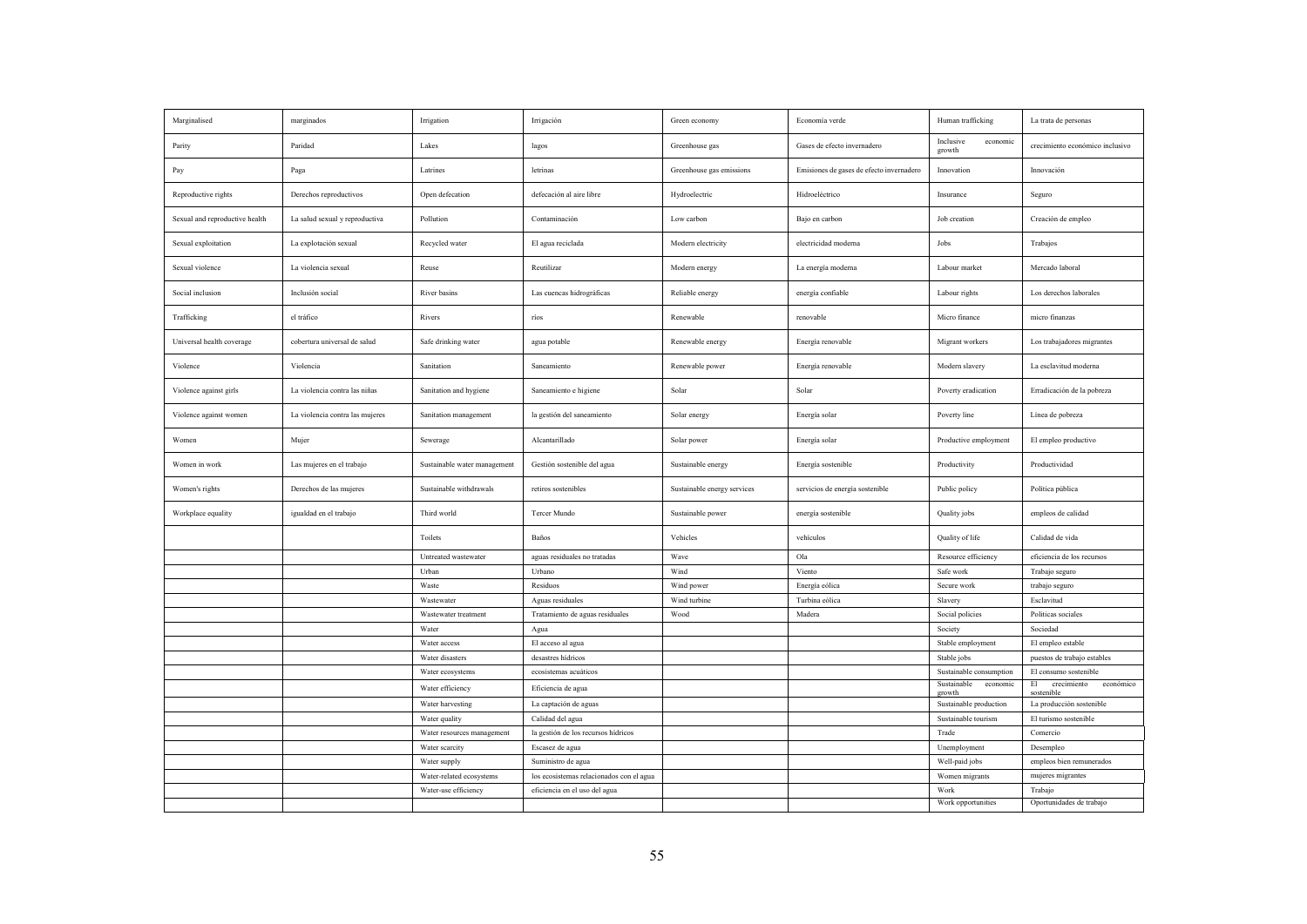|                                             |                                                   |                          |                                   |                          |                                 | World trade                | Comercio mundial                     |
|---------------------------------------------|---------------------------------------------------|--------------------------|-----------------------------------|--------------------------|---------------------------------|----------------------------|--------------------------------------|
|                                             |                                                   |                          |                                   |                          |                                 | Youth employment           | El empleo juvenil                    |
|                                             |                                                   |                          |                                   |                          |                                 | Youth unemployment         | Desempleo juvenil                    |
| SDG 9                                       | SDG 9 (español)                                   | <b>SDG 10</b>            | SDG 10 (español)                  | <b>SDG 11</b>            | SDG 11 (español)                | <b>SDG 12</b>              | <b>SDG 12</b><br>(español)           |
| Access to the internet                      | Acceso a Internet                                 | Affordable housing       | Vivienda asequible                | Adaptable                | Adaptable                       | Capitalism                 | Capitalismo                          |
| Affordable access                           | El acceso asequible                               | Age                      | Años                              | Adaptation               | Adaptación                      | Cars                       | Coches                               |
| Affordable credit                           | créditos asequibles                               | Ageism                   | La discriminación por edad        | Affordable housing       | Vivienda asequible              | Circular economy           | economía circular                    |
| Clean technologies                          | Las tecnologías limpias                           | <b>Business</b>          | Negocio                           | Air pollution            | La contaminación del aire       | Commercial enterprises     | Las empresas comerciales             |
| Cooperation                                 | Cooperación                                       | Children                 | Niños                             | Air quality              | Calidad del aire                | Consumer levels            | los niveles de consumo               |
| Data banks                                  | bancos de datos                                   | Culture                  | Cultura                           | Cities                   | ciudades                        | Consumerism                | Consumismo                           |
| Economic development                        | Desarrollo economico                              | Developing countries     | Países en desarrollo              | Climate change           | Cambio climático                | Consumption                | Consumo                              |
| Electrical power                            | Energía eléctrica                                 | Developing states        | estados en desarrollo             | Community                | Comunidad                       | Deep decarbonisation       | descarbonización profunda            |
| Energy                                      | Energía                                           | Development assistance   | Asistencia para el desarrollo     | Cultural heritage        | Patrimonio cultural             | Ecological                 | Ecológico                            |
| Enterprises                                 | empresas                                          | Disabilities             | discapacidades                    | Decentralisation         | Descentralización               | Efficient use of resources | El uso eficiente de los recursos     |
| Environmentally<br>sound<br>technologies    | ecológicamente<br>tecnologías<br>racionales       | Discrimination           | Discriminación                    | Development planning     | La planificación del desarrollo | Energy                     | Energía                              |
| Financial services                          | Servicios financieros                             | Discriminatory           | Discriminatorio                   | Disaster management      | Gestión de desastres            | Energy consumption         | Consumo de energía                   |
| ICT infrastructure                          | infraestructura de las TIC                        | Economy                  | Economía                          | Disaster risk reduction  | Reducción de Desastres          | Energy efficiency          | Eficiencia energética                |
| Industrial diversification                  | La diversificación industrial                     | Education                | Educación                         | <b>Disaster Strategy</b> | Estrategia de desastres         | Energy use                 | Energía usada                        |
| Industrialisation                           | Industrialización                                 | Empower                  | Autorizar                         | Disasters                | desastres                       | Food                       | Comida                               |
| Information and communication<br>technology | Tecnología de la información y la<br>comunicación | Equal opportunity        | Igualdad de oportunidades         | Fine particulate matter  | Las partículas finas            | Food losses                | Las pérdidas de alimentos            |
| Infrastructure                              | Infraestructura                                   | Equality                 | Igualdad                          | Green spaces             | Espacios verdes                 | Food supply                | Suministro de alimentos              |
| Innovation                                  | Innovación                                        | Equity                   | Equidad                           | Heritage                 | Patrimonio                      | Food waste                 | Desechos alimentarios                |
| Internet access                             | acceso a Internet                                 | Ethnicity                | etnicidad                         | Housing                  | Alojamiento                     | Fossil fuel subsidies      | subsidios a los combustibles fósiles |
| Irrigation                                  | Irrigación                                        | Financial assistance     | Asistencia financiera             | Human settlements        | Asentamientos humanos           | Future proof               | Prueba del futuro                    |
| Knowledge in education for all              | El conocimiento en la educación para<br>todos     | Foreign aid              | Ayuda externa                     | Impact of cities         | Impacto de las ciudades         | Global food waste          | residuos de alimentos mundial        |
| Mobile networks in developing<br>countries  | La red móvil en los países en<br>desarrollo       | Foreign investment       | Inversión extranjera              | Inadequate housing       | La vivienda inadecuada          | Greenhouse gasses          | Gases de efecto invernadero          |
| National Security                           | Seguridad nacional                                | Gender                   | Género                            | Informal settlements     | Los asentamientos informales    | Harvest losses             | Las pérdidas de cosechas             |
| Network infrastructure                      | Infraestructura de red                            | Global financial markets | Los mercados financieros globales | Infrastructure           | Infraestructura                 | Life cycle                 | Ciclo vital                          |
| Phone service                               | Servicio telefónico                               | Health                   | Salud                             | Land                     | Tierra                          | Market distortions         | Las distorsiones del mercado         |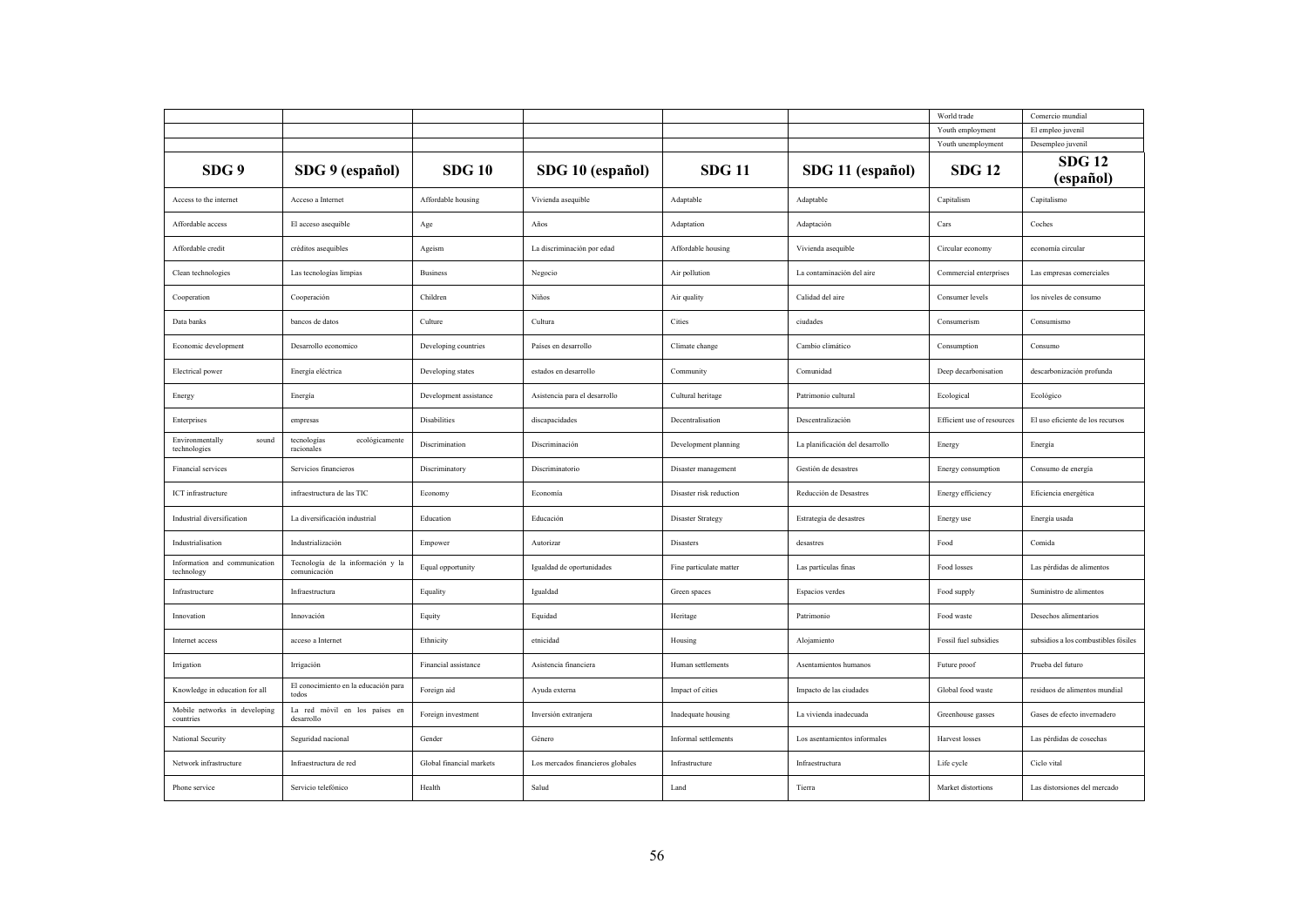| Public policy                 | Política pública                 | Homelessness        | La falta de vivienda        | Land consumption         | el consumo de suelo                | Materialism                           | Materialismo                                   |
|-------------------------------|----------------------------------|---------------------|-----------------------------|--------------------------|------------------------------------|---------------------------------------|------------------------------------------------|
| Quality of life               | Calidad de vida                  | Homophobia          | homofobia                   | local materials          | materiales locales                 | Materials goods                       | bienes materiales                              |
| Regional infrastructure       | infraestructura regional         | Human rights        | Derechos humanos            | mitigation               | mitigación                         | Monitoring sustainable<br>development | del<br>desarrollo<br>Seguimiento<br>sostenible |
| Research                      | Investigación                    | Inclusion           | Inclusión                   | Natural disasters        | Desastres naturales                | Natural resources                     | Recursos naturales                             |
| Resilient infrastructure      | infraestructura resistente       | Income growth       | Crecimiento de los ingresos | Natural heritage         | Patrimonio natural                 | Obsolescence                          | Obsolescencia                                  |
| Resource use efficiency       | eficiencia en el uso de recursos | Income inequality   | La desigualdad de ingresos  | Over crowding            | superpoblación                     | Overconsumption                       | El consumo excesivo                            |
| Roads                         | Carreteras                       | Indigenous          | Indígena                    | Pollution                | Contaminación                      | Production                            | Producción                                     |
| Sanitation                    | Saneamiento                      | Inequalities        | Las desigualdades           | Population               | Población                          | Recycle                               | Reciclar                                       |
| Scientific research           | Investigación científica         | Inequality          | Desigualdad                 | Population growth        | Crecimiento de la población        | Recycling                             | Reciclaje                                      |
| Society                       | Sociedad                         | Migrant remittance  | remesas de migrantes        | Public spaces            | Espacios públicos                  | Reduce waste generation               | Reducir la generación de residuos              |
| Sustainable industrialisation | la industrialización sostenible  | Migration           | Migración                   | Public transport         | Transporte público                 | Reduction                             | Reducción                                      |
| Sustainable infrastructure    | infraestructura sostenible       | Population growth   | Crecimiento de la población | Resilient                | Elástico                           | Renewable                             | renovable                                      |
| Technological capabilities    | capacidades tecnológicas         | Poverty             | Pobreza                     | Resilient buildings      | edificios resistentes              | Resource efficiency                   | eficiencia de los recursos                     |
| Technology                    | Tecnología                       | Public policy       | Política pública            | Resource efficiency      | eficiencia de los recursos         | Responsible production<br>chains      | cadenas<br>producción<br>de<br>responsables    |
| Trade                         | Comercio                         | Quality of life     | Calidad de vida             | Resource needs           | las necesidades de recursos        | Retail                                | Al por menor                                   |
| Transborder infrastructure    | infraestructura transfronteriza  | Race                | Raza                        | Risk reduction strategy  | estrategia de reducción del riesgo | Retail industry                       | industria al por menor                         |
| Transport                     | Transporte                       | Racisim             | racisim                     | Road safety              | Carretera segura                   | Reuse                                 | Reutilizar                                     |
| Value chains                  | Cadenas de valor                 | Reduce inequalities | reducir las desigualdades   | Safe cities              | ciudades seguras                   | Sustainable                           | Sostenible                                     |
| Value chains and markets      | Las cadenas de valor y mercados  | Religion            | Religión                    | Shanty                   | Chabola                            | Sustainable consumption               | El consumo sostenible                          |
| Water infrastructure          | infraestructura de agua          | Rural               | Rural                       | Slums                    | barrios pobres                     | Sustainable management                | Gestión sostenible                             |
| Water resources               | Los recursos hídricos            | Sex                 | Sexo                        | Smart cities             | Ciudades inteligentes              | Sustainable practices                 | prácticas sostenibles                          |
|                               |                                  | Sexism              | sexismo                     | Solid waste              | Residuo sólido                     | Sustainable production                | La producción sostenible                       |
|                               |                                  | Social protection   | Protección social           | Suburban                 | Suburbano                          | Sustainable<br>public<br>procurement  | contratación pública sostenible                |
|                               |                                  | Society             | Sociedad                    | Sustainable              | Sostenible                         | Sustainable resource use              | el uso sostenible de los recursos              |
|                               |                                  | Vulnerable nations  | naciones vulnerables        | Sustainable building/s   | La construcción sostenible / s     | Sustainable supply chain              | cadena de suministro sostenible                |
|                               |                                  | World trade         | Comercio mundial            | Sustainable cities/city  | ciudades sostenibles / ciudad      | Sustainable tourism                   | El turismo sostenible                          |
|                               |                                  |                     |                             | Sustainable communities  | comunidades sostenibles            | Vehicles                              | vehículos                                      |
|                               |                                  |                     |                             | Sustainable urbanisation | La urbanización sostenible         | Waste                                 | Residuos                                       |
|                               |                                  |                     |                             | Town planning            | Urbanismo                          | Wasteful consumption                  | el consumo excesivo                            |
|                               |                                  |                     |                             | Transport                | Transporte                         | Water                                 | Agua                                           |
|                               |                                  |                     |                             | Transport systems        | Los sistemas de transporte         | Water pollution                       | La contaminación del agua                      |
|                               |                                  |                     |                             | Urban                    | Urbano                             | Water supply                          | Suministro de agua                             |
|                               |                                  |                     |                             | Urban development        | Desarrollo Urbano                  |                                       |                                                |
|                               |                                  |                     |                             | Urban planning           | La planificación urbana            |                                       |                                                |
|                               |                                  |                     |                             | Urban sustainability     | sostenibilidad urbana              |                                       |                                                |
|                               |                                  |                     |                             | Urbanisation             | Urbanización                       |                                       |                                                |
|                               |                                  |                     |                             | Waste                    | Residuos                           |                                       |                                                |
|                               |                                  |                     |                             | Waste generation         | Generacion de residuos             |                                       |                                                |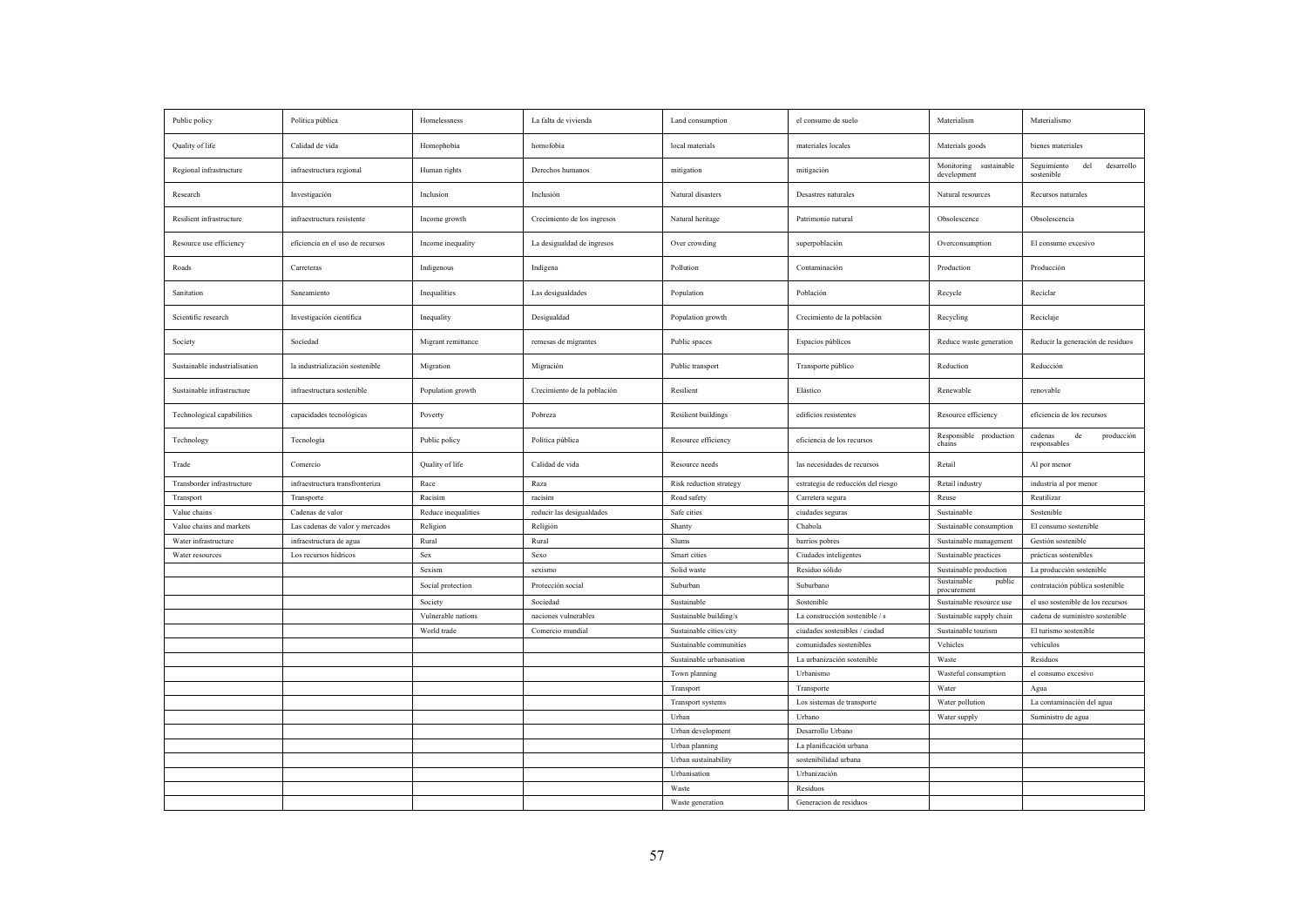|                                |                                            |                                         |                                                       | Waste management           | Gestión de residuos                |                          |                             |
|--------------------------------|--------------------------------------------|-----------------------------------------|-------------------------------------------------------|----------------------------|------------------------------------|--------------------------|-----------------------------|
|                                |                                            |                                         |                                                       | Water                      | Agua                               |                          |                             |
|                                |                                            |                                         |                                                       | Water-related disasters    | desastres relacionados con el agua |                          |                             |
|                                |                                            |                                         |                                                       |                            |                                    |                          |                             |
| <b>SDG 13</b>                  | SDG 13 (español)                           | <b>SDG 14</b>                           | SDG 14 (español)                                      | <b>SDG 15</b>              | SDG 15 (español)                   | <b>SDG 16</b>            | <b>SDG 16</b><br>(español)  |
| Average global temperature     | la temperatura media global                | Artisanal fishers                       | Los pescadores artesanales                            | Afforestation              | Repoblación forestal               | Abuse                    | Abuso                       |
| Carbon                         | Carbón                                     | Biodiversity                            | biodiversidad                                         | Agriculture                | Agricultura                        | Accountability           | Responsabilidad             |
| Carbon dioxide                 | Dióxido de carbono                         | Carbon dioxide                          | Dióxido de carbono                                    | Animals                    | animales                           | Accountable institutions | instituciones responsables  |
| Changing weather patterns      | Los cambios del clima                      | Coastal biodiversity                    | biodiversidad costera                                 | Arable land                | Tierra cultivable                  | Arbitrary detention      | Detención arbitraria        |
| Climate                        | Clima                                      | Coastal ecosystems                      | Los ecosistemas costeros                              | Bees                       | Abejas                             | Arms                     | <b>Brazos</b>               |
| Climate action                 | acción por el clima                        | Coastal habitats                        | Los hábitats costeros                                 | Biodiversity               | biodiversidad                      | Arms trafficking         | Tráfico de armas            |
| Climate adaptation             | La adaptación al clima                     | Coastal parks                           | parques costeros                                      | <b>Biodiversity</b> loss   | Pérdida de biodiversidad           | Birth registration       | Registro de nacimiento      |
| Climate and gender             | Climático y género                         | Coastal resources                       | Los recursos costeros                                 | Conservation               | Conservación                       | Bribery                  | Soborno                     |
| Climate and infectious disease | El clima y las enfermedades<br>infecciosas | Coastlines                              | líneas costeras                                       | Deforestation              | Deforestación                      | Combat terrorism         | lucha contra el terrorismo  |
| Climate and politics           | El clima y la política                     | Conserve                                | Conservar                                             | Desertification            | desertificación                    | Conflict resolution      | La resolución de conflictos |
| Climate change                 | Cambio climático                           | Conserve oceans                         | conservar los océanos                                 | Drought                    | Sequía                             | Conflicts                | conflictos                  |
| Climate change management      | gestión del cambio climático               | Coral bleaching                         | decoloración de los corales                           | Drylands                   | Las tierras secas                  | Corruption               | Corrupción                  |
| Climate change planning        | planificación del cambio climático         | Coral reef                              | Arrecife de coral                                     | Ecosystem                  | Ecosistema                         | Discrimination           | Discriminación              |
| Climate change policy          | política de cambio climático               | Ecosystem management                    | gestión de los ecosistemas                            | Ecosystem restoration      | restauración de los ecosistemas    | Education                | Educación                   |
| Climate early warning          | alerta temprana climático                  | Fish species                            | Especies de peces                                     | Ecosystems                 | ecosistemas                        | Enforced disappearance   | La desaparición forzada     |
| Climate hazards                | los riesgos climáticos                     | Fish stocks                             | Población de peces                                    | Extinct                    | Extinto                            | Equal access             | Acceso igual                |
| Climate impact                 | impacto sobre el clima                     | Fish stocks AND FISHERIES<br>MANAGEMENT | Las poblaciones de peces y una<br>ordenación pesquera | <b>Extinct species</b>     | Especies extintas                  | Equity                   | Equidad                     |
| Climate mitigation             | mitigación del cambio climático            | Fisheries                               | la pesca                                              | Extinction                 | Extinción                          | Exploitation             | Explotación                 |
| Climate refugees               | refugiados climáticos                      | Fishers                                 | pescadores                                            | Forest                     | Bosque                             | Flow of arms             | Flujo de armas              |
| Climate related hazards        | los riesgos relacionados con el clima      | Fishing                                 | Pescar                                                | Forest management          | gestión de bosques                 | Freedom                  | Libertad                    |
| Climate resilience             | la resistencia al clima                    | Fishing practices                       | prácticas pesqueras                                   | Forests                    | bosques                            | Geography of poverty     | Geografía de la pobreza     |
| CO <sub>2</sub> capture        | captura de CO2                             | Global warming                          | Calentamiento global                                  | Genetic resources          | Los recursos genéticos             | Governance               | Gobernancia                 |
| CO2 conversion                 | la conversión de CO2                       | <b>Illegal</b> fishing                  | La pesca ilegal                                       | Illegal wildlife products  | productos silvestres ilegales      | Hate crime               | Crimen de odio              |
| COP 21                         | COP 21                                     | Kelp                                    | Quelpo                                                | <b>Illicit</b> trafficking | El tráfico ilícito                 | Human rights             | Derechos humanos            |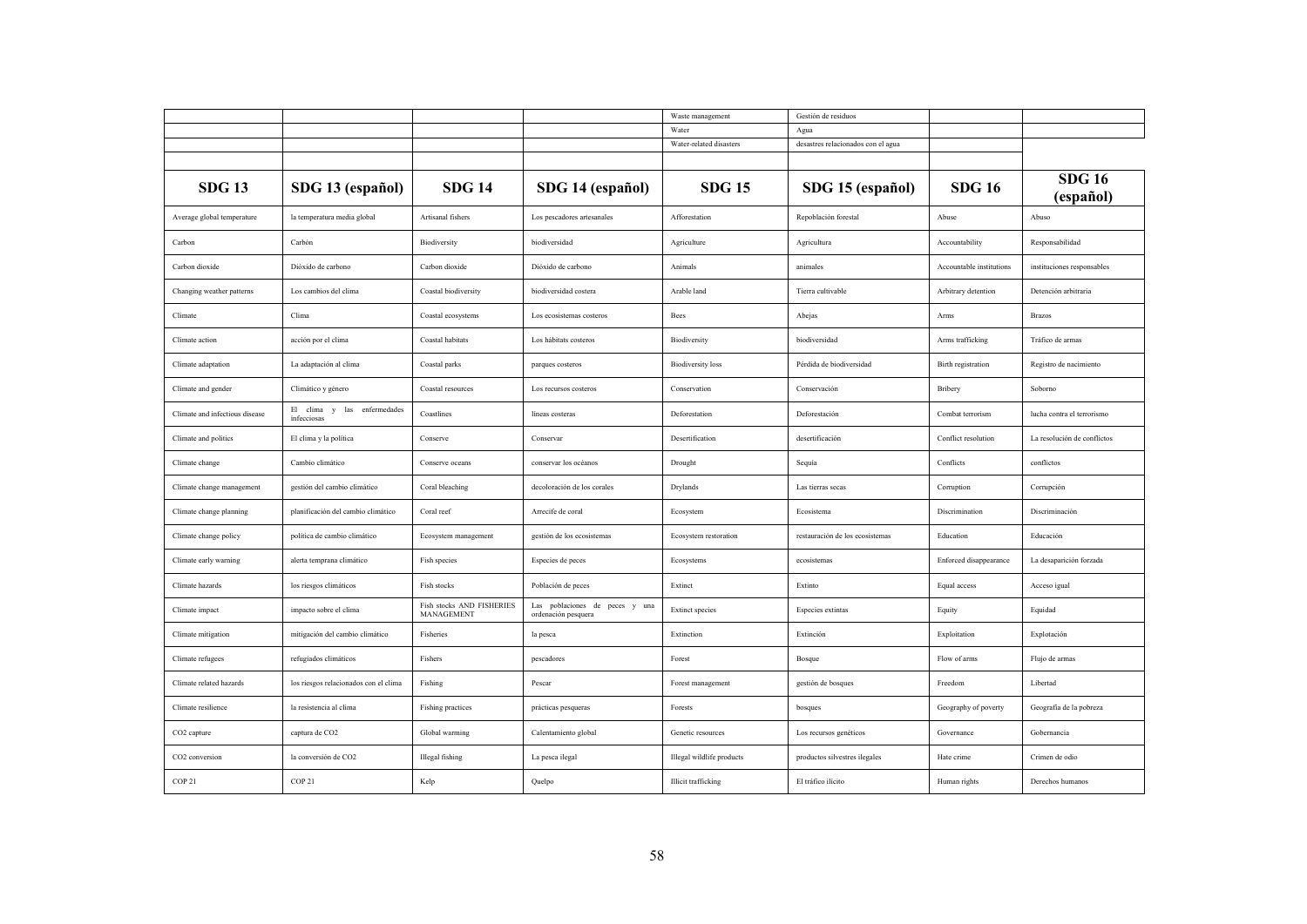| Indigenous populations<br>Marina<br>poblaciones indígenas<br>Illegal arms<br>ilegal de armas<br>Ecosystems<br>ecosistemas<br>Marine<br>Emissions<br>emisiones<br>Marine areas<br>Las áreas marinas<br>Las especies exóticas invasoras<br><b>Illicit</b> financial flows<br>los flujos financieros ilícitos<br>Invasive alien species<br>Marine biodiversity<br>La biodiversidad marina<br>conservación de la tierra<br>Inclusion<br>Inclusión<br>Extreme weather<br>Clima extremo<br>Land conservation<br>meteorológicos<br>fenómenos<br>Los<br>Extreme weather events<br>Marine ecosystems<br>Los ecosistemas marinos<br>Land degradation<br>La degradación del suelo<br>Inclusive institutions<br>instituciones inclusivas<br>extremos<br>Inclusive<br>la temperatura media global<br>sociedades inclusivas / sociedad<br>Global mean temperature<br>Marine fisheries<br>La pesca marina<br>Land loss<br>la pérdida de tierras<br>societies/society<br>Global temperature<br>la temperatura global<br>Marine Parks<br>Parques marinos<br>Land use and sustainability<br>uso de la tierra y la sostenibilidad<br>Institutions<br>instituciones<br>Global warming<br>Marine pollution<br>contaminación marítima<br>Internally displaced<br>Desplazado internamente<br>Calentamiento global<br>Manage forests<br>manejar los bosques<br>Gases de efecto invernadero<br>Judicial<br>Greenhouse gas<br>Marine resources<br>recursos marinos<br>Managed forests<br>bosques gestionados<br>Judiciary<br>Emisiones de gases de efecto<br>Greenhouse gas emissions<br>Ocean<br>Oceano<br>Micro-organisms<br>Los microorganismos<br>Justice<br>Justicia<br>invernadero<br>Gases de invernadero<br>Ocean acidification<br>Justice for all<br>Greenhouse gases<br>Acidificación oceánica<br>Permaculture<br>Permacultura<br>Justicia para todos<br>pérdida de hielo<br>la temperatura del océano<br>Plants<br>Legal identity<br>La identidad legal<br>Ice loss<br>Ocean temperature<br>plantas<br>economía baja en carbono<br>Oceanografía<br>Poaching<br>Caza furtiva<br>National Security<br>Seguridad nacional<br>Low-carbon economy<br>Oceanography<br>Natural disasters<br>Desastres naturales<br>Pobreza<br>Non-violence<br>No violencia<br>Oceans<br>océanos<br>Poverty<br>Natural systems<br>Los sistemas naturales<br>Overfishing<br>La sobrepesca<br>Protected fauna<br>Organized crime<br>Crimen organizado<br>fauna protegida<br>Ocean warming<br>el calentamiento del océano<br>Productive oceans<br>océanos productivos<br>Protected flora<br>flora protegida<br>Paris principles<br>principios de París<br>Acuerdo de París<br>Especies protegidas<br>Paz<br>Paris Agreement<br>Protected areas<br>Áreas protegidas<br>Protected species<br>Peace | COP <sub>22</sub> | COP <sub>22</sub> | Law of the Sea | Derecho del Mar | Indigenous    | Indígena             | Human trafficking  | La trata de personas |
|--------------------------------------------------------------------------------------------------------------------------------------------------------------------------------------------------------------------------------------------------------------------------------------------------------------------------------------------------------------------------------------------------------------------------------------------------------------------------------------------------------------------------------------------------------------------------------------------------------------------------------------------------------------------------------------------------------------------------------------------------------------------------------------------------------------------------------------------------------------------------------------------------------------------------------------------------------------------------------------------------------------------------------------------------------------------------------------------------------------------------------------------------------------------------------------------------------------------------------------------------------------------------------------------------------------------------------------------------------------------------------------------------------------------------------------------------------------------------------------------------------------------------------------------------------------------------------------------------------------------------------------------------------------------------------------------------------------------------------------------------------------------------------------------------------------------------------------------------------------------------------------------------------------------------------------------------------------------------------------------------------------------------------------------------------------------------------------------------------------------------------------------------------------------------------------------------------------------------------------------------------------------------------------------------------------------------------------------------------------------------------------------------------------------------------------------------------------------------------------------------------------------------------------------------------------------------------------------------------------------------------------------------------------------------------------------------------------------------------------------------------|-------------------|-------------------|----------------|-----------------|---------------|----------------------|--------------------|----------------------|
|                                                                                                                                                                                                                                                                                                                                                                                                                                                                                                                                                                                                                                                                                                                                                                                                                                                                                                                                                                                                                                                                                                                                                                                                                                                                                                                                                                                                                                                                                                                                                                                                                                                                                                                                                                                                                                                                                                                                                                                                                                                                                                                                                                                                                                                                                                                                                                                                                                                                                                                                                                                                                                                                                                                                                        |                   |                   |                |                 |               |                      |                    |                      |
|                                                                                                                                                                                                                                                                                                                                                                                                                                                                                                                                                                                                                                                                                                                                                                                                                                                                                                                                                                                                                                                                                                                                                                                                                                                                                                                                                                                                                                                                                                                                                                                                                                                                                                                                                                                                                                                                                                                                                                                                                                                                                                                                                                                                                                                                                                                                                                                                                                                                                                                                                                                                                                                                                                                                                        |                   |                   |                |                 |               |                      |                    |                      |
|                                                                                                                                                                                                                                                                                                                                                                                                                                                                                                                                                                                                                                                                                                                                                                                                                                                                                                                                                                                                                                                                                                                                                                                                                                                                                                                                                                                                                                                                                                                                                                                                                                                                                                                                                                                                                                                                                                                                                                                                                                                                                                                                                                                                                                                                                                                                                                                                                                                                                                                                                                                                                                                                                                                                                        |                   |                   |                |                 |               |                      |                    |                      |
|                                                                                                                                                                                                                                                                                                                                                                                                                                                                                                                                                                                                                                                                                                                                                                                                                                                                                                                                                                                                                                                                                                                                                                                                                                                                                                                                                                                                                                                                                                                                                                                                                                                                                                                                                                                                                                                                                                                                                                                                                                                                                                                                                                                                                                                                                                                                                                                                                                                                                                                                                                                                                                                                                                                                                        |                   |                   |                |                 |               |                      |                    |                      |
|                                                                                                                                                                                                                                                                                                                                                                                                                                                                                                                                                                                                                                                                                                                                                                                                                                                                                                                                                                                                                                                                                                                                                                                                                                                                                                                                                                                                                                                                                                                                                                                                                                                                                                                                                                                                                                                                                                                                                                                                                                                                                                                                                                                                                                                                                                                                                                                                                                                                                                                                                                                                                                                                                                                                                        |                   |                   |                |                 |               |                      |                    |                      |
|                                                                                                                                                                                                                                                                                                                                                                                                                                                                                                                                                                                                                                                                                                                                                                                                                                                                                                                                                                                                                                                                                                                                                                                                                                                                                                                                                                                                                                                                                                                                                                                                                                                                                                                                                                                                                                                                                                                                                                                                                                                                                                                                                                                                                                                                                                                                                                                                                                                                                                                                                                                                                                                                                                                                                        |                   |                   |                |                 |               |                      |                    |                      |
|                                                                                                                                                                                                                                                                                                                                                                                                                                                                                                                                                                                                                                                                                                                                                                                                                                                                                                                                                                                                                                                                                                                                                                                                                                                                                                                                                                                                                                                                                                                                                                                                                                                                                                                                                                                                                                                                                                                                                                                                                                                                                                                                                                                                                                                                                                                                                                                                                                                                                                                                                                                                                                                                                                                                                        |                   |                   |                |                 |               |                      |                    |                      |
|                                                                                                                                                                                                                                                                                                                                                                                                                                                                                                                                                                                                                                                                                                                                                                                                                                                                                                                                                                                                                                                                                                                                                                                                                                                                                                                                                                                                                                                                                                                                                                                                                                                                                                                                                                                                                                                                                                                                                                                                                                                                                                                                                                                                                                                                                                                                                                                                                                                                                                                                                                                                                                                                                                                                                        |                   |                   |                |                 |               |                      |                    |                      |
|                                                                                                                                                                                                                                                                                                                                                                                                                                                                                                                                                                                                                                                                                                                                                                                                                                                                                                                                                                                                                                                                                                                                                                                                                                                                                                                                                                                                                                                                                                                                                                                                                                                                                                                                                                                                                                                                                                                                                                                                                                                                                                                                                                                                                                                                                                                                                                                                                                                                                                                                                                                                                                                                                                                                                        |                   |                   |                |                 |               |                      |                    |                      |
|                                                                                                                                                                                                                                                                                                                                                                                                                                                                                                                                                                                                                                                                                                                                                                                                                                                                                                                                                                                                                                                                                                                                                                                                                                                                                                                                                                                                                                                                                                                                                                                                                                                                                                                                                                                                                                                                                                                                                                                                                                                                                                                                                                                                                                                                                                                                                                                                                                                                                                                                                                                                                                                                                                                                                        |                   |                   |                |                 |               |                      |                    |                      |
|                                                                                                                                                                                                                                                                                                                                                                                                                                                                                                                                                                                                                                                                                                                                                                                                                                                                                                                                                                                                                                                                                                                                                                                                                                                                                                                                                                                                                                                                                                                                                                                                                                                                                                                                                                                                                                                                                                                                                                                                                                                                                                                                                                                                                                                                                                                                                                                                                                                                                                                                                                                                                                                                                                                                                        |                   |                   |                |                 |               |                      |                    |                      |
|                                                                                                                                                                                                                                                                                                                                                                                                                                                                                                                                                                                                                                                                                                                                                                                                                                                                                                                                                                                                                                                                                                                                                                                                                                                                                                                                                                                                                                                                                                                                                                                                                                                                                                                                                                                                                                                                                                                                                                                                                                                                                                                                                                                                                                                                                                                                                                                                                                                                                                                                                                                                                                                                                                                                                        |                   |                   |                |                 |               |                      |                    |                      |
|                                                                                                                                                                                                                                                                                                                                                                                                                                                                                                                                                                                                                                                                                                                                                                                                                                                                                                                                                                                                                                                                                                                                                                                                                                                                                                                                                                                                                                                                                                                                                                                                                                                                                                                                                                                                                                                                                                                                                                                                                                                                                                                                                                                                                                                                                                                                                                                                                                                                                                                                                                                                                                                                                                                                                        |                   |                   |                |                 |               |                      |                    |                      |
|                                                                                                                                                                                                                                                                                                                                                                                                                                                                                                                                                                                                                                                                                                                                                                                                                                                                                                                                                                                                                                                                                                                                                                                                                                                                                                                                                                                                                                                                                                                                                                                                                                                                                                                                                                                                                                                                                                                                                                                                                                                                                                                                                                                                                                                                                                                                                                                                                                                                                                                                                                                                                                                                                                                                                        |                   |                   |                |                 |               |                      |                    |                      |
|                                                                                                                                                                                                                                                                                                                                                                                                                                                                                                                                                                                                                                                                                                                                                                                                                                                                                                                                                                                                                                                                                                                                                                                                                                                                                                                                                                                                                                                                                                                                                                                                                                                                                                                                                                                                                                                                                                                                                                                                                                                                                                                                                                                                                                                                                                                                                                                                                                                                                                                                                                                                                                                                                                                                                        |                   |                   |                |                 |               |                      |                    |                      |
|                                                                                                                                                                                                                                                                                                                                                                                                                                                                                                                                                                                                                                                                                                                                                                                                                                                                                                                                                                                                                                                                                                                                                                                                                                                                                                                                                                                                                                                                                                                                                                                                                                                                                                                                                                                                                                                                                                                                                                                                                                                                                                                                                                                                                                                                                                                                                                                                                                                                                                                                                                                                                                                                                                                                                        |                   |                   |                |                 |               |                      |                    |                      |
|                                                                                                                                                                                                                                                                                                                                                                                                                                                                                                                                                                                                                                                                                                                                                                                                                                                                                                                                                                                                                                                                                                                                                                                                                                                                                                                                                                                                                                                                                                                                                                                                                                                                                                                                                                                                                                                                                                                                                                                                                                                                                                                                                                                                                                                                                                                                                                                                                                                                                                                                                                                                                                                                                                                                                        | Pollution         | Contaminación     | Sea grasses    | pastos marinos  | Reforestation | Repoblación forestal | Peaceful societies | sociedades pacíficas |
| Suelo<br>Renewable<br>renovable<br>Soil<br>Physical abuse<br>Abuso físico<br>Seas<br>mares                                                                                                                                                                                                                                                                                                                                                                                                                                                                                                                                                                                                                                                                                                                                                                                                                                                                                                                                                                                                                                                                                                                                                                                                                                                                                                                                                                                                                                                                                                                                                                                                                                                                                                                                                                                                                                                                                                                                                                                                                                                                                                                                                                                                                                                                                                                                                                                                                                                                                                                                                                                                                                                             |                   |                   |                |                 |               |                      |                    |                      |
| aumento del nivel del mar / mar<br>Sea level rise / Rising sea / Rising<br>Sustainable ecosystems<br>ecosistemas sostenibles<br>Soil degradation<br>Degradación del suelo<br>Police<br>Policía                                                                                                                                                                                                                                                                                                                                                                                                                                                                                                                                                                                                                                                                                                                                                                                                                                                                                                                                                                                                                                                                                                                                                                                                                                                                                                                                                                                                                                                                                                                                                                                                                                                                                                                                                                                                                                                                                                                                                                                                                                                                                                                                                                                                                                                                                                                                                                                                                                                                                                                                                         |                   |                   |                |                 |               |                      |                    |                      |
| Rising / El aumento del nivel del mar<br>sea level<br>Unregulated fishing<br>Prevent violence<br>Prevenir la violencia<br>Temperature<br>La pesca no regulada<br>Especies<br>Temperatura<br>Species                                                                                                                                                                                                                                                                                                                                                                                                                                                                                                                                                                                                                                                                                                                                                                                                                                                                                                                                                                                                                                                                                                                                                                                                                                                                                                                                                                                                                                                                                                                                                                                                                                                                                                                                                                                                                                                                                                                                                                                                                                                                                                                                                                                                                                                                                                                                                                                                                                                                                                                                                    |                   |                   |                |                 |               |                      |                    |                      |
| Plan estratégico para la biodiversidad<br>Warming<br>calentamiento<br>Water resources and policy<br>los recursos y la política de aguas<br>Strategic plan for biodiversity<br>Psychological abuse<br>Abuso psicológico                                                                                                                                                                                                                                                                                                                                                                                                                                                                                                                                                                                                                                                                                                                                                                                                                                                                                                                                                                                                                                                                                                                                                                                                                                                                                                                                                                                                                                                                                                                                                                                                                                                                                                                                                                                                                                                                                                                                                                                                                                                                                                                                                                                                                                                                                                                                                                                                                                                                                                                                 |                   |                   |                |                 |               |                      |                    |                      |
|                                                                                                                                                                                                                                                                                                                                                                                                                                                                                                                                                                                                                                                                                                                                                                                                                                                                                                                                                                                                                                                                                                                                                                                                                                                                                                                                                                                                                                                                                                                                                                                                                                                                                                                                                                                                                                                                                                                                                                                                                                                                                                                                                                                                                                                                                                                                                                                                                                                                                                                                                                                                                                                                                                                                                        |                   |                   |                |                 |               |                      |                    |                      |
| Public policy<br>Política pública<br>Terrestrial ecosystems<br>los ecosistemas terrestres                                                                                                                                                                                                                                                                                                                                                                                                                                                                                                                                                                                                                                                                                                                                                                                                                                                                                                                                                                                                                                                                                                                                                                                                                                                                                                                                                                                                                                                                                                                                                                                                                                                                                                                                                                                                                                                                                                                                                                                                                                                                                                                                                                                                                                                                                                                                                                                                                                                                                                                                                                                                                                                              |                   |                   |                |                 |               |                      |                    |                      |
| Quality of life<br>Calidad de vida<br>Especies amenazadas<br>Threatened species<br>Representative decision-<br>de<br>decisiones<br>la<br>toma                                                                                                                                                                                                                                                                                                                                                                                                                                                                                                                                                                                                                                                                                                                                                                                                                                                                                                                                                                                                                                                                                                                                                                                                                                                                                                                                                                                                                                                                                                                                                                                                                                                                                                                                                                                                                                                                                                                                                                                                                                                                                                                                                                                                                                                                                                                                                                                                                                                                                                                                                                                                          |                   |                   |                |                 |               |                      |                    |                      |
| Árbol<br>Tree<br>making<br>representativa                                                                                                                                                                                                                                                                                                                                                                                                                                                                                                                                                                                                                                                                                                                                                                                                                                                                                                                                                                                                                                                                                                                                                                                                                                                                                                                                                                                                                                                                                                                                                                                                                                                                                                                                                                                                                                                                                                                                                                                                                                                                                                                                                                                                                                                                                                                                                                                                                                                                                                                                                                                                                                                                                                              |                   |                   |                |                 |               |                      |                    |                      |
| Tree species<br>Las especies de árboles<br>Rule of law<br>Imperio de la ley                                                                                                                                                                                                                                                                                                                                                                                                                                                                                                                                                                                                                                                                                                                                                                                                                                                                                                                                                                                                                                                                                                                                                                                                                                                                                                                                                                                                                                                                                                                                                                                                                                                                                                                                                                                                                                                                                                                                                                                                                                                                                                                                                                                                                                                                                                                                                                                                                                                                                                                                                                                                                                                                            |                   |                   |                |                 |               |                      |                    |                      |
| Wetlands<br>humedales<br>Amenazas de seguridad<br>Security threats                                                                                                                                                                                                                                                                                                                                                                                                                                                                                                                                                                                                                                                                                                                                                                                                                                                                                                                                                                                                                                                                                                                                                                                                                                                                                                                                                                                                                                                                                                                                                                                                                                                                                                                                                                                                                                                                                                                                                                                                                                                                                                                                                                                                                                                                                                                                                                                                                                                                                                                                                                                                                                                                                     |                   |                   |                |                 |               |                      |                    |                      |
| Sexual abuse<br>El abuso sexual                                                                                                                                                                                                                                                                                                                                                                                                                                                                                                                                                                                                                                                                                                                                                                                                                                                                                                                                                                                                                                                                                                                                                                                                                                                                                                                                                                                                                                                                                                                                                                                                                                                                                                                                                                                                                                                                                                                                                                                                                                                                                                                                                                                                                                                                                                                                                                                                                                                                                                                                                                                                                                                                                                                        |                   |                   |                |                 |               |                      |                    |                      |
| Sexual violence<br>La violencia sexual                                                                                                                                                                                                                                                                                                                                                                                                                                                                                                                                                                                                                                                                                                                                                                                                                                                                                                                                                                                                                                                                                                                                                                                                                                                                                                                                                                                                                                                                                                                                                                                                                                                                                                                                                                                                                                                                                                                                                                                                                                                                                                                                                                                                                                                                                                                                                                                                                                                                                                                                                                                                                                                                                                                 |                   |                   |                |                 |               |                      |                    |                      |
| Stolen assets<br>activos robados                                                                                                                                                                                                                                                                                                                                                                                                                                                                                                                                                                                                                                                                                                                                                                                                                                                                                                                                                                                                                                                                                                                                                                                                                                                                                                                                                                                                                                                                                                                                                                                                                                                                                                                                                                                                                                                                                                                                                                                                                                                                                                                                                                                                                                                                                                                                                                                                                                                                                                                                                                                                                                                                                                                       |                   |                   |                |                 |               |                      |                    |                      |
| Tax evasion<br>Evasión de impuestos                                                                                                                                                                                                                                                                                                                                                                                                                                                                                                                                                                                                                                                                                                                                                                                                                                                                                                                                                                                                                                                                                                                                                                                                                                                                                                                                                                                                                                                                                                                                                                                                                                                                                                                                                                                                                                                                                                                                                                                                                                                                                                                                                                                                                                                                                                                                                                                                                                                                                                                                                                                                                                                                                                                    |                   |                   |                |                 |               |                      |                    |                      |
| Theft<br>Robo                                                                                                                                                                                                                                                                                                                                                                                                                                                                                                                                                                                                                                                                                                                                                                                                                                                                                                                                                                                                                                                                                                                                                                                                                                                                                                                                                                                                                                                                                                                                                                                                                                                                                                                                                                                                                                                                                                                                                                                                                                                                                                                                                                                                                                                                                                                                                                                                                                                                                                                                                                                                                                                                                                                                          |                   |                   |                |                 |               |                      |                    |                      |
| Torture<br>Tortura                                                                                                                                                                                                                                                                                                                                                                                                                                                                                                                                                                                                                                                                                                                                                                                                                                                                                                                                                                                                                                                                                                                                                                                                                                                                                                                                                                                                                                                                                                                                                                                                                                                                                                                                                                                                                                                                                                                                                                                                                                                                                                                                                                                                                                                                                                                                                                                                                                                                                                                                                                                                                                                                                                                                     |                   |                   |                |                 |               |                      |                    |                      |
| Trafficking<br>el tráfico                                                                                                                                                                                                                                                                                                                                                                                                                                                                                                                                                                                                                                                                                                                                                                                                                                                                                                                                                                                                                                                                                                                                                                                                                                                                                                                                                                                                                                                                                                                                                                                                                                                                                                                                                                                                                                                                                                                                                                                                                                                                                                                                                                                                                                                                                                                                                                                                                                                                                                                                                                                                                                                                                                                              |                   |                   |                |                 |               |                      |                    |                      |
| Transparencia<br>Transparency                                                                                                                                                                                                                                                                                                                                                                                                                                                                                                                                                                                                                                                                                                                                                                                                                                                                                                                                                                                                                                                                                                                                                                                                                                                                                                                                                                                                                                                                                                                                                                                                                                                                                                                                                                                                                                                                                                                                                                                                                                                                                                                                                                                                                                                                                                                                                                                                                                                                                                                                                                                                                                                                                                                          |                   |                   |                |                 |               |                      |                    |                      |
| detenidos condenados por la ONU<br>Un-sentenced detainees                                                                                                                                                                                                                                                                                                                                                                                                                                                                                                                                                                                                                                                                                                                                                                                                                                                                                                                                                                                                                                                                                                                                                                                                                                                                                                                                                                                                                                                                                                                                                                                                                                                                                                                                                                                                                                                                                                                                                                                                                                                                                                                                                                                                                                                                                                                                                                                                                                                                                                                                                                                                                                                                                              |                   |                   |                |                 |               |                      |                    |                      |
| Unstable societies<br>sociedades inestables                                                                                                                                                                                                                                                                                                                                                                                                                                                                                                                                                                                                                                                                                                                                                                                                                                                                                                                                                                                                                                                                                                                                                                                                                                                                                                                                                                                                                                                                                                                                                                                                                                                                                                                                                                                                                                                                                                                                                                                                                                                                                                                                                                                                                                                                                                                                                                                                                                                                                                                                                                                                                                                                                                            |                   |                   |                |                 |               |                      |                    |                      |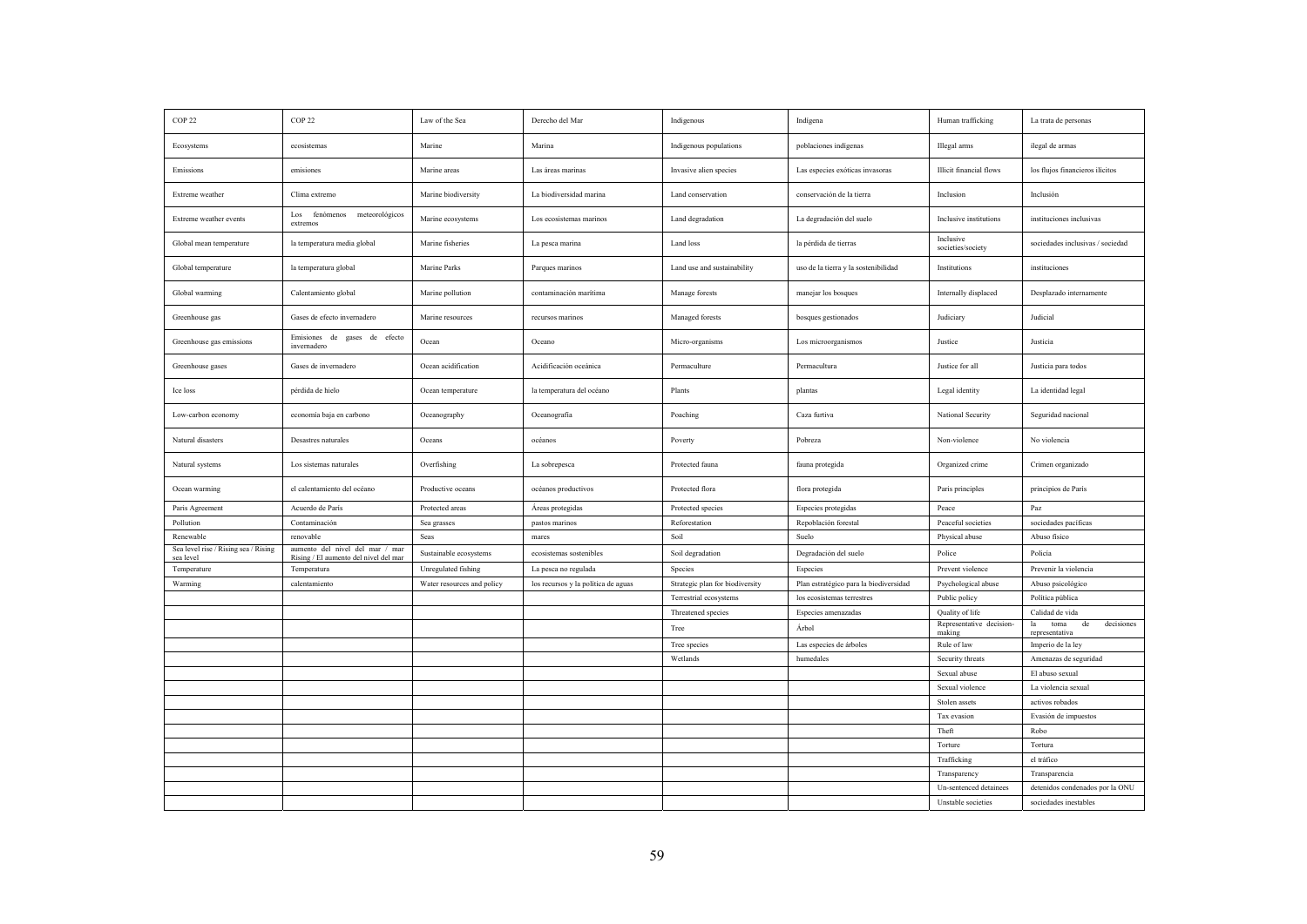| <b>SDG 17</b>                                                   | SDG 17 (español)                                          | <b>Misc</b>                                        | <b>Misc</b><br>(español)                                               |
|-----------------------------------------------------------------|-----------------------------------------------------------|----------------------------------------------------|------------------------------------------------------------------------|
| Capacity building                                               | Creación de capacidad                                     | Accountability                                     | Responsabilidad                                                        |
| Civil society partnerships                                      | asociaciones de la sociedad civil                         | Alternative energy                                 | Energía alternativa                                                    |
| Communication technologies                                      | Tecnologías de la comunicación                            | Biodiversity                                       | biodiversidad                                                          |
| Debt sustainability                                             | sostenibilidad de la deuda                                | Capacity building                                  | Creación de capacidad                                                  |
| Development assistance                                          | Asistencia para el desarrollo                             | Caring for country                                 | El cuidado de país                                                     |
| Disaggregated data                                              | Los datos desglosados                                     | CO2 emissions                                      | emisiones de CO2                                                       |
| Doha Development Agenda                                         | Programa de Doha para el Desarrollo                       | Developing countries                               | Países en desarrollo                                                   |
| Entrepreneurship                                                | Emprendimiento                                            | Disability                                         | Discapacidad                                                           |
| Environmentally<br>sound<br>technologies                        | ecológicamente<br>tecnologías<br>racionales               | Eco tourism                                        | turismo ecológico                                                      |
| Foreign direct investments                                      | Las inversiones extranjeras directas                      | Ecology                                            | Ecología                                                               |
| Fostering innovation                                            | El fomento de la innovación                               | Energy efficiency                                  | Eficiencia energética                                                  |
| Free trade                                                      | Libre comercio                                            | Environment                                        | Ambiente                                                               |
| Fundamental principles of official<br>statistics                | Principios fundamentales de las<br>estadísticas oficiales | Environmental                                      | Ambiental                                                              |
| Global partnership                                              | asociación mundial                                        | Environmental degradation                          | Degradación ambiental                                                  |
| Global partnership for sustainable<br>development               | asociación mundial para el desarrollo<br>sostenible       | Environmental policy                               | Política de medio ambiente                                             |
| Global stability                                                | La estabilidad global                                     | Environmental sustainability                       | Sostenibilidad del medio ambiente                                      |
| International aid                                               | Ayuda internacional                                       | Equal rights to economic<br>resources              | La igualdad de derechos a los recursos<br>económicos                   |
| International cooperation                                       | Cooperación internacional                                 | Ethical                                            | Ético                                                                  |
| International population and<br>housing census                  | internacional de la población y censo<br>de vivienda      | Food-energy-water nexus<br>Water-energy-food nexus | relación entre alimentos-energía-agua /<br>agua-energía-alimentos nexo |
| International support                                           | El apoyo internacional                                    | Forced displacement                                | El desplazamiento forzado                                              |
| ${\rm for}$<br>support<br>International<br>developing countries | El apoyo internacional a los países en<br>desarrollo      | Good governance                                    | Buen gobierno                                                          |
| Knowledge sharing                                               | El intercambio de conocimientos                           | Governance                                         | Gobernancia                                                            |
| Multi-stakeholder partnerships                                  | asociaciones de múltiples interesados                     | Governance and policy                              | Gobernabilidad y la política                                           |
| Poverty eradication                                             | Erradicación de la pobreza                                | Governance and risk                                | La gobernabilidad y el riesgo                                          |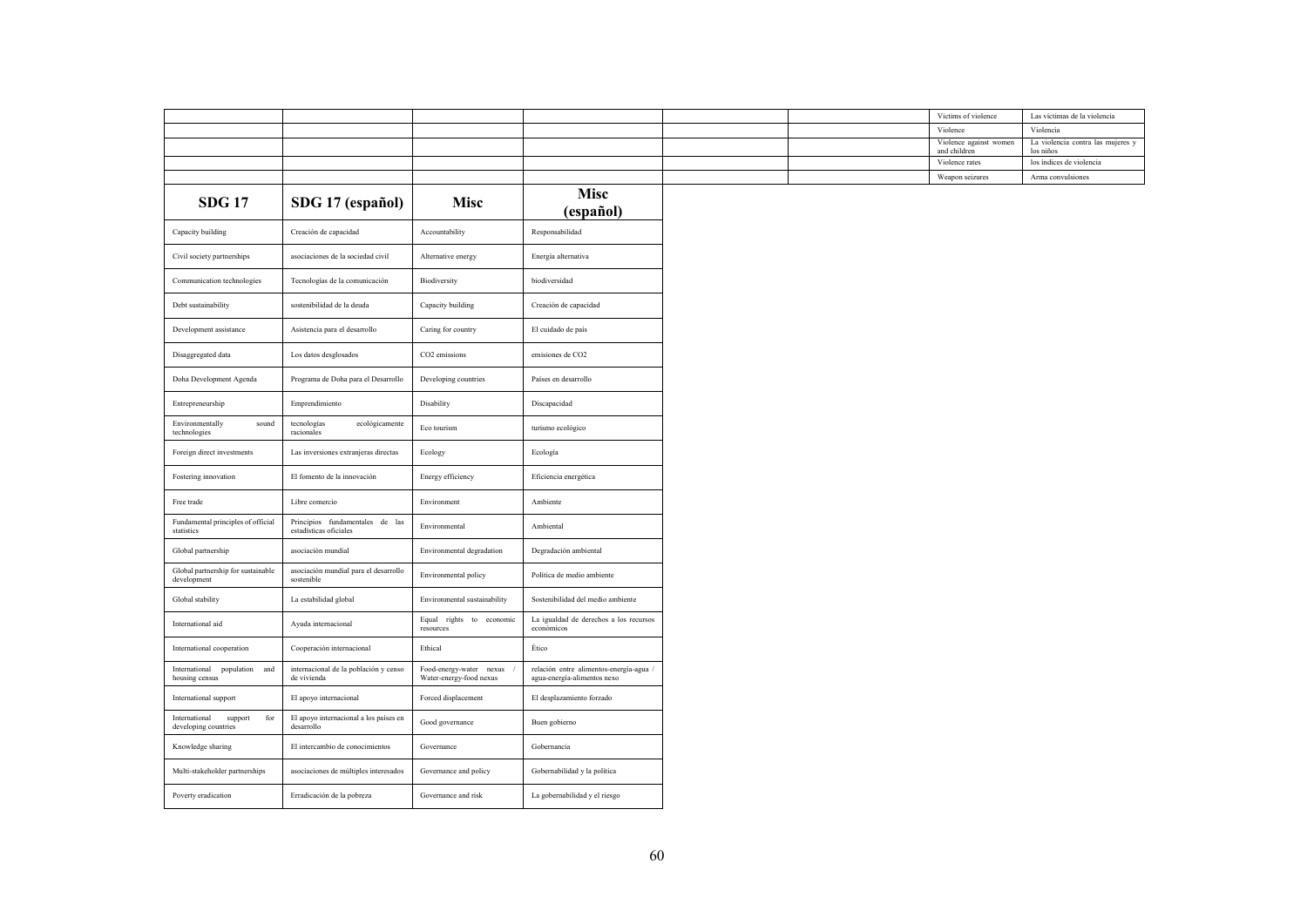| Public-private partnerships             | Asociaciones Público-Privadas       | Human rights                                                                | Derechos humanos                                                                               |
|-----------------------------------------|-------------------------------------|-----------------------------------------------------------------------------|------------------------------------------------------------------------------------------------|
| Science cooperation agreements          | acuerdos de cooperación Ciencia     | Human well-being                                                            | Bienestar humano                                                                               |
| Technology<br>cooperation<br>agreements | acuerdos de cooperación tecnológica | Inclusive                                                                   | Inclusivo                                                                                      |
| Technology transfer                     | Transferencia tecnológica           | Indigenous knowledge                                                        | El conocimiento indígena                                                                       |
| Weighted tariff average                 | arancel medio ponderado             | Inter-generational                                                          | Intergeneracional                                                                              |
| Women entrepreneurs                     | Las mujeres empresarias             | Irregular migration                                                         | La migración irregular                                                                         |
| World Trade Organization                | Organización de Comercio Mundial    | Kaitiakitanga                                                               | kaitiakitanga                                                                                  |
|                                         |                                     | Land<br>locked<br>developing<br>countries                                   | Tierra cerrada países en desarrollo                                                            |
|                                         |                                     | Least developed countries                                                   | Países menos desarrollados                                                                     |
|                                         |                                     | Leave no one behind                                                         | Deja atrás a nadie                                                                             |
|                                         |                                     | Low impact agriculture                                                      | la agricultura de bajo impacto                                                                 |
|                                         |                                     | Low impact farming                                                          | agricultura de bajo impacto                                                                    |
|                                         |                                     | Low impact horticulture                                                     | horticultura bajo impacto                                                                      |
|                                         |                                     | Migrant rights                                                              | derechos de los migrantes                                                                      |
|                                         |                                     | Migration and policy                                                        | La migración y la política                                                                     |
|                                         |                                     | Policy coherence                                                            | La coherencia política                                                                         |
|                                         |                                     | Pollution - Air/Soil/Water<br>Promotion<br>shared<br>of<br>responsibilities | Contaminación - aire / tierra / agua<br>Promoción<br>de<br>la<br>responsabilidad<br>compartida |
|                                         |                                     | Recycling                                                                   | Reciclaje                                                                                      |
|                                         |                                     | Refugee crisis                                                              | Crisis de refugiados                                                                           |
|                                         |                                     | Refugee rights                                                              | derechos de los refugiados                                                                     |
|                                         |                                     | Renewable                                                                   | renovable                                                                                      |
|                                         |                                     | Resilient                                                                   | Elástico                                                                                       |
|                                         |                                     | Reuse technologies                                                          | tecnologías de reutilización                                                                   |
|                                         |                                     | Small island developing states                                              | Los pequeños Estados insulares en<br>desarrollo                                                |
|                                         |                                     | Smart cities                                                                | Ciudades inteligentes                                                                          |
|                                         |                                     | Smart grid                                                                  | Red inteligente                                                                                |
|                                         |                                     | Smart houses                                                                | casas inteligentes                                                                             |
|                                         |                                     | Social protection policies                                                  | políticas de protección social                                                                 |
|                                         |                                     | Social responsibility                                                       | Responsabilidad social                                                                         |
|                                         |                                     | Sustainability                                                              | sostenibilidad                                                                                 |
|                                         |                                     | Sustainable                                                                 | Sostenible                                                                                     |
|                                         |                                     | Sustainable development                                                     | Desarrollo sostenible                                                                          |
|                                         |                                     | Sustainable<br>Development<br>Goals                                         | Objetivos de Desarrollo Sostenible                                                             |
|                                         |                                     | Sustainable<br>development<br>indicators                                    | indicadores de desarrollo sostenible                                                           |
|                                         |                                     | Sustainable management                                                      | Gestión sostenible                                                                             |